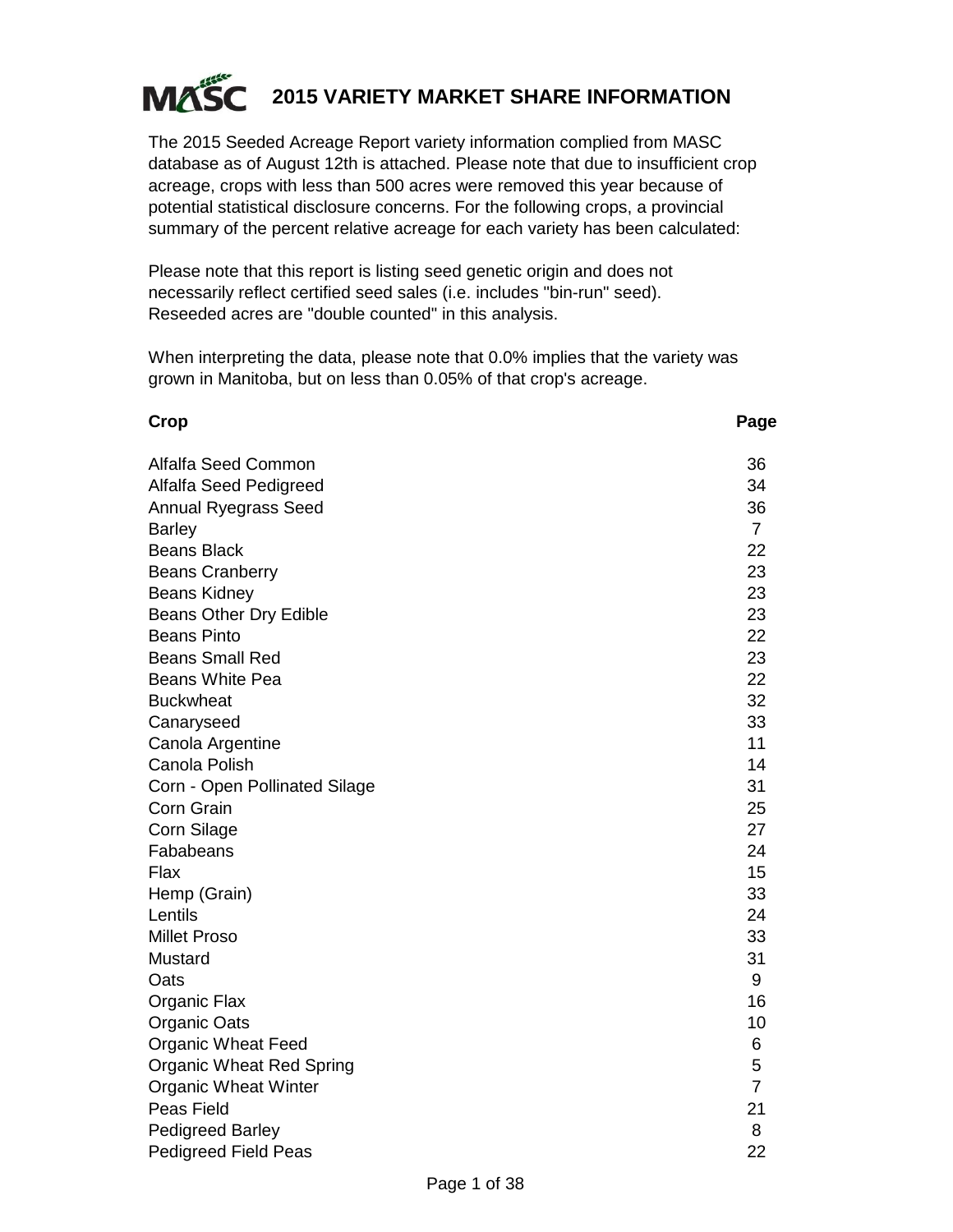

| Crop                                  | Page           |
|---------------------------------------|----------------|
| Pedigreed Flax                        | 15             |
| <b>Pedigreed Oats</b>                 | 10             |
| <b>Pedigreed Soybeans</b>             | 19             |
| <b>Pedigreed Wheat Prairie Spring</b> | 5              |
| Pedigreed Wheat Red Spring            | 4              |
| Pedigreed Wheat Winter                | $\overline{7}$ |
| Perennial Ryegrass Seed               | 37             |
| Processing Potatoes - Irrigated       | 24             |
| Processing Potatoes - Dryland         | 24             |
| Rapeseed                              | 15             |
| <b>Rye Fall</b>                       | 10             |
| Soybeans                              | 16             |
| Sunflowers (Oil)                      | 32             |
| Sunflowers (Non Oil)                  | 32             |
| <b>Table Potatoes</b>                 | 25             |
| <b>Tall Fescue Seed</b>               | 38             |
| <b>Timothy Seed Pedigreed</b>         | 33             |
| Triticale                             | 11             |
| <b>Triticale Winter</b>               | 11             |
| <b>Wheat Durum</b>                    | 5              |
| <b>Wheat Feed</b>                     | 6              |
| Wheat Hard White Spring               | 5              |
| <b>Wheat Prairie Spring</b>           | 5              |
| <b>Wheat Red Spring</b>               | 3              |
| <b>Wheat Winter</b>                   | 6              |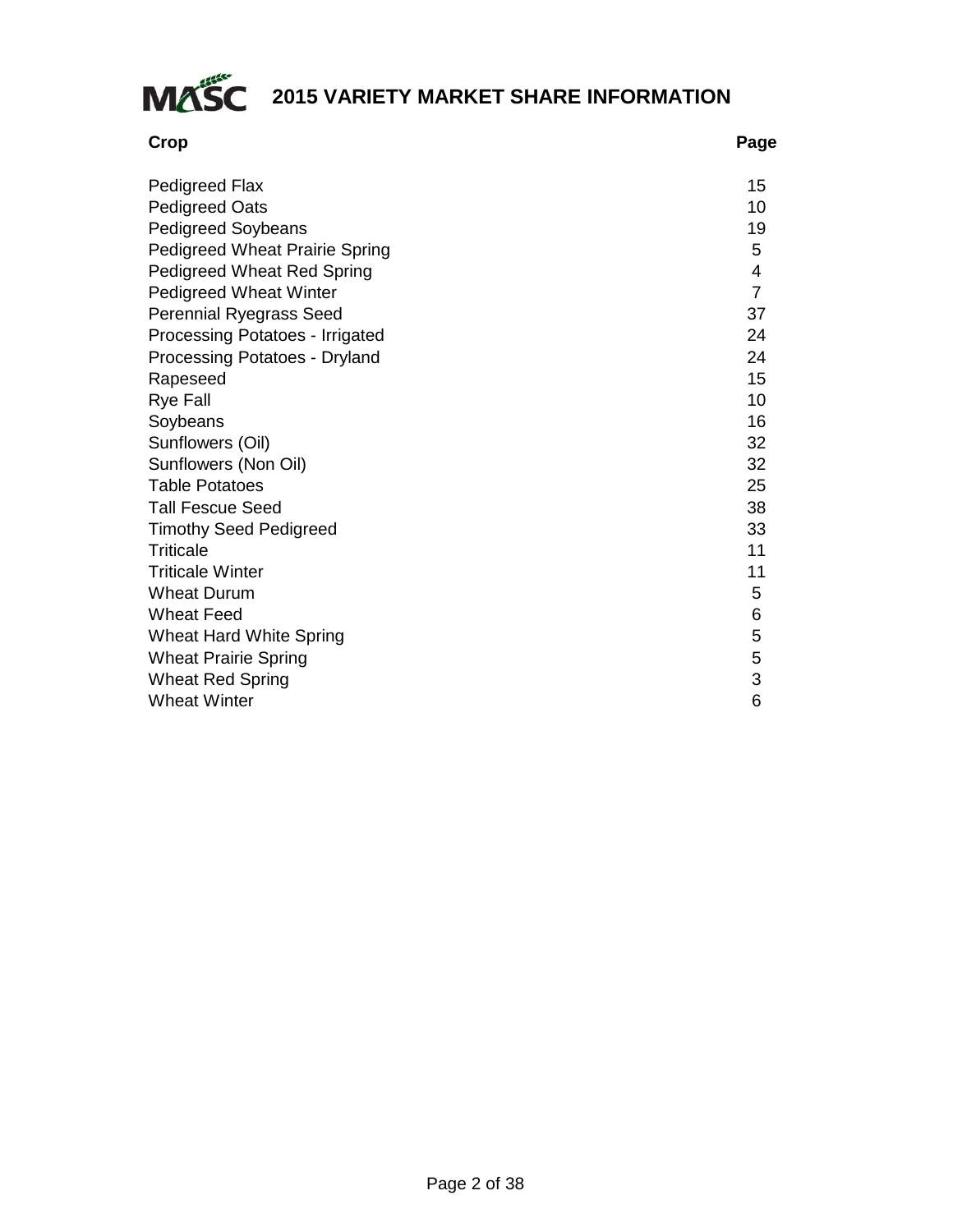

#### **WHEAT RED SPRING - 2015 MANITOBA VARIETY ACREAGE REPORT**

| CARBERRY (BW874)                    | 21.8% | <b>Based on</b> |
|-------------------------------------|-------|-----------------|
| CARDALE (BW429)                     | 20.7% | 2,497,375       |
| HARVEST (BW259)                     | 13.4% | <b>Acres</b>    |
| AAC BRANDON (BW 932)                | 10.4% | <b>Reported</b> |
| <b>GLENN</b>                        | 9.9%  |                 |
| CDC PLENTIFUL (PT580)               | 2.6%  |                 |
| WR 859 CL (BW859)                   | 2.6%  |                 |
| AC DOMAIN (BW 148)                  | 2.3%  |                 |
| CDC STANLEY (BW880)                 | 2.3%  |                 |
| MUCHMORE (BW875)                    | 2.2%  |                 |
| <b>CDC GO (BW781)</b>               | 1.9%  |                 |
| 5604HR CL (BW 878)                  | 1.7%  |                 |
| CDC UTMOST (BW 883)                 | 1.5%  |                 |
| AAC ELIE(BW931)                     | 1.4%  |                 |
| CDC VR MORRIS (BW423)               | 1.1%  |                 |
| <b>KANE (BW342)</b>                 | 1.0%  |                 |
| AC BARRIE (BW 661)                  | 0.7%  |                 |
| 5602HR (BW297)                      | 0.2%  |                 |
| AC WASKADA (BW 357)                 | 0.2%  |                 |
| NO VAR                              | 0.2%  |                 |
| AC INTREPID (BW 693)                | 0.2%  |                 |
| 5603 HR                             | 0.2%  |                 |
| MCKENZIE (BW 205)                   | 0.2%  |                 |
| VESPER VB (BW415)                   | 0.2%  |                 |
| 5605HR CL (BW918)                   | 0.2%  |                 |
| <b>UNITY VB</b>                     | 0.1%  |                 |
| AC SPLENDOR (BW 191)                | 0.1%  |                 |
| GOODEVE (BW 841)                    | 0.1%  |                 |
| AAC W1876 (CANTERRA BW957 EXP NAME) | 0.1%  |                 |
| CDC TEAL (BW 616)                   | 0.1%  |                 |
| CDC IMAGINE (BW758)(IMI)            | 0.1%  |                 |
| SY433 (BW433)                       | 0.1%  |                 |
| 5601HR (BW256)                      | 0.1%  |                 |
| CDC KERNEN (BW881)                  | 0.0%  |                 |
| SUPERB (BW252)                      | 0.0%  |                 |
| AC CADILLAC (BW 689)                | 0.0%  |                 |
| ALVENA (PT213)                      | 0.0%  |                 |
| <b>COLUMBUS</b>                     | 0.0%  |                 |
| SOMERSET (BW307)                    | 0.0%  |                 |
| INFINITY (BW 799)                   | 0.0%  |                 |
| CDC ALSASK (BW301)                  | 0.0%  |                 |
| CDC ABOUND (BW824)                  | 0.0%  |                 |
| AC CORA (BW 152)                    | 0.0%  |                 |
| LOVITT (PT205)                      | 0.0%  |                 |
| <b>ROBLIN</b>                       | 0.0%  |                 |
| 5500HR (BW 245)                     | 0.0%  |                 |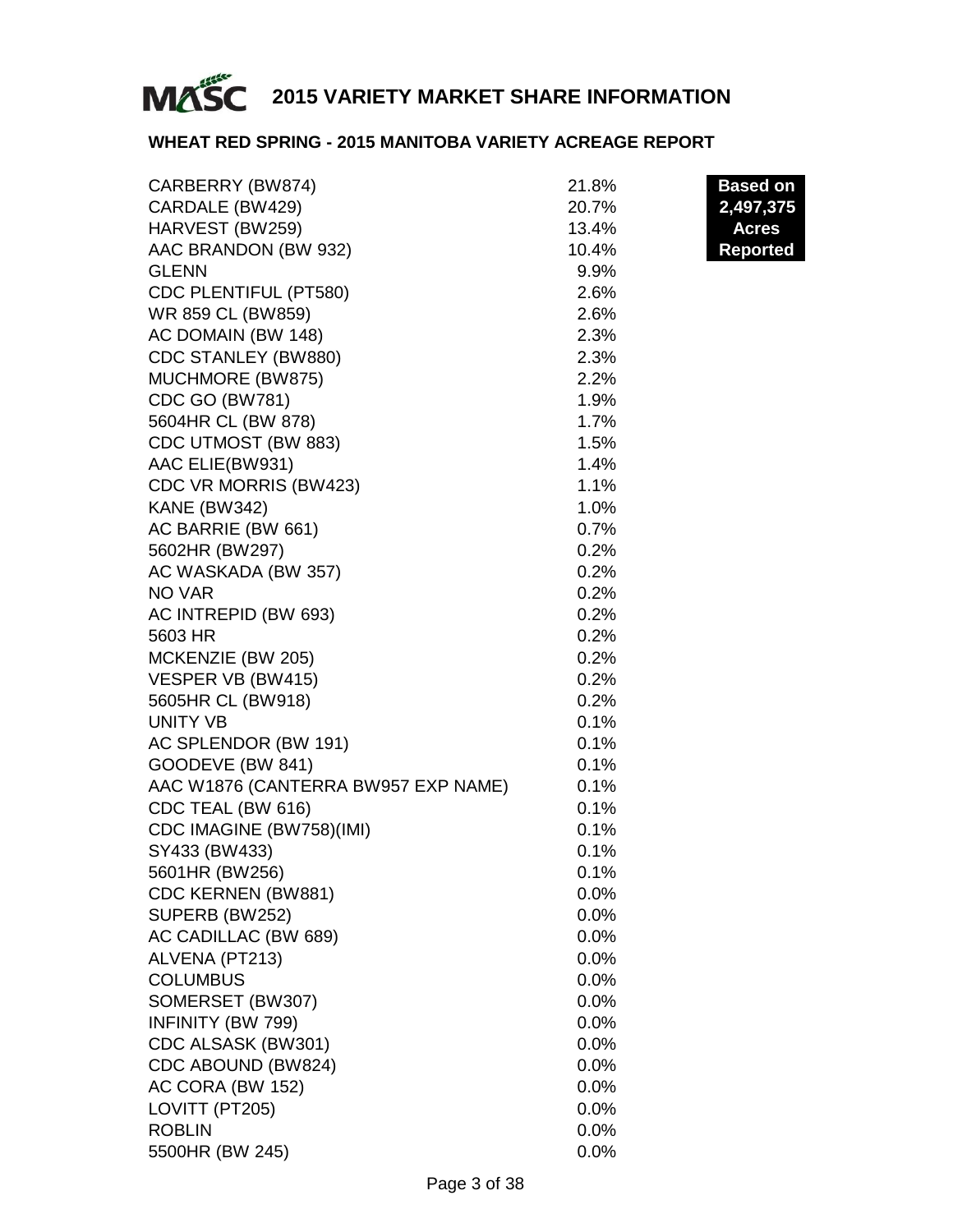

#### **WHEAT RED SPR- 2015 MB VARIETY ACREAGE REPORT continued**

| <b>FIELDSTAR VB</b>           | $0.0\%$ |
|-------------------------------|---------|
| AC ABBEY (BW 691)             | 0.0%    |
| AAC CONNERY (EXP. NAME PT245) | 0.0%    |
| AC EATONIA (BW 642)           | $0.0\%$ |
| 5400IP (BW295)                | $0.0\%$ |
| PT425                         | $0.0\%$ |
| AAC BAILEY (BW901)            | $0.0\%$ |
| <b>KATEPWA</b>                | 0.0%    |

#### **PEDIGREED WHT RED SPR - 2015 MANITOBA VARIETY ACREAGE REPORT**

| AAC BRANDON (BW 932)       | 40.6% | <b>Based on</b> |
|----------------------------|-------|-----------------|
| CARDALE (BW429)            | 16.0% | 67,192          |
| CDC PLENTIFUL (PT580)      | 12.7% | <b>Acres</b>    |
| CARBERRY (BW874)           | 8.6%  | <b>Reported</b> |
| HARVEST (BW259)            | 4.7%  |                 |
| AAC ELIE(BW931)            | 3.6%  |                 |
| <b>GLENN</b>               | 2.7%  |                 |
| 5605HR CL (BW918)          | 2.6%  |                 |
| MUCHMORE (BW875)           | 1.8%  |                 |
| CDC UTMOST (BW 883)        | 1.7%  |                 |
| WR 859 CL (BW859)          | 1.6%  |                 |
| AC DOMAIN (BW 148)         | 0.8%  |                 |
| <b>CDC GO (BW781)</b>      | 0.8%  |                 |
| AAC W1876 (CANTERRA BW957) | 0.4%  |                 |
| SY433 (BW433)              | 0.4%  |                 |
| CDC VR MORRIS (BW423)      | 0.4%  |                 |
| 5604HR CL (BW 878)         | 0.4%  |                 |
| CDC STANLEY (BW880)        | 0.2%  |                 |
| AC SPLENDOR (BW 191)       | 0.1%  |                 |
| <b>CDC BRADWELL BW472</b>  | 0.1%  |                 |
| AAC REDWATER (PT457)       | 0.0%  |                 |
| PT584 (EXP)                | 0.0%  |                 |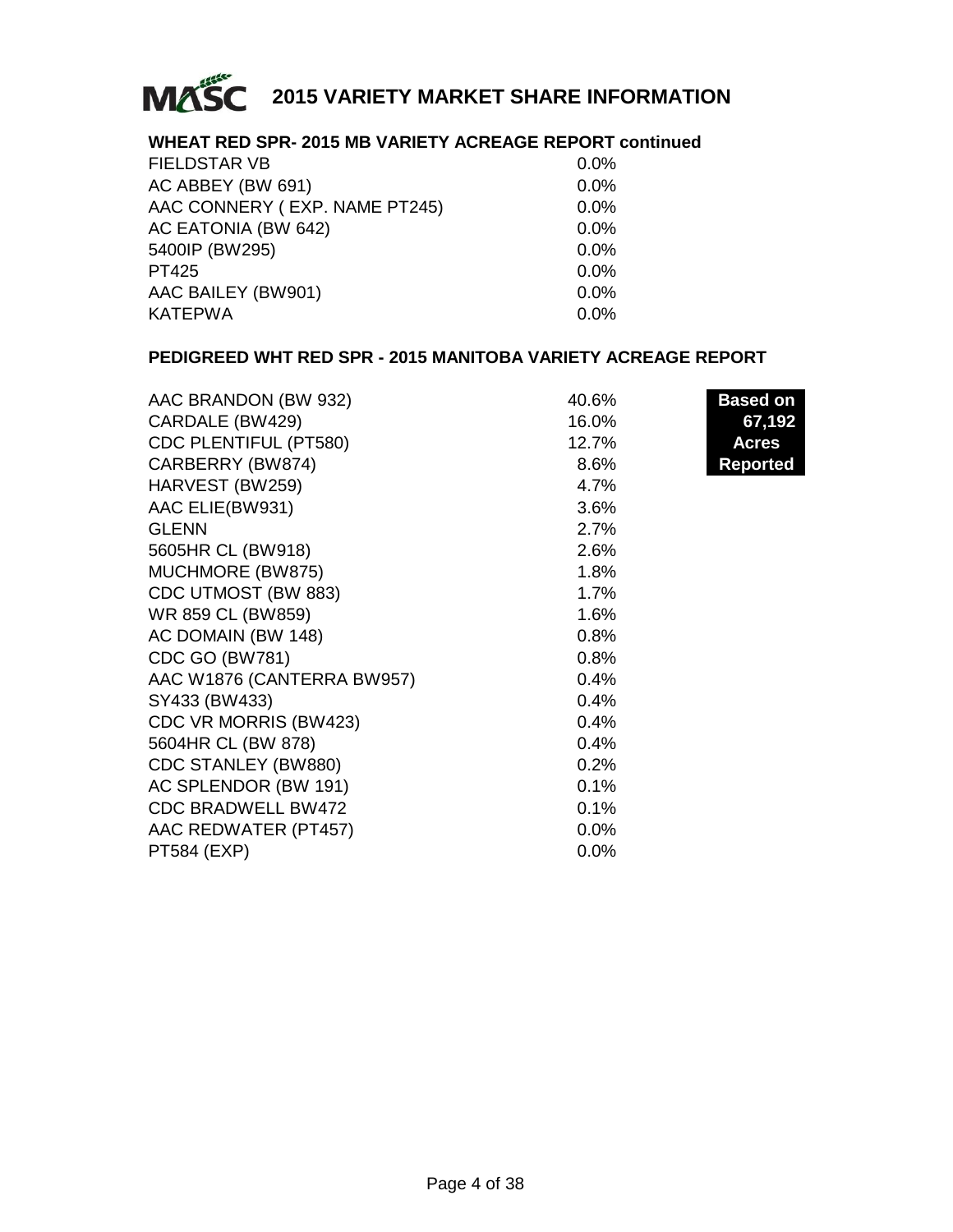

#### **ORGANIC WHT RED SPR - 2015 MANITOBA VARIETY ACREAGE REPORT**

| CARBERRY (BW874)     | 33.7% | <b>Based on</b> |
|----------------------|-------|-----------------|
| <b>GLENN</b>         | 16.3% | 4,004           |
| AC CADILLAC (BW 689) | 10.3% | <b>Acres</b>    |
| CARDALE (BW429)      | 9.1%  | <b>Reported</b> |
| <b>KANE (BW342)</b>  | 4.9%  |                 |
| CDC TEAL (BW 616)    | 4.9%  |                 |
| 5600HR (BW 238)      | 4.6%  |                 |
| AC DOMAIN (BW 148)   | 4.4%  |                 |
| NO VAR               | 4.2%  |                 |
| AC WASKADA (BW 357)  | 4.0%  |                 |
| LILLIAN (BW776)      | 2.6%  |                 |
| AAC BRANDON (BW 932) | 1.3%  |                 |

#### **WHEAT HARD WHITE SPR - 2015 MANITOBA VARIETY ACREAGE REPORT**

| SNOWSTAR (BW315A)   | 75.6% | <b>Based on</b> |
|---------------------|-------|-----------------|
| <b>SNOWBIRD</b>     | 16.1% | 3.512           |
| AAC ICEBERG (HW021) | 8.3%  | Acres.          |
|                     |       | Reported        |

#### **WHEAT PRAIRIE SPRING - 2015 MANITOBA VARIETY ACREAGE REPORT**

| ENCHANT VB (HY694)  | 31.9%   | <b>Based on</b> |
|---------------------|---------|-----------------|
| NO VAR              | 25.8%   | 3,914           |
| CONQUER VB (HY682)  | 20.2%   | <b>Acres</b>    |
| AAC PENHOLD         | 12.7%   | Reported        |
| AC TABER (HY380)    | $5.7\%$ |                 |
| <b>HY1610 (RED)</b> | 1.9%    |                 |
| HY1319 (AAFC EXP)   | 1.8%    |                 |

#### **PEDIGREED PRAIRIE SP - 2015 MANITOBA VARIETY ACREAGE REPORT**

| AAC PENHOLD       | 74.9% | <b>Based on</b> |
|-------------------|-------|-----------------|
| HY1319 (AAFC EXP) | 25.1% | 2.833           |
|                   |       | <b>Acres</b>    |

**Reported**

#### **WHEAT DURUM - 2015 MANITOBA VARIETY ACREAGE REPORT**

| <b>BRIGADE</b>      | 37.0%    | <b>Based on</b> |
|---------------------|----------|-----------------|
| AAC RAYMORE         | 24.6%    | 2.396           |
| NAPOLEON (DT494)    | $17.7\%$ | <b>Acres</b>    |
| NO VAR              | $13.2\%$ | Reported        |
| STRONGFIELD (DT712) | 7.5%     |                 |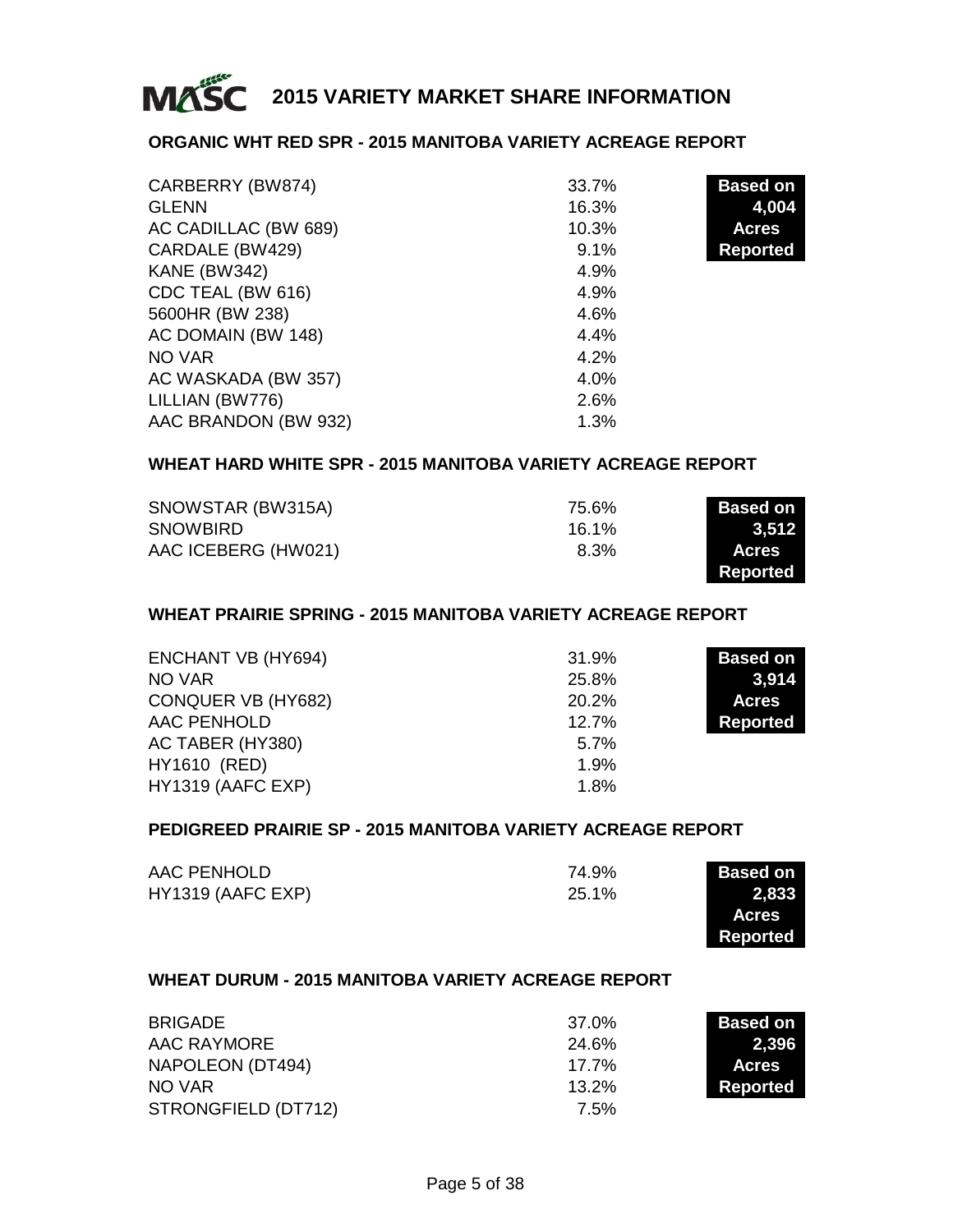

#### **WHEAT FEED - 2015 MANITOBA VARIETY ACREAGE REPORT**

| <b>FALLER</b>                       | 47.9%   | <b>Based on</b> |
|-------------------------------------|---------|-----------------|
| PASTEUR (GP)                        | 29.0%   | 340,711         |
| <b>PROSPER</b>                      | 19.9%   | Acres           |
| <b>ELGIN-ND</b>                     | 1.4%    | Reported        |
| <b>WFT 603</b>                      | 0.5%    |                 |
| SADASH (SWS349)(SW)                 | 0.3%    |                 |
| AC ANDREW (SW)                      | 0.3%    |                 |
| NO VAR                              | 0.2%    |                 |
| <b>FREYER</b>                       | 0.2%    |                 |
| <b>BRIGGS</b>                       | 0.2%    |                 |
| 05S0261-10                          | 0.1%    |                 |
| <b>MARSHALL</b>                     | 0.1%    |                 |
| AAC PROCLAIM (GP80)                 | $0.0\%$ |                 |
| LCS NITRO (EXP BIO 10125) LIMAGRAIN | $0.0\%$ |                 |
| <b>WFT 409</b>                      | $0.0\%$ |                 |
| AAC NRG097 (GP097)                  | $0.0\%$ |                 |
| <b>KWS BELVOIR</b>                  | $0.0\%$ |                 |
| <b>SELKIRK</b>                      | $0.0\%$ |                 |
| <b>AAC INDUS</b>                    | $0.0\%$ |                 |
| <b>RED FIFE</b>                     | $0.0\%$ |                 |

#### **ORGANIC WHEAT FEED - 2015 MANITOBA VARIETY ACREAGE REPORT**

| PASTEUR (GP)   | 79.7%    | <b>Based on</b> |
|----------------|----------|-----------------|
| <b>SELKIRK</b> | $15.2\%$ | 691             |
| RED FIFE       | $5.1\%$  | <b>Acres</b>    |
|                |          | Reported        |

#### **WHEAT WINTER - 2015 MANITOBA VARIETY ACREAGE REPORT**

| EMERSON (W454)             | 54.2%   | <b>Based on</b> |
|----------------------------|---------|-----------------|
| <b>CDC FALCON</b>          | 20.7%   | 159,375         |
| <b>FLOURISH</b>            | 9.8%    | <b>Acres</b>    |
| CDC BUTEO (S96-33)         | 8.4%    | <b>Reported</b> |
| <b>PEREGRINE</b>           | 1.5%    |                 |
| <b>ACCIPITER</b>           | 1.3%    |                 |
| MCCLINTOCK (UM 5089)       | 1.0%    |                 |
| AAC GATEWAY                | 0.9%    |                 |
| NO VAR                     | 0.7%    |                 |
| <b>MOATS</b>               | 0.6%    |                 |
| BROADVIEW (W425)           | 0.6%    |                 |
| <b>SUNRISE (DH99-55-2)</b> | 0.1%    |                 |
| CDC PTARMIGAN (S86-375)    | 0.1%    |                 |
| <b>VOLUNTEER</b>           | $0.0\%$ |                 |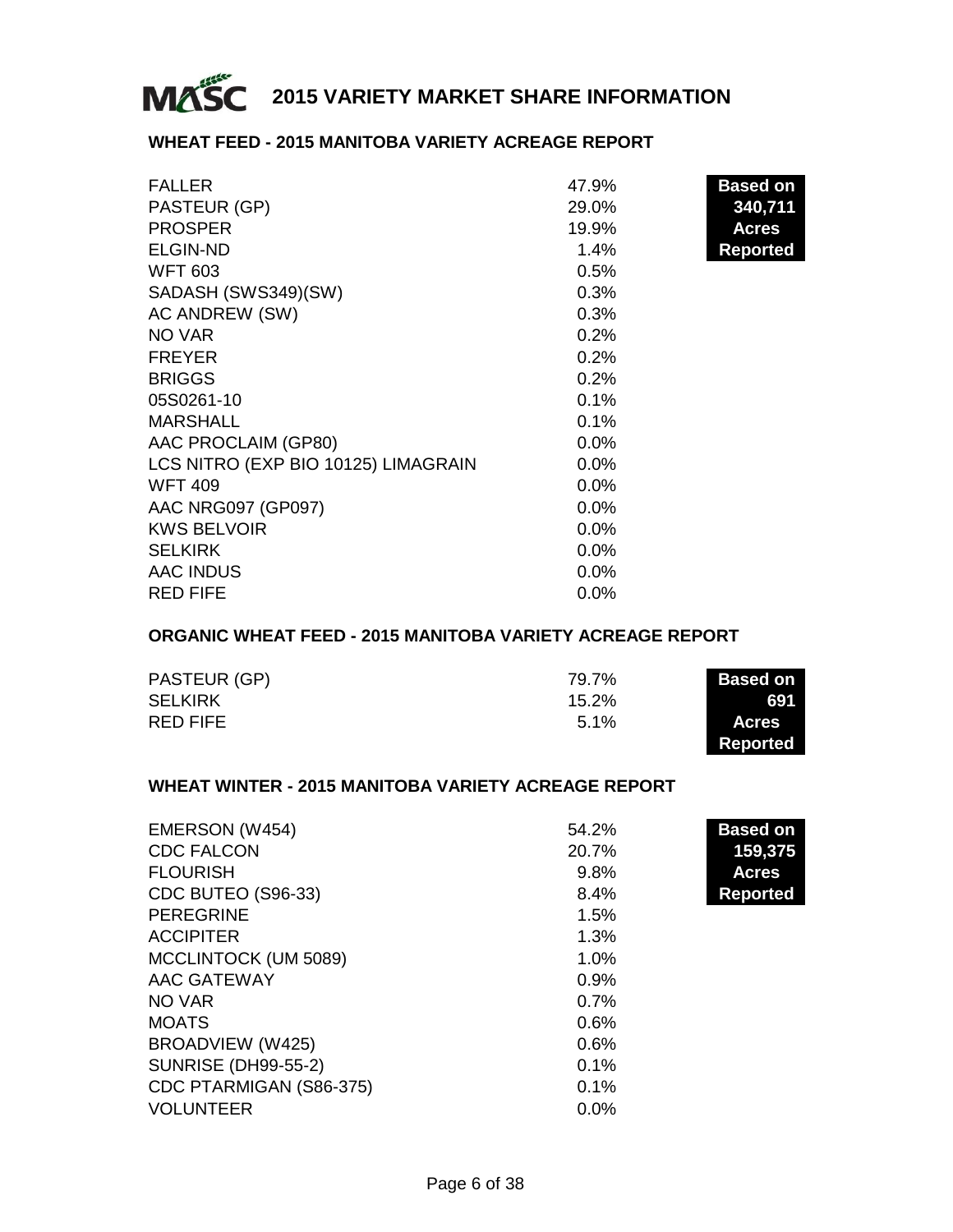

#### **PEDIGREED WHT WINTER - 2015 MANITOBA VARIETY ACREAGE REPORT**

| EMERSON (W454)  | 54.5%   | <b>Based on</b> |
|-----------------|---------|-----------------|
| AAC GATEWAY     | 37.3%   | 11.815          |
| <b>FLOURISH</b> | 8.1%    | <b>Acres</b>    |
| AAC ELEVATE     | $0.1\%$ | Reported        |
| CDC CHASE       | $0.0\%$ |                 |

#### **ORGANIC WINTER WHEAT - 2015 MANITOBA VARIETY ACREAGE REPORT**

| MOATS              | 76.6% | <b>Based on</b> |
|--------------------|-------|-----------------|
| CDC BUTEO (S96-33) | 15.3% | 1,344           |
| <b>FLOURISH</b>    | 8.2%  | <b>Acres</b>    |
|                    |       | Reported        |

#### **BARLEY - 2015 MANITOBA VARIETY ACREAGE REPORT**

| CONLON                     | 24.4%   | <b>Based on</b> |
|----------------------------|---------|-----------------|
| CDC AUSTENSON (TR06389)    | 16.6%   | 383,503         |
| NEWDALE (TR258)            | 11.0%   | Acres           |
| CELEBRATION (6B01-2218)    | 9.5%    | <b>Reported</b> |
| AC METCALFE (TR 232)       | 7.5%    |                 |
| <b>TRADITION (BT 954)</b>  | 5.6%    |                 |
| CHAMPION (TR04719)         | 4.7%    |                 |
| CDC COPELAND (TR 150)      | 4.0%    |                 |
| BENTLEY (TRO5669)          | 3.8%    |                 |
| NO VAR                     | 1.5%    |                 |
| <b>CDC MEREDITH</b>        | 1.5%    |                 |
| CDC COWBOY                 | 1.5%    |                 |
| LEGACY (BT950)             | 1.2%    |                 |
| <b>ROBUST</b>              | 1.0%    |                 |
| LACEY (BT965)              | $0.9\%$ |                 |
| STELLAR-ND                 | 0.8%    |                 |
| <b>CDC YORKTON (BT459)</b> | 0.7%    |                 |
| <b>DESPERADO</b>           | 0.5%    |                 |
| <b>CDC KINDERSLEY</b>      | 0.5%    |                 |
| XENA (TR975, BZ-594-19)    | 0.4%    |                 |
| CDC TREY (TR359)           | 0.3%    |                 |
| CDC MINDON (TR04378)       | 0.2%    |                 |
| SUNDRE (BT566)             | 0.2%    |                 |
| <b>CDC MAVERICK</b>        | 0.2%    |                 |
| <b>ASCENSION</b>           | 0.2%    |                 |
| CDC MCGWIRE (HB335)        | 0.2%    |                 |
| AC RANGER (EX467-5)        | 0.2%    |                 |
| CDC COALITION (TR03373)    | 0.1%    |                 |
| <b>BRAHMA</b>              | 0.1%    |                 |
| AC LACOMBE (BT 634)        | 0.1%    |                 |
| EXCEL (M52)                | 0.1%    |                 |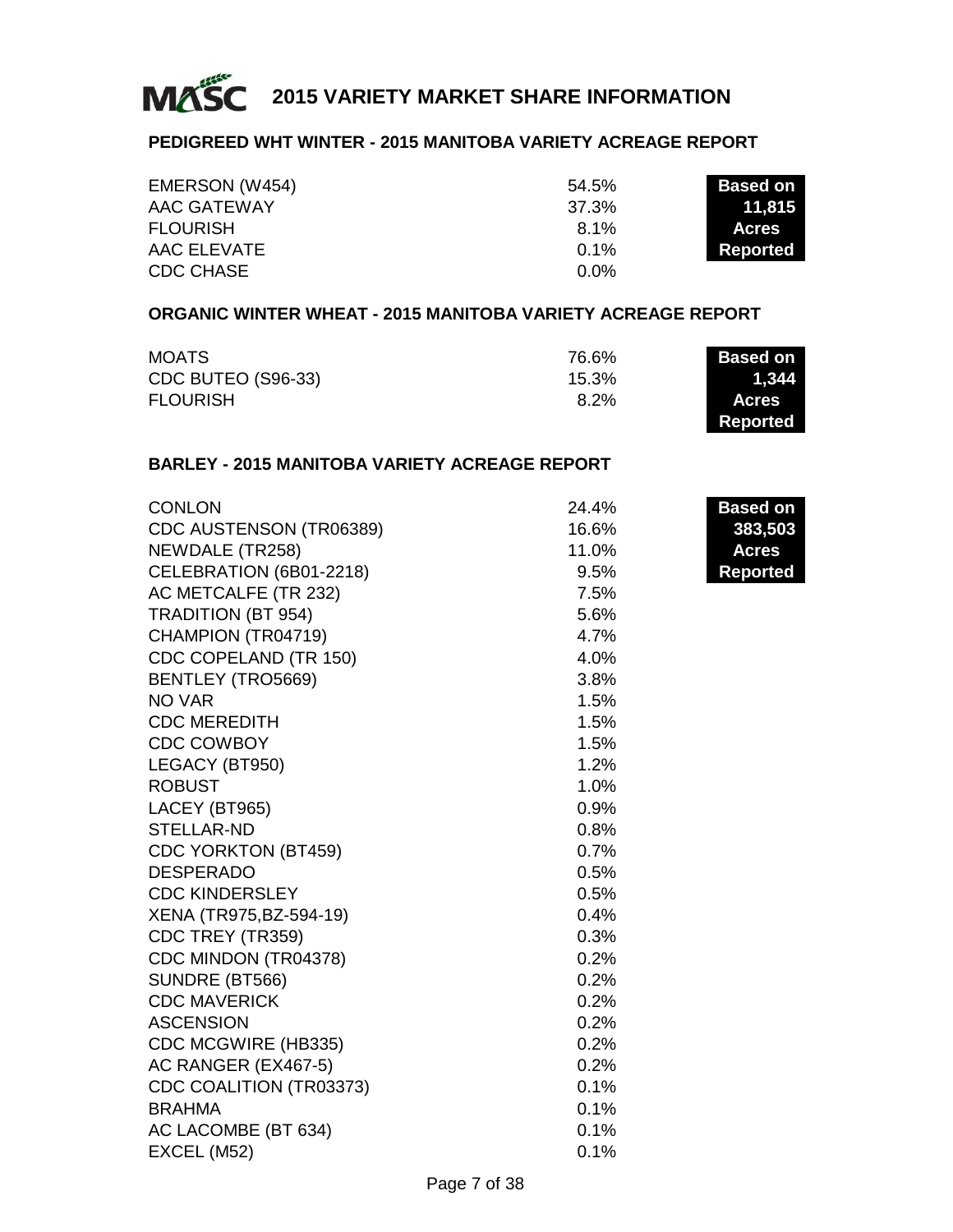

| <b>BARLEY - 2015 MANITOBA VARIETY ACREAGE REPORT continued</b> |         |
|----------------------------------------------------------------|---------|
| <b>BEDFORD</b>                                                 | 0.1%    |
| <b>FERGUS</b>                                                  | 0.1%    |
| AC OXBOW (TR226)                                               | 0.1%    |
| <b>MONTCALM</b>                                                | 0.1%    |
| STANDARD                                                       | 0.1%    |
| <b>CONDOR</b>                                                  | $0.0\%$ |
| CDC BATTLEFORD (BT456)                                         | 0.0%    |
| <b>CDC HILOSE</b>                                              | $0.0\%$ |
| <b>TAYLOR</b>                                                  | 0.0%    |
| <b>BRIER</b>                                                   | $0.0\%$ |
| AC BACON (HB 105)                                              | 0.0%    |
| CDC STRATUS (TR 128)                                           | 0.0%    |
| <b>CONQUEST</b>                                                | 0.0%    |
| <b>BUSBY</b>                                                   | 0.0%    |
| <b>CDC KENDALL (TR133)</b>                                     | 0.0%    |
| CALDER (TR262)                                                 | 0.0%    |
| <b>ELLICE</b>                                                  | 0.0%    |
| BRONCO (BT 934)                                                | 0.0%    |
| CDC LAGER (TR 133)                                             | 0.0%    |
| CDC CARTER (HB390)                                             | 0.0%    |
| SOMMERVILLE (RG003)                                            | 0.0%    |
| CDC HELGASON (TR346)                                           | $0.0\%$ |
| HY 481-6R                                                      | 0.0%    |
| <b>AC BUFFALO</b>                                              | $0.0\%$ |

#### **PEDIGREED BARLEY - 2015 MANITOBA VARIETY ACREAGE REPORT**

| CDC AUSTENSON (TR06389)   | 25.2% | <b>Based on</b> |
|---------------------------|-------|-----------------|
| NEWDALE (TR258)           | 12.4% | 8,890           |
| CELEBRATION (6B01-2218)   | 12.2% | <b>Acres</b>    |
| <b>TRADITION (BT 954)</b> | 11.6% | Reported        |
| <b>CONLON</b>             | 11.6% |                 |
| CDC COPELAND (TR 150)     | 7.3%  |                 |
| AC METCALFE (TR 232)      | 3.5%  |                 |
| <b>CDC COWBOY</b>         | 2.9%  |                 |
| CHAMPION (TR04719)        | 2.8%  |                 |
| <b>CANMORE</b>            | 2.5%  |                 |
| BENTLEY (TRO5669)         | 1.8%  |                 |
| <b>CDC MAVERICK</b>       | 1.7%  |                 |
| <b>CDC KINDERSLEY</b>     | 1.5%  |                 |
| <b>CDC MEREDITH</b>       | 1.2%  |                 |
| LACEY (BT965)             | 0.9%  |                 |
| <b>DESPERADO</b>          | 0.9%  |                 |
| <b>TR11127 CDC</b>        | 0.1%  |                 |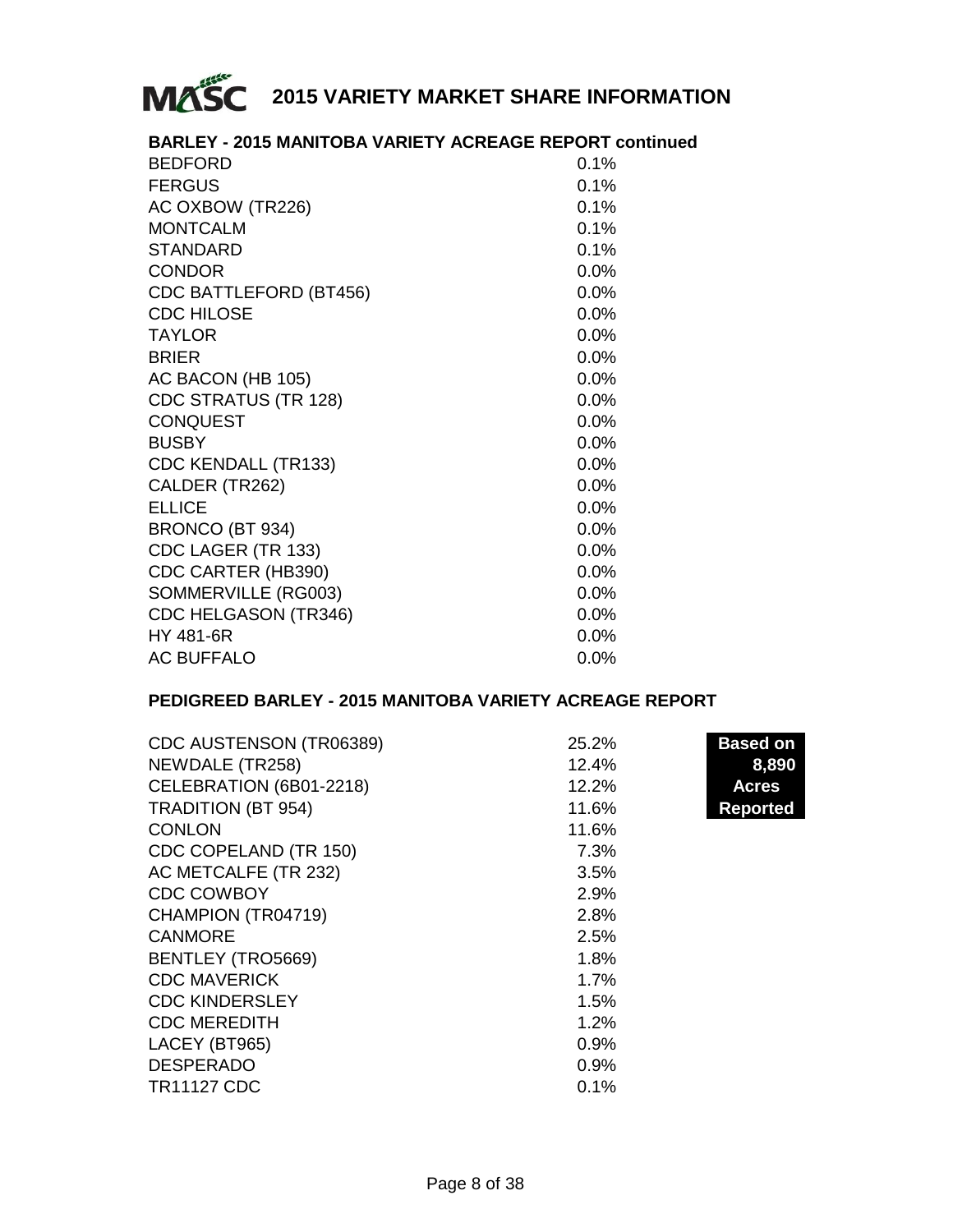

#### **OATS - 2015 MANITOBA VARIETY ACREAGE REPORT**

| <b>SOURIS</b>                       | 37.0%   | <b>Based on</b> |
|-------------------------------------|---------|-----------------|
| <b>SUMMIT (OT 2046)</b>             | 24.3%   | 451,934         |
| FURLONG (OT2009)                    | 5.8%    | <b>Acres</b>    |
| <b>PINNACLE</b>                     | 5.3%    | <b>Reported</b> |
| TRIACTOR (OT582)                    | 3.8%    |                 |
| NO VAR                              | 3.5%    |                 |
| LEGGETT (OT2021)                    | 3.4%    |                 |
| <b>CS CAMDEN</b>                    | 2.2%    |                 |
| STRIDE (OT2069)                     | 2.0%    |                 |
| BIG BROWN (OT3037)                  | 2.0%    |                 |
| RONALD (OT296)                      | 2.0%    |                 |
| CDC DANCER (OT373)                  | 1.7%    |                 |
| <b>AC MORGAN</b>                    | 1.4%    |                 |
| TRIPLE CROWN (OT 541)               | 1.2%    |                 |
| AC ASSINIBOIA (OT 275)              | 0.8%    |                 |
| AAC JUSTICE (WHITE MILLING)         | 0.5%    |                 |
| ROBERT                              | 0.5%    |                 |
| JORDAN (OT2027)                     | 0.4%    |                 |
| <b>CDC MORRISON</b>                 | 0.4%    |                 |
| GEHL(HULLESS)                       | 0.4%    |                 |
| <b>RIEL</b>                         | 0.3%    |                 |
| CDC SO-I (OT3017)                   | 0.3%    |                 |
| <b>DERBY</b>                        | 0.2%    |                 |
| HAYWIRE (BRAND NAME BY BRETT YOUNG) | 0.2%    |                 |
| <b>CDC BALER</b>                    | 0.2%    |                 |
| <b>DUMONT</b>                       | 0.1%    |                 |
| <b>CDC HAYMAKER</b>                 | 0.1%    |                 |
| <b>DOUGLAS</b>                      | 0.1%    |                 |
| AC PREAKNESS (OT262)                | 0.1%    |                 |
| HIFI                                | 0.0%    |                 |
| AC BATON (N010-1)                   | 0.0%    |                 |
| <b>WHITESTONE</b>                   | 0.0%    |                 |
| CDC BOYER (OT342)                   | $0.0\%$ |                 |
| LOIS                                | 0.0%    |                 |
| <b>HARMON</b>                       | 0.0%    |                 |
| <b>CDC WEAVER</b>                   | 0.0%    |                 |
| <b>CANMORE</b>                      | $0.0\%$ |                 |
| <b>CALIBRE</b>                      | 0.0%    |                 |
| <b>FORAGE</b>                       | 0.0%    |                 |
| Sioux                               | $0.0\%$ |                 |
| <b>VOLUNTEER</b>                    | 0.0%    |                 |

**Based on**<br>451,934 **Reported**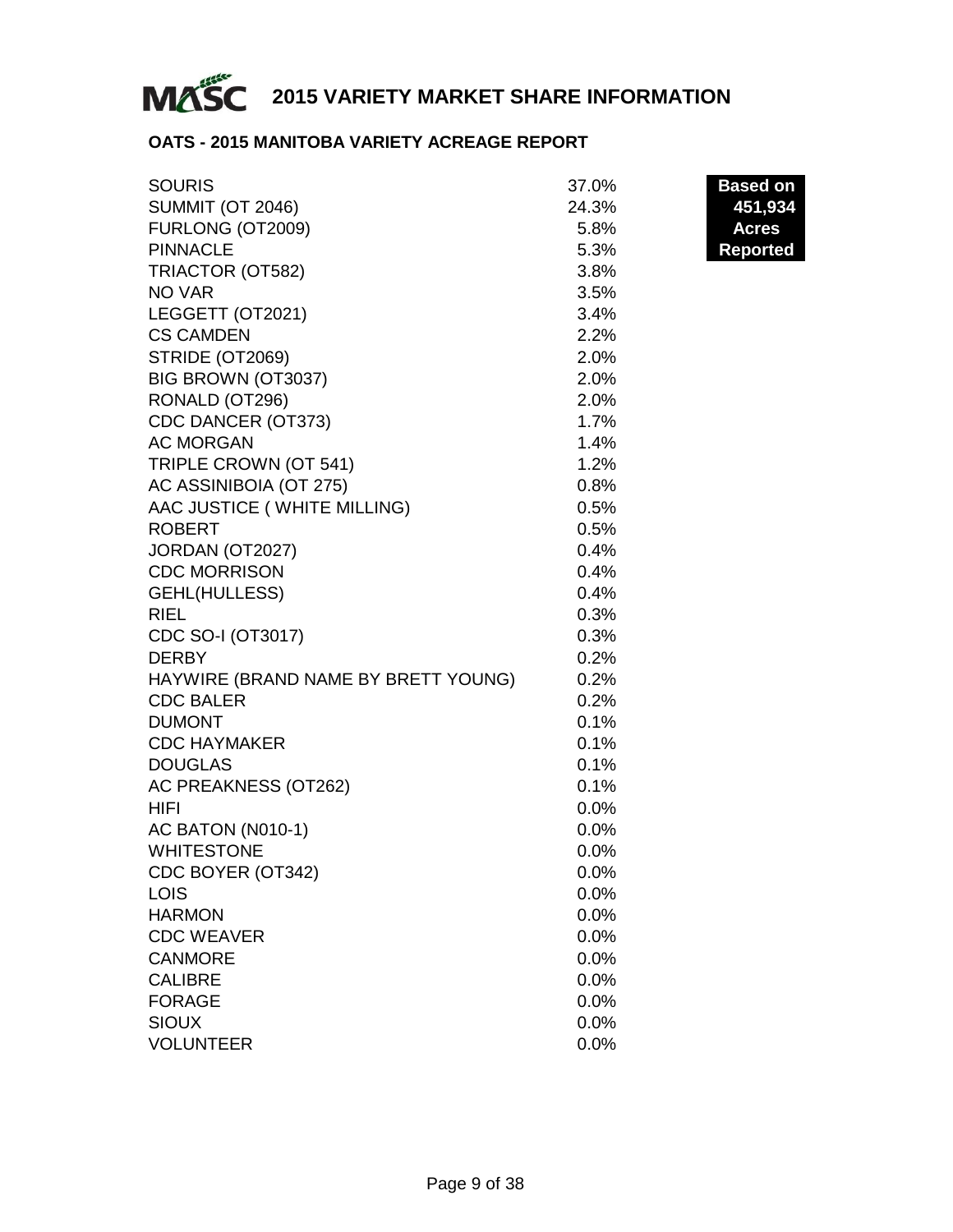

#### **PEDIGREED OATS - 2015 MANITOBA VARIETY ACREAGE REPORT**

| <b>SUMMIT (OT 2046)</b>     | 37.5% | <b>Based on</b> |
|-----------------------------|-------|-----------------|
| <b>SOURIS</b>               | 27.0% | 11,660          |
| <b>CS CAMDEN</b>            | 13.1% | <b>Acres</b>    |
| AAC JUSTICE (WHITE MILLING) | 6.5%  | <b>Reported</b> |
| <b>PINNACLE</b>             | 4.1%  |                 |
| <b>CDC HAYMAKER</b>         | 3.3%  |                 |
| STRIDE (OT2069)             | 3.1%  |                 |
| RONALD (OT296)              | 1.3%  |                 |
| GEHL(HULLESS)               | 1.3%  |                 |
| <b>CDC BALER</b>            | 1.2%  |                 |
| FURLONG (OT2009)            | 0.6%  |                 |
| <b>CDC MORRISON</b>         | 0.5%  |                 |
| TRIACTOR (OT582)            | 0.4%  |                 |
| <b>SIOUX</b>                | 0.2%  |                 |

#### **ORGANIC OATS - 2015 MANITOBA VARIETY ACREAGE REPORT**

| <b>PINNACLE</b>         | 25.8% | <b>Based on</b> |
|-------------------------|-------|-----------------|
| <b>SOURIS</b>           | 21.1% | 3,378           |
| TRIPLE CROWN (OT 541)   | 10.7% | <b>Acres</b>    |
| CDC DANCER (OT373)      | 10.0% | <b>Reported</b> |
| GEHL(HULLESS)           | 9.3%  |                 |
| RONALD (OT296)          | 7.4%  |                 |
| TRIACTOR (OT582)        | 4.1%  |                 |
| <b>CDC WEAVER</b>       | 3.5%  |                 |
| <b>SUMMIT (OT 2046)</b> | 3.4%  |                 |
| FURLONG (OT2009)        | 2.8%  |                 |
| AC ASSINIBOIA (OT 275)  | 0.8%  |                 |
| NO VAR                  | 0.5%  |                 |
| AC GWEN (HULLESS OT297) | 0.4%  |                 |
| HIFI                    | 0.2%  |                 |

#### **RYE FALL - 2015 MANITOBA VARIETY ACREAGE REPORT**

| HAZLET (RT193)                | 63.7%   | <b>Based on</b> |
|-------------------------------|---------|-----------------|
| <b>PRIMA</b>                  | 9.8%    | 68,077          |
| <b>DANKO</b>                  | 8.7%    | <b>Acres</b>    |
| NO VAR                        | 6.5%    | <b>Reported</b> |
| <b>DAKOLD</b>                 | 2.4%    |                 |
| <b>AC RIFLE</b>               | 2.3%    |                 |
| <b>PUMA</b>                   | $1.7\%$ |                 |
| <b>AC REMINGTON</b>           | 1.5%    |                 |
| <b>BRASETTO (FP GENETICS)</b> | 1.4%    |                 |
| <b>MUSKETEER</b>              | 1.1%    |                 |
| <b>VOLUNTEER</b>              | 0.6%    |                 |
| <b>RUSSIAN DWARF</b>          | 0.3%    |                 |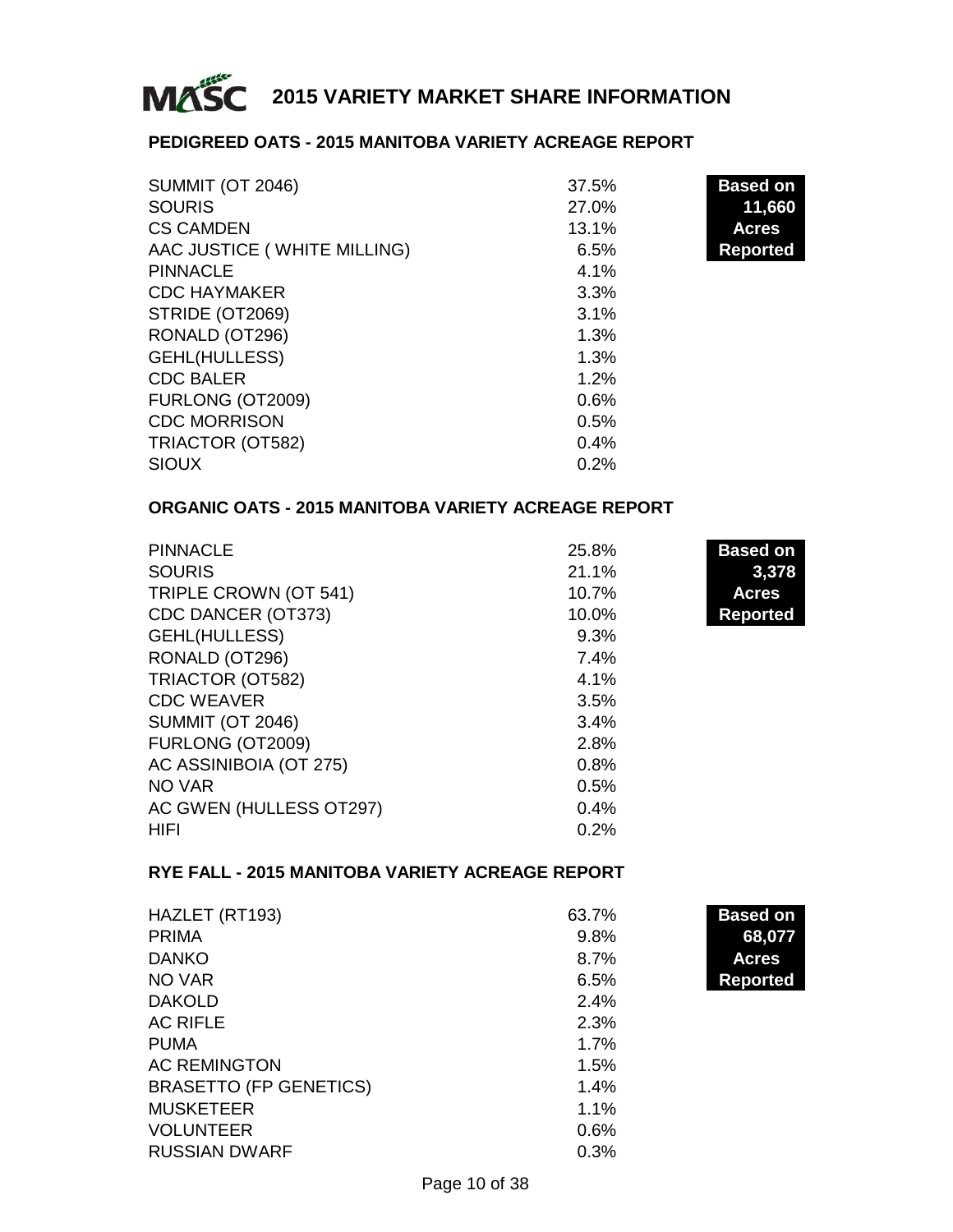

#### **TRITICALE - 2015 MANITOBA VARIETY ACREAGE REPORT**

| NO VAR                 | 43.3%   | <b>Based on</b> |
|------------------------|---------|-----------------|
| <b>BREVIS</b>          | 37.2%   | 1.842           |
| ELEVATOR (BRETT YOUNG) | $8.7\%$ | <b>Acres</b>    |
| <b>SUNRAY</b>          | $7.2\%$ | Reported        |
| <b>TYNDAL</b>          | 2.1%    |                 |
| <b>VOLUNTEER</b>       | 1.6%    |                 |

#### **TRITICALE WINTER - 2015 MANITOBA VARIETY ACREAGE REPORT**

| <b>FRIDGE</b> | 57.9%   | <b>Based on</b> |
|---------------|---------|-----------------|
| NO VAR        | 42.1%   | 1,789           |
|               | $0.0\%$ | <b>Acres</b>    |
|               |         | <b>Reported</b> |

#### **CANOLA ARGENTINE - 2015 MANITOBA VARIETY ACREAGE REPORT**

| INVIGOR L252 (LL)               | 22.3% | <b>Based on</b> |
|---------------------------------|-------|-----------------|
| 5440 (INVIGOR) (PHS04-690) (LT) | 13.6% | 3,160,998       |
| INVIGOR L130 (LT)               | 10.8% | <b>Acres</b>    |
| <b>INVIGOR L140P</b>            | 8.1%  | <b>Reported</b> |
| 1012RR (NEXERA)(RT)             | 6.7%  |                 |
| 74-44BL (RT) DEKALB             | 4.4%  |                 |
| 46H75 (ST)                      | 2.8%  |                 |
| L156H (INVIGOR HEALTH) (LT)     | 2.3%  |                 |
| INVIGOR L261(LL)                | 2.3%  |                 |
| CANTERRA 1990 (RT)              | 1.7%  |                 |
| PV530G (RT) PROVEN SEED         | 1.5%  |                 |
| <b>NEXERA 2020 (CL)</b>         | 1.5%  |                 |
| 45H31 (RT)                      | 1.4%  |                 |
| <b>INVIGOR L120 (LT)</b>        | 1.4%  |                 |
| 45H29 (RT)                      | 1.4%  |                 |
| 45H33 (RR)                      | 1.1%  |                 |
| <b>INVIGOR L160S</b>            | 1.1%  |                 |
| <b>INVIGOR L154 (LT)</b>        | 1.1%  |                 |
| 45H76 (ST)                      | 1.0%  |                 |
| <b>INVIGOR L159 (LT)</b>        | 1.0%  |                 |
| 74-54 RR (RT) DEKALB            | 0.9%  |                 |
| 6060RR (RT)                     | 0.9%  |                 |
| 2012CL (NEXERA)(ST)             | 0.8%  |                 |
| 45H75 (CL)                      | 0.7%  |                 |
| <b>VR 9560 CL(ST)</b>           | 0.7%  |                 |
| 73-75 RR (RT)                   | 0.6%  |                 |
| VT500(9556)(RT)                 | 0.5%  |                 |
| <b>INVIGOR L150 (LT)</b>        | 0.5%  |                 |
| SY4157 (RR) SYNGENTA            | 0.4%  |                 |
| SY4135                          | 0.4%  |                 |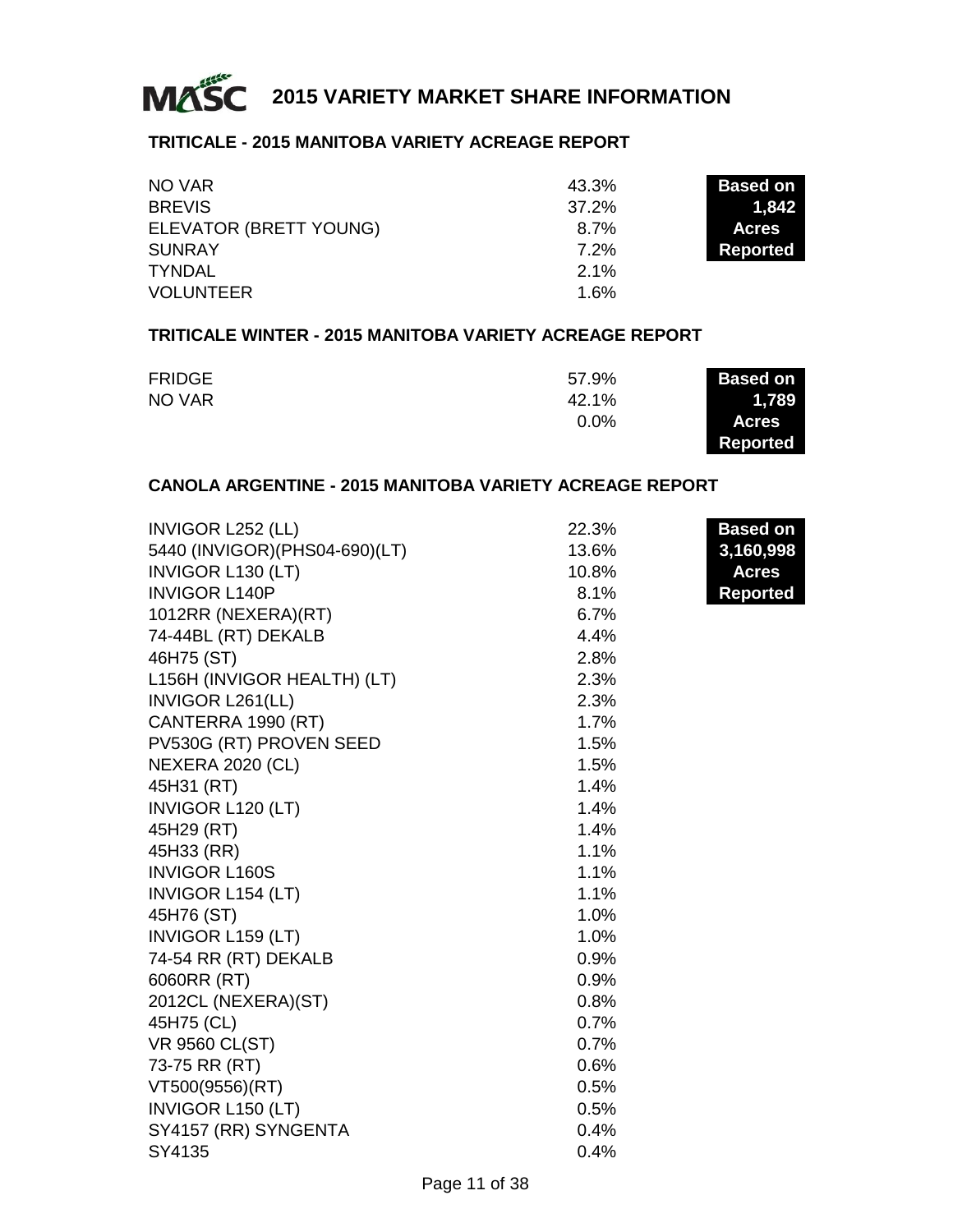

|              | <b>CANOLA ARGENTINE - 2015 MB VARIETY ACREAGE REPORT continued</b> |
|--------------|--------------------------------------------------------------------|
| EEDE OL (OT) | ∩ גוס                                                              |

| 5525 CL (ST)                   | U.3%    |
|--------------------------------|---------|
| VR 9562 GC (RT)                | 0.3%    |
| CANTERRA 1970 (RT)             | $0.3\%$ |
| 73-45RR (RT)                   | 0.3%    |
| 1020 (RR) NEXERA               | 0.3%    |
| D3155C (RR) DUPONT             | 0.3%    |
| <b>NO VAR</b>                  | 0.3%    |
| VICTORY V12-1 (RT)             | 0.2%    |
| PIONEER 45S54 (RT)             | 0.2%    |
| 45S56 (RR) PIONEER             | 0.2%    |
| 46A76 (NS2804)(ST)             | 0.2%    |
| 6044RR                         | 0.2%    |
| 43E03RR                        | 0.2%    |
| PV 533 G (RR)                  | 0.2%    |
| 1140 (INVIGOR HEALTH)(LT)      | 0.2%    |
| 6056 CR (RT)                   | 0.2%    |
| D3153 (RT)                     | 0.2%    |
| L135C (LT)                     | 0.1%    |
| CANTERRA 1918 (RT)             | 0.1%    |
| 6064 RR DL SEEDS (BRETTYOUNG)  | 0.1%    |
| DEKALB 75-65 RR                | 0.1%    |
| VICTORY V22-1 (I) (RR)         | 0.1%    |
| 2016 CL (NEXERA)               | 0.1%    |
| DEKALB 74-44 BL (RT)           | 0.1%    |
| CS2000 CANTERRA                | 0.1%    |
| 6074 (RR) DL SEEDS BRETT YOUNG | 0.1%    |
| 6130RR (RT)                    | 0.1%    |
| 3235 (PR4406) (RT)             | 0.1%    |
| D3154S (RT)                    | 0.1%    |
| PIONEER 46S53 (RT)             | 0.1%    |
| <b>DEKALB 75-45 (RT)</b>       | 0.1%    |
| SW WIZZARD                     | 0.1%    |
| 1145 (INVIGOR HEALTH)(LT)      | 0.1%    |
| VICTORY V12-2 (RR)             | $0.0\%$ |
| 46A65 (NS1565)                 | $0.0\%$ |
| SY4114 (RR)                    | $0.0\%$ |
| 45A76 (ST)                     | 0.0%    |
| PIONEER 45S52 (RT)             | 0.0%    |
| 1016 (NEXERA) (RT)             | 0.0%    |
| 5535CL (ST)                    | $0.0\%$ |
| <b>PV531G (RR)</b>             | $0.0\%$ |
| VT 520 G (RT)                  | 0.0%    |
| CANTERRA 1980 (RT)             | $0.0\%$ |
| 1014RR (NEXERA)(RT)            | $0.0\%$ |
| 6050 RR (RT)                   | $0.0\%$ |
| 1492 (PF 7528/95)              | 0.0%    |
| 6040RR (RT)                    | $0.0\%$ |
|                                |         |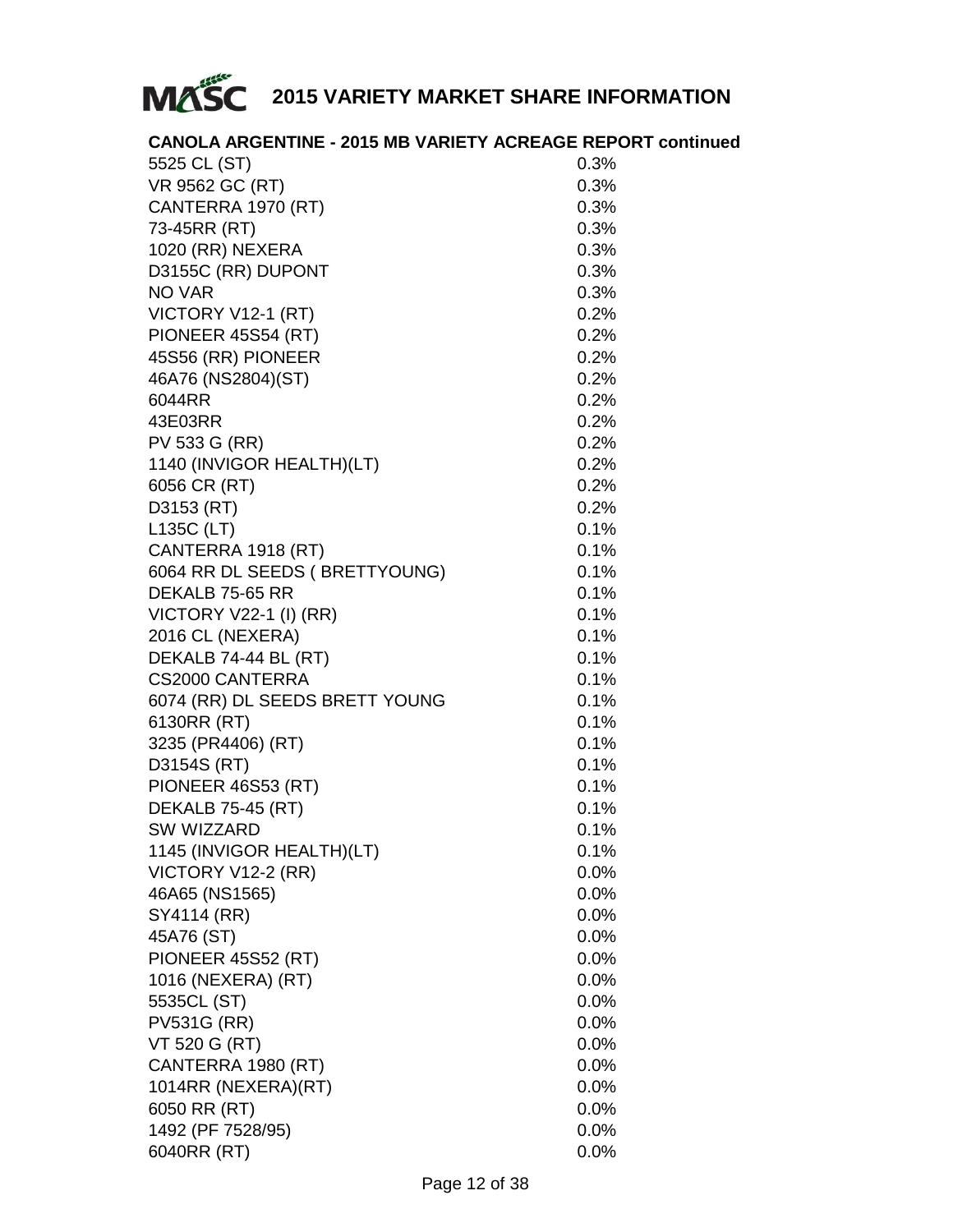

#### **CANOLA ARGENTINE - 2015 MB VARIETY ACREAGE REPORT continued**

| VT REMARKABLE (9555)RT           | 0.0%    |
|----------------------------------|---------|
| 73-55RR (RT)                     | 0.0%    |
| VICTORY V2035 (07H730) (RT)      | 0.0%    |
| 45H26 (03N230R) (RT)             | $0.0\%$ |
| <b>DEKALB 73-15 (RR)</b>         | $0.0\%$ |
| PIONEER 45S51 (RT)               | $0.0\%$ |
| 45H73 (04N205I) (ST)             | $0.0\%$ |
| VICTORY V1040 (RT)               | 0.0%    |
| PV 200 CL PROVEN SEED            | 0.0%    |
| 6020RR (RT)                      | $0.0\%$ |
| 5020 (INVIGOR) (RHY01/597) (LT)  | $0.0\%$ |
| INVIGOR 2153 (LT)                | 0.0%    |
| CANTERRA 1818RR (RT)             | $0.0\%$ |
| 5030 (INVIGOR) (RHY01-403) (LT)  | $0.0\%$ |
| DEKALB 74-47 CR (RT)             | $0.0\%$ |
| 8440 (INVIGOR) (PHS04-781) (LT)  | $0.0\%$ |
| 1143 (INVIGOR HEALTH)(LT)        | $0.0\%$ |
| 45A54 (NS2634)(RT)               | 0.0%    |
| 46H70 (ST)                       | 0.0%    |
| 45H21 (RT)                       | 0.0%    |
| 1651H (30321-A5)(ST)             | 0.0%    |
| CANTERRA 1999 (RT)               | $0.0\%$ |
| <b>EBONY (PR 2610)</b>           | 0.0%    |
| 9550 (PR6336) (RT)               | 0.0%    |
| 46H02                            | 0.0%    |
| 501 (ZNP008)                     | $0.0\%$ |
| 5003 (RHY01/895)(LT)             | $0.0\%$ |
| <b>HYLITE 225RR (PR5364)(RT)</b> | $0.0\%$ |
| 30120-B6 CL (ST)                 | $0.0\%$ |
| INVIGOR 2673 (PHS98-636)(LT)     | 0.0%    |
| 1818 (PR6382)(RT)                | $0.0\%$ |
| INVIGOR 2563 (LT)                | $0.0\%$ |
| PROVEN 9551 (SW G5246RR) (RT)    | 0.0%    |
| NEXERA NX4-106RR (G31064)(RT)    | $0.0\%$ |
| CANTERRA 1950 (RT)               | $0.0\%$ |
| PR 5320                          | $0.0\%$ |
| 5070 (RHY01-1997)(LT)            | $0.0\%$ |
| VICTORY V2030 (RT)               | 0.0%    |
| VICTORY V2010 (03H252)(RT)       | 0.0%    |
| 1548.98                          | 0.0%    |
| <b>VR9561GC</b>                  | 0.0%    |
| 1144 (INVIGOR HEALTH)(LT)        | 0.0%    |
| 997RR (RT)                       | 0.0%    |
| NEX 500 (CSV10, EXP 95-09)       | 0.0%    |
| 1604 (ST)                        | 0.0%    |
| 9553 (RT)                        | 0.0%    |
| 46A72 (NS1472) (ST)              | 0.0%    |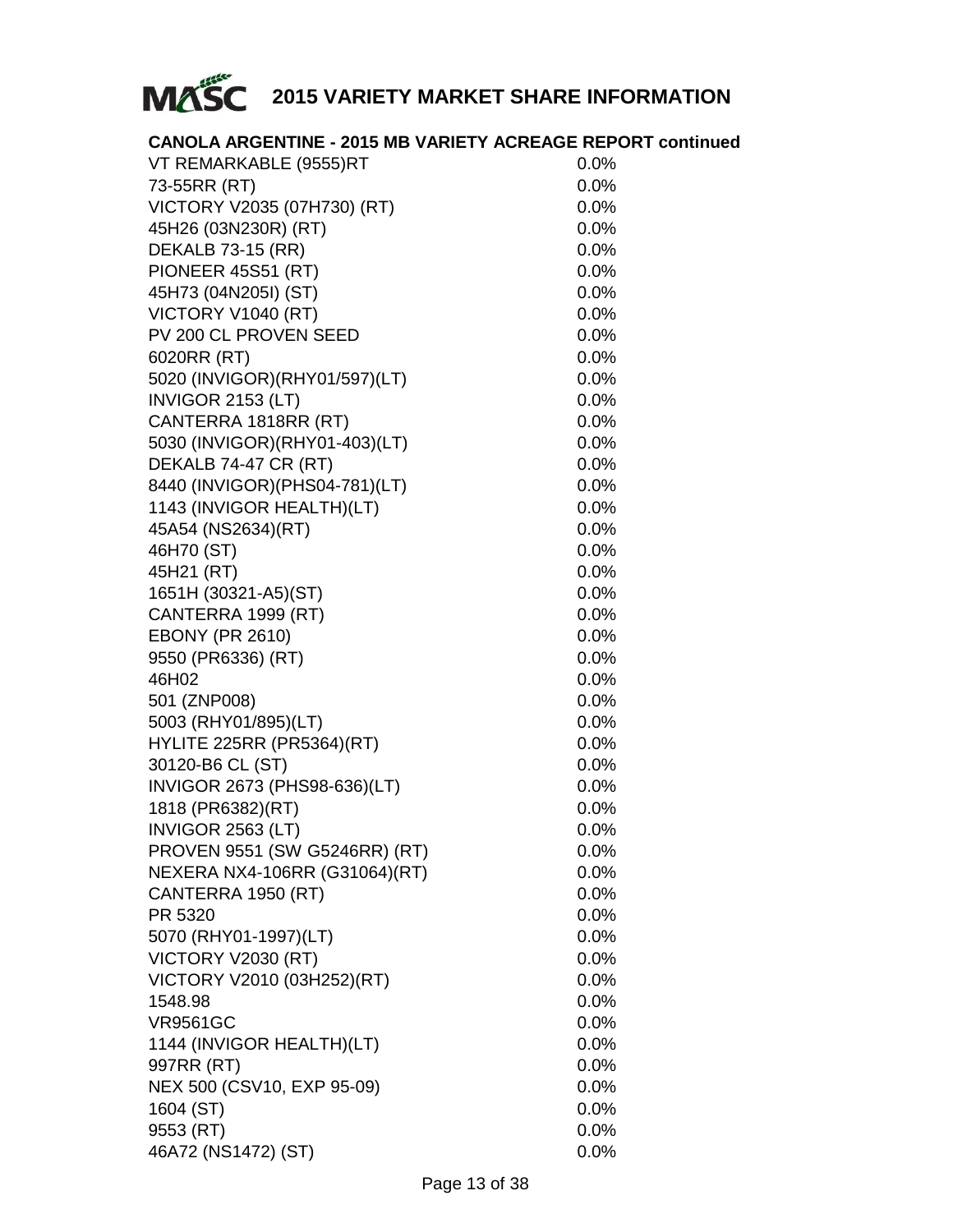

| <b>CANOLA ARGENTINE - 2015 MB VARIETY ACREAGE REPORT continued</b> |  |  |  |
|--------------------------------------------------------------------|--|--|--|
|--------------------------------------------------------------------|--|--|--|

| NEX 828CL (NQC02CNX13) (ST)   | 0.0%    |
|-------------------------------|---------|
| EAGLE (SWO2530)               | 0.0%    |
| 72-35RR (RT)                  | 0.0%    |
| CANTERRA 1956 (RT)            | 0.0%    |
| 72-55RR (RT)                  | 0.0%    |
| 71-40CL (ST)                  | 0.0%    |
| VICTORY V1035 (RT)            | 0.0%    |
| OAC DYNAMITE (BC 94-123)      | 0.0%    |
| 3345 (PR3665) (RT)            | 0.0%    |
| RR9624918NDO                  | 0.0%    |
| 2014CL (NEXERA)(ST)           | 0.0%    |
| D3151 (RT)                    | 0.0%    |
| VICTORY V1037 (RT)            | 0.0%    |
| XCEED VT X121 (CL)            | 0.0%    |
| 23-38 (PR5338)(RT)            | 0.0%    |
| NEXERA NX4-205CL (31613)(ST)  | 0.0%    |
| 45H74 (07N292I)(ST)           | 0.0%    |
| NEX 705(S007, M94S007)        | $0.0\%$ |
| PROVEN 9554RR (RT)            | 0.0%    |
| 3260 (X602) (PR 3180)         | 0.0%    |
| 45H24 (RT)                    | 0.0%    |
| <b>NEX 822CL (CNX25) (ST)</b> | 0.0%    |
| VICTORY 1010RR (RT)           | 0.0%    |
| 45H25 (RT)                    | 0.0%    |
| INVIGOR 2573 (PHS98-640)(LT)  | $0.0\%$ |
| 223RR (ZSN700RR)(RT)          | 0.0%    |
| 73-35RR (RT)                  | 0.0%    |
| 72-65 (RT)                    | 0.0%    |
| PIONEER 46M34 (EXP 12N0572R)  | 0.0%    |
| 1134 CA (X709, PR3534)        | 0.0%    |
| 35-85 (RT)                    | 0.0%    |
| 1862 (PR5631)(RT)             | 0.0%    |
| 73-65RR (RT)                  | 0.0%    |
| VT BARRIER (9552)RT           | 0.0%    |
| 45H28 (RT)                    | 0.0%    |
| SY4166 RR SYNGENTA            | 0.0%    |
| 45H20 (NS3589)(RT)            | 0.0%    |
| 3311 (PR 5269)                | 0.0%    |
| 1849RR (PR6131) (RT)          | 0.0%    |
| VICTORY V2045 (RT)            | 0.0%    |

#### **CANOLA POLISH - 2015 MANITOBA VARIETY ACREAGE REPORT**

| SYNERGY (ACS-C12)   | 63.4% | <b>Based on</b> |
|---------------------|-------|-----------------|
| NO VAR              | 29.9% | 969             |
| EARLY ONE (ACS-C18) | 6 7%  | <b>Acres</b>    |
|                     |       | Reported        |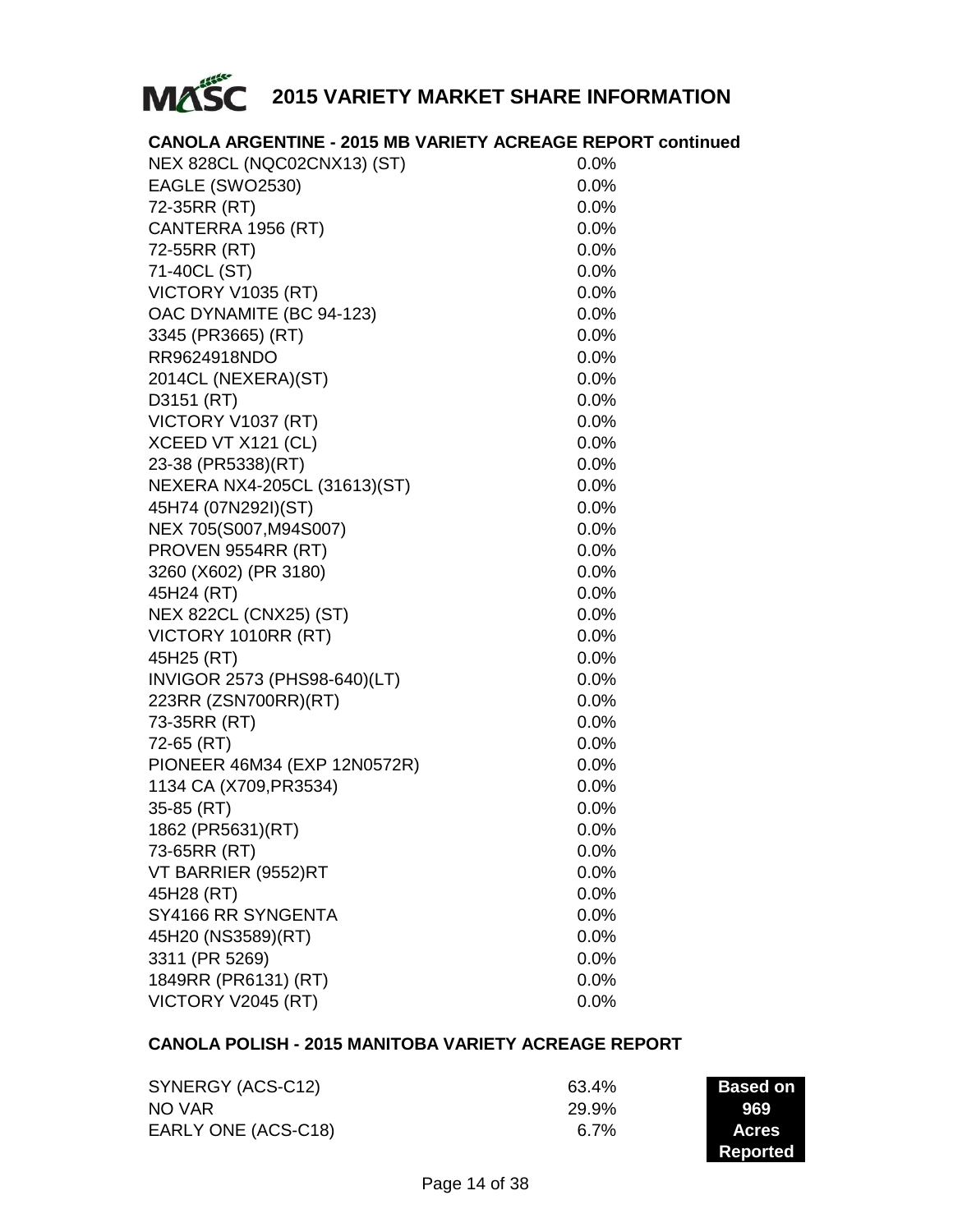

#### **RAPESEED - 2015 MANITOBA VARIETY ACREAGE REPORT**

| BUNGE HYHEAR 1 (RR) | 63.7% | Based on     |
|---------------------|-------|--------------|
| RED RIVER 1861 RR   | 32.3% | 8.184        |
| NO VAR              | 4 በ%  | <b>Acres</b> |
|                     |       | Reported     |

#### **FLAX - 2015 MANITOBA VARIETY ACREAGE REPORT**

| CDC BETHUNE (FP1026)          | 31.9%   | Based on        |
|-------------------------------|---------|-----------------|
| CDC SORREL (FP2141)           | 25.3%   | 119,433         |
| CDC GLAS (FP2300)             | 8.8%    | <b>Acres</b>    |
| LIGHTNING (FP 1069)           | 7.2%    | <b>Reported</b> |
| AAC BRAVO (FP2270)            | 5.4%    |                 |
| <b>WESTLIN 70</b>             | 4.8%    |                 |
| <b>HANLEY</b>                 | 4.0%    |                 |
| <b>OMEGA (YELLOW SEEDED)</b>  | 4.0%    |                 |
| <b>PRAIRIE SAPPHIRE</b>       | 1.9%    |                 |
| NO VAR                        | 1.7%    |                 |
| CDC NORMANDY (FP 966)         | 1.0%    |                 |
| <b>SOMME (FP 855)</b>         | 0.7%    |                 |
| AC EMERSON (FP 935)           | 0.6%    |                 |
| NULIN VT 50 (YELLOW SEEDED)   | 0.5%    |                 |
| PRAIRIE THUNDER (FP2137)      | 0.4%    |                 |
| PRO OMEGA                     | 0.4%    |                 |
| TAURUS (FP1092)               | 0.3%    |                 |
| <b>WESTLIN 71</b>             | 0.3%    |                 |
| <b>WESTLIN 72</b>             | 0.3%    |                 |
| <b>GOLDEN (YELLOW SEEDED)</b> | 0.1%    |                 |
| <b>NORLIN</b>                 | 0.1%    |                 |
| <b>LINOTT</b>                 | 0.1%    |                 |
| NO VAR (YELLOW SEEDED/LINOLA) | 0.1%    |                 |
| PRAIRIE BLUE (FP2024)         | 0.1%    |                 |
| <b>CARTER</b>                 | 0.1%    |                 |
| <b>VIMY</b>                   | 0.1%    |                 |
| <b>CULBERT</b>                | $0.0\%$ |                 |
| CDC ARRAS (FP1030)            | 0.0%    |                 |
|                               |         |                 |

#### **PEDIGREED FLAX - 2015 MANITOBA VARIETY ACREAGE REPORT**

| CDC GLAS (FP2300)    | 29.6% | <b>Based on</b> |
|----------------------|-------|-----------------|
| CDC BETHUNE (FP1026) | 27.3% | 6,151           |
| CDC SORREL (FP2141)  | 18.6% | <b>Acres</b>    |
| LIGHTNING (FP 1069)  | 10.7% | <b>Reported</b> |
| <b>WESTLIN 71</b>    | 7.8%  |                 |
| WESTLIN 70           | 2.6%  |                 |
| AAC BRAVO (FP2270)   | 1.5%  |                 |
| CDC NEELA (FP 2314)  | 1.0%  |                 |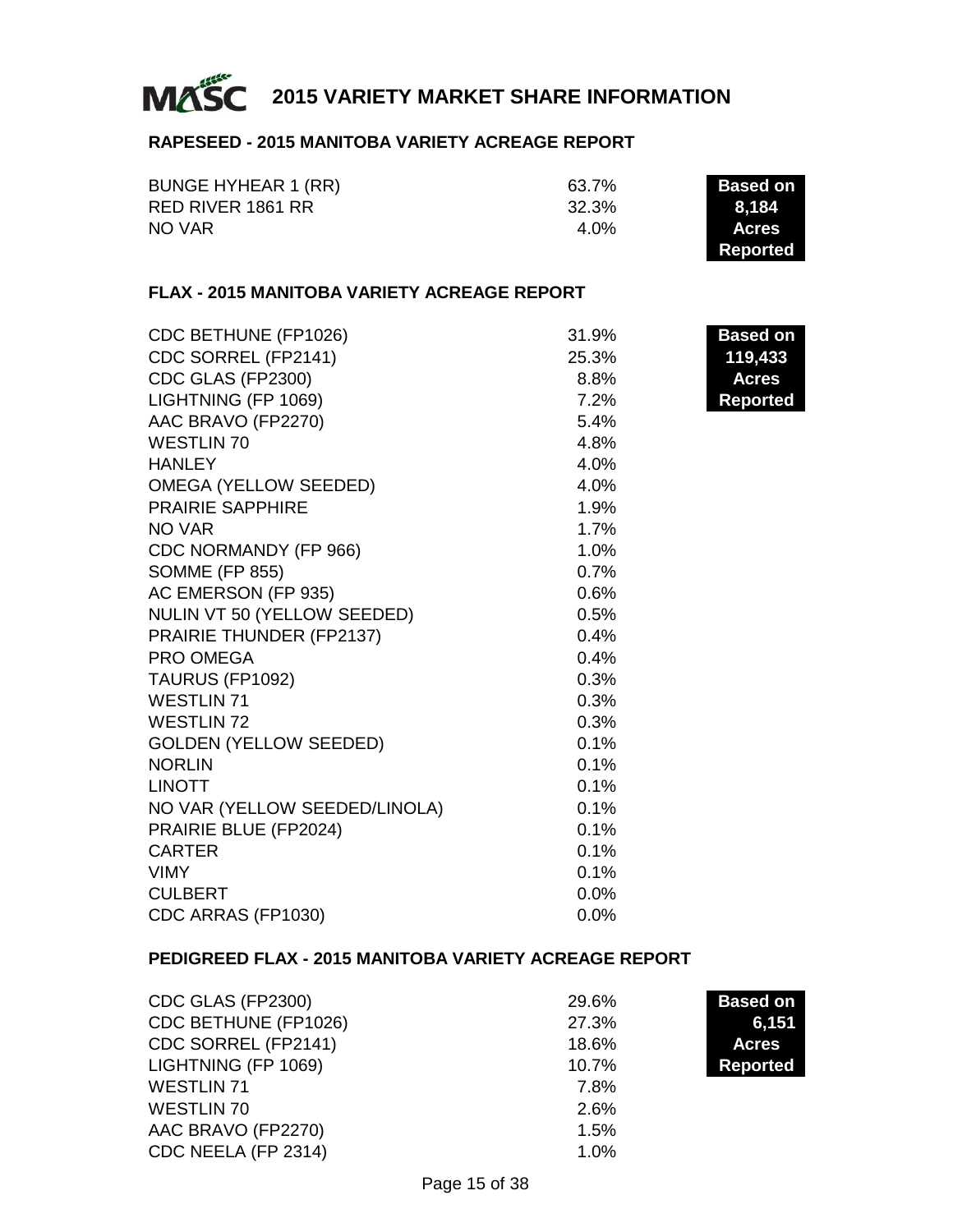

#### **PEDIGREED FLAX - 2015 MB VARIETY ACREAGE REPORT continued**

| <b>GOLDEN (YELLOW SEEDED)</b> | $0.6\%$ |
|-------------------------------|---------|
| CDC PLAVA                     | $0.2\%$ |
| WESTLIN 72                    | $0.1\%$ |
| HANLEY                        | 0.1%    |
| NULIN VT 50 (YELLOW SEEDED)   | $0.1\%$ |

#### **ORGANIC FLAX - 2015 MANITOBA VARIETY ACREAGE REPORT**

| CDC BETHUNE (FP1026)  | 60.2% | <b>Based on</b> |
|-----------------------|-------|-----------------|
| AAC BRAVO (FP2270)    | 21.4% | 1.256           |
| OMEGA (YELLOW SEEDED) | 8.0%  | <b>Acres</b>    |
| CDC SORREL (FP2141)   | 6.0%  | Reported        |
| TAURUS (FP1092)       | 4.5%  |                 |

#### **SOYBEANS - 2015 MANITOBA VARIETY ACREAGE REPORT**

| DEKALB 23-60 RY (RR)          | 7.6% | <b>Based on</b> |
|-------------------------------|------|-----------------|
| <b>NSC RICHER RR2Y (RT)</b>   | 7.3% | 1,346,349       |
| THUNDER 32004R2Y              | 5.5% | <b>Acres</b>    |
| <b>NSC RESTON RR2Y</b>        | 4.5% | <b>Reported</b> |
| 25-10RY                       | 4.3% |                 |
| 24-10RY                       | 3.9% |                 |
| PEKKO R2 (RT)(A1025926)       | 3.4% |                 |
| PIONEER P008T70R (RR)         | 3.3% |                 |
| <b>THUNDER 33003R2Y (RT)</b>  | 3.3% |                 |
| 0027 (RR) FORMERLY PRIDE SEED | 3.2% |                 |
| DEKALB 23-10 (RY)             | 2.6% |                 |
| THUNDER 33005R2Y              | 2.6% |                 |
| PIONEER P002T04R (PM38)       | 2.4% |                 |
| NO VAR                        | 2.2% |                 |
| S007-Y4 (RT)                  | 2.2% |                 |
| LEGEND LS003R24N (RR)         | 2.2% |                 |
| LS 002R23                     | 2.2% |                 |
| 900Y61                        | 2.1% |                 |
| OAC PRUDENCE (OAC 97-23)      | 2.1% |                 |
| NSC GLADSTONE RR2Y            | 2.1% |                 |
| MCLEOD R2                     | 2.0% |                 |
| 24-61 RY(RT)                  | 1.8% |                 |
| VITO R <sub>2</sub>           | 1.5% |                 |
| PIONEER P008T22R2 (RR2Y)      | 1.5% |                 |
| LS004R21                      | 1.4% |                 |
| LS 005R22                     | 1.3% |                 |
| ASTRO R2 (RT)                 | 1.2% |                 |
| LS002R24N (MKZ612A2 EXP)      | 1.2% |                 |
| 900Y71 (RT)                   | 1.1% |                 |
| LS005R24 (MKZ112A1 EXP) RR    | 1.1% |                 |
| <b>NSC ANOLA RR2Y</b>         | 1.0% |                 |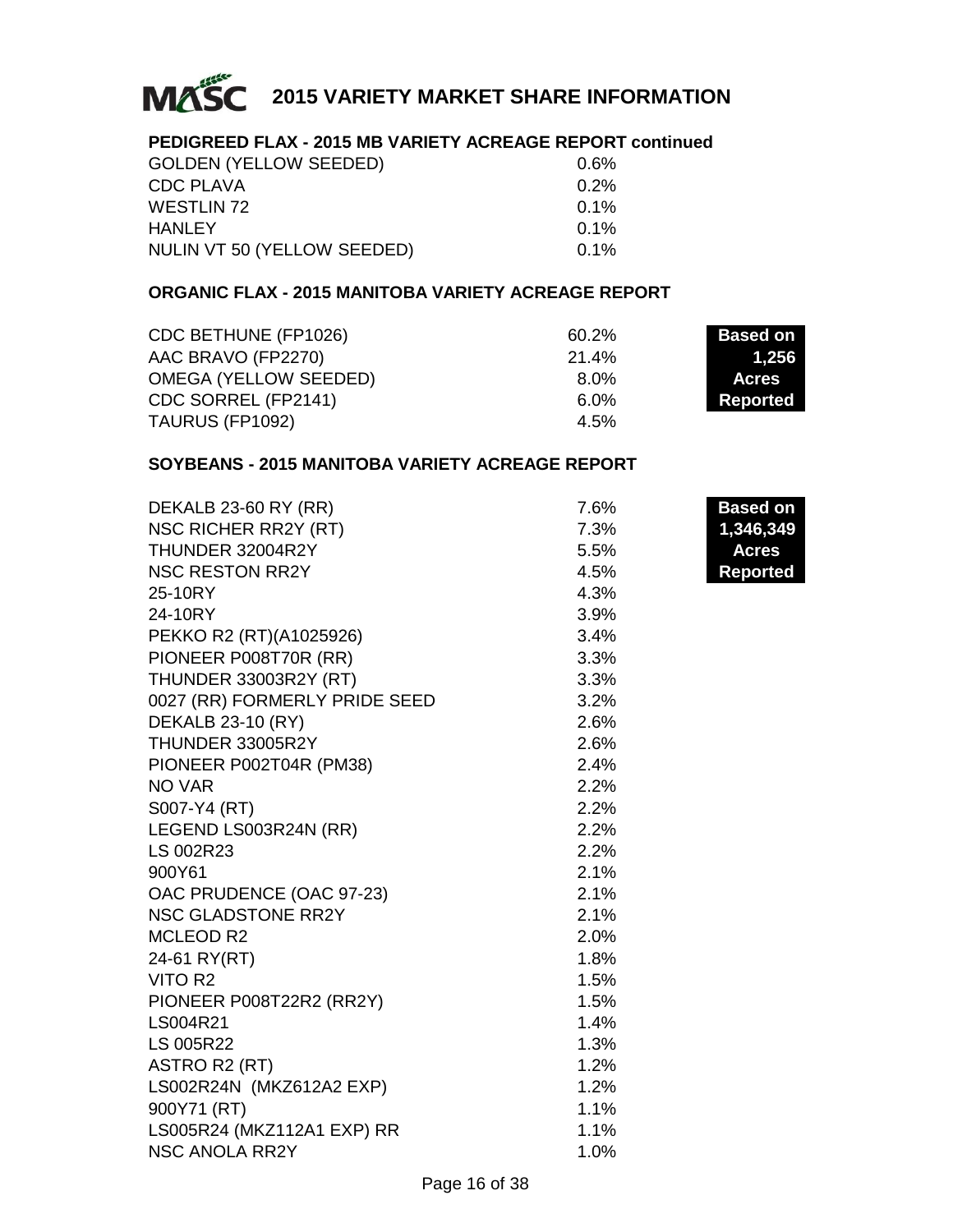

| SOYBEANS - 2015 MANITOBA VARIETY ACREAGE REPORT continued |      |
|-----------------------------------------------------------|------|
| <b>NSC TILSTON RR2Y</b>                                   | 0.9% |
| LEGEND NORTHWESTER (RR)                                   | 0.8% |
| <b>NSC MOOSOMIN RR2Y</b>                                  | 0.8% |
| <b>NSC LIBAU RR2Y</b>                                     | 0.7% |
| LS003R22                                                  | 0.6% |
| ISISRR (CFS208RR)(RT)                                     | 0.5% |
| LS004R23 (LEGEND SEEDS)                                   | 0.5% |
| PRIDE 0035 (RY2, NR2)                                     | 0.4% |
| <b>BISHOP R2 (S82747)</b>                                 | 0.4% |
| LS 005R23                                                 | 0.4% |
| THUNDER TH 34006R2Y                                       | 0.4% |
| PS 0074 R2                                                | 0.4% |
| TH 33004R2Y THUNDER SEEDS                                 | 0.4% |
| <b>DEKALB 23-11 (RR)</b>                                  | 0.4% |
| <b>OAC ERIN</b>                                           | 0.3% |
| DEKALB 22-60 (RR)                                         | 0.3% |
| <b>HS 006RYS24</b>                                        | 0.3% |
| GRAY R2                                                   | 0.3% |
| SECAN HERO SC 2380 R2                                     | 0.3% |
| <b>NSC NIVERVILLE RR2Y</b>                                | 0.3% |
| AKRAS (R2)                                                | 0.3% |
| 3303R2Y THUNDER SEEDS                                     | 0.3% |
| <b>DEKALB 24-11 (RR)</b>                                  | 0.3% |
| S00-N6 (RT)                                               | 0.3% |
| CHADBURN R2 (MKZ709A1-BBYN, SC2475RR)                     | 0.2% |
| S00-T9 (RT)                                               | 0.2% |
| NSC WARREN RR (CSR0034)(RT)                               | 0.2% |
| NSC SANFORD R2Y (009G12A1)                                | 0.2% |
| PIONEER 91Y61 (RR)                                        | 0.2% |
| <b>SAMPSA R2</b>                                          | 0.2% |
| P006T78 (RR) PIONEER                                      | 0.2% |
| NSC OSBORNE RR2Y (MK0109A4)(RT)                           | 0.2% |
| <b>LS 007R22</b>                                          | 0.2% |
| PRIDE SEEDS EXP003 R2                                     | 0.2% |
| THUNDER 27003RR (RT)                                      | 0.2% |
| <b>DEKALB 23-60 (RT)</b>                                  | 0.2% |
| THUNDER 24004 RR (RT)                                     | 0.1% |
| LS 0036RR (X0036RR)(RT)                                   | 0.1% |
| THUNDER 32005R2Y                                          | 0.1% |
| P001T34R                                                  | 0.1% |
| LS 005R21                                                 | 0.1% |
| LS008R560 (RR) LEGEND SEEDS                               | 0.1% |
| PB 0023RR (RT)                                            | 0.1% |
| DH863                                                     | 0.1% |
| THUNDER TH 35002 (RR)                                     | 0.1% |
| THUNDER 23005RR (3005RR) (RT)                             | 0.1% |
| NO VAR (NATTO TYPE)                                       | 0.1% |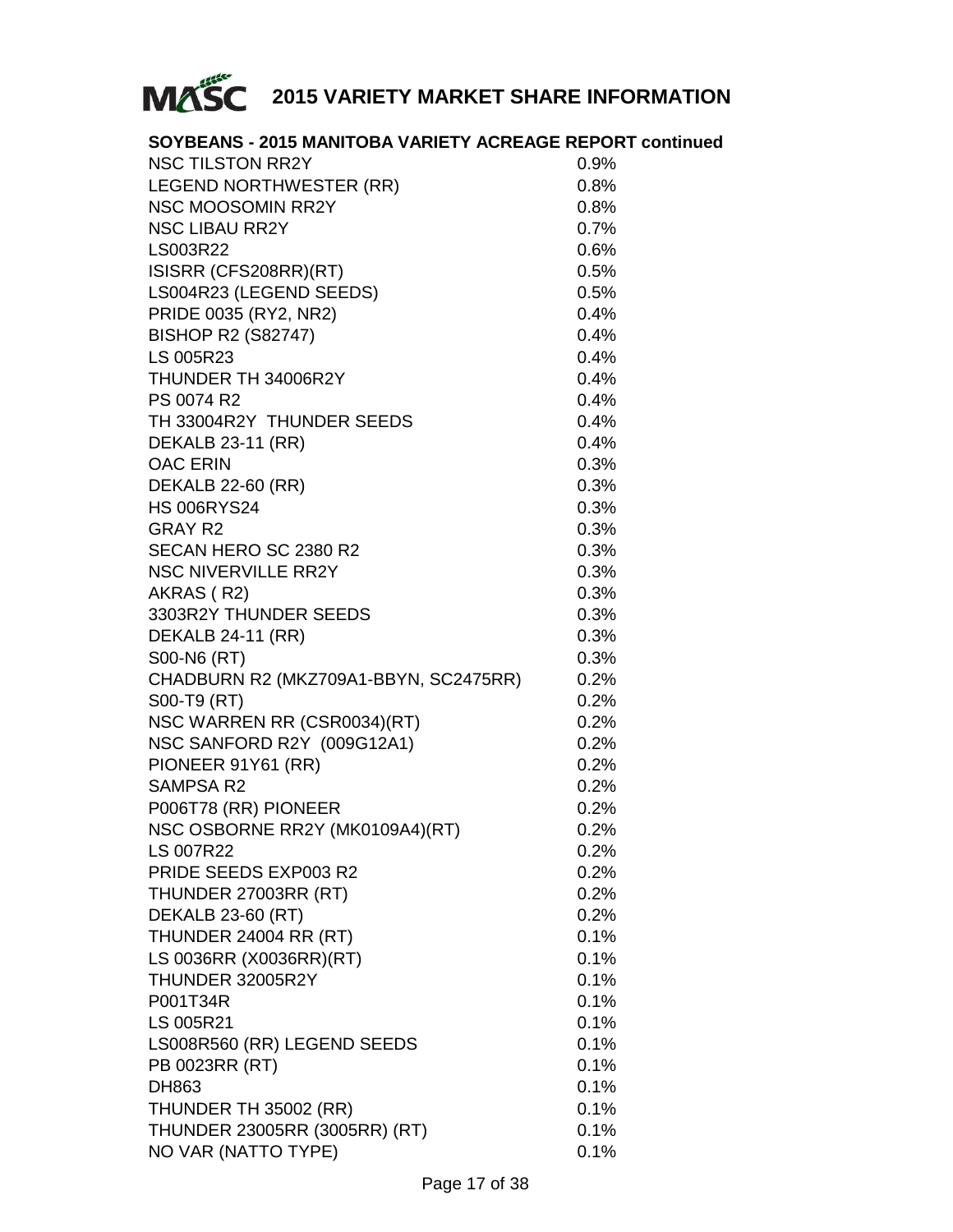

| SOYBEANS - 2015 MANITOBA VARIETY ACREAGE REPORT continued |         |
|-----------------------------------------------------------|---------|
| NOTUS R2 BRETTYOUNG                                       | 0.1%    |
| <b>GENTLEMAN</b>                                          | 0.1%    |
| PS 0083 R2 (RT)                                           | 0.1%    |
| JARI (ELITE)                                              | 0.1%    |
| 26-12RY                                                   | 0.1%    |
| NORTHSTAR 009612A1 (EXP)                                  | 0.1%    |
| PIONEER P06T28R (RR)                                      | 0.1%    |
| 24-60RY (RT)                                              | 0.1%    |
| S0009-M2 (RR2) SYNGENTA                                   | 0.1%    |
| 90Y71                                                     | 0.1%    |
| THUNDER 33006R2Y                                          | 0.1%    |
| CURRIE R2 (SC2500R2, MKZ109A3-D3YN)                       | 0.1%    |
| LS 0028RR (RT)                                            | 0.1%    |
| NSC ELIE RR2Y (RT)                                        | 0.1%    |
| 90M01 (PH0502)(RT)                                        | 0.1%    |
| 90A07                                                     | 0.1%    |
| FL0012A1-CODNN MONSANTO EXP                               | 0.1%    |
| 3004 RR (RT)                                              | 0.1%    |
| LS MAIDAN (RR2) (EXP.NAME GS00872)                        | 0.0%    |
| <b>NSC WATSON RR2Y</b>                                    | 0.0%    |
| LS 006R22                                                 | 0.0%    |
| <b>NSC 2004</b>                                           | 0.0%    |
| <b>TUNDRA (PR416905)</b>                                  | 0.0%    |
| CBZ114B6-CODNN MONSANTO EXP                               | 0.0%    |
| THUNDER 26005RR (X6005RR)(RT)                             | 0.0%    |
| EXP00313R2                                                | 0.0%    |
| 26-10RY DEKALB MONSANTO                                   | 0.0%    |
| P9004                                                     | $0.0\%$ |
| <b>ACCORD</b>                                             | 0.0%    |
| <b>HS 007RY32</b>                                         | $0.0\%$ |
| NITRO R2                                                  | 0.0%    |
| <b>MOLLARD (LL)</b>                                       | $0.0\%$ |
| AC QGC 10N (OT03-10)                                      | $0.0\%$ |
| LS 008R21                                                 | 0.0%    |
| THUNDER 32006R2Y                                          | $0.0\%$ |
| THUNDER 2505RR (RT)                                       | $0.0\%$ |
| 90A01 (OTROO-15)                                          | 0.0%    |
| THUNDER 29002RR (RT)                                      | 0.0%    |
| <b>THUNDER 23006 (RT)</b>                                 | 0.0%    |
| 24-12RY MONSANTO                                          | 0.0%    |
| CBT114A2-CODNN MONSANTO EXP                               | 0.0%    |
| APOLLO RR (CS 1301)(RT)                                   | 0.0%    |
| 90B11 (RT)                                                | 0.0%    |
| NSC ARGYLE RR (NSC 2707)(RT)                              | 0.0%    |
| CBT114C2-DODNN MONSANTO                                   | 0.0%    |
| <b>PRO 2525R2R</b>                                        | 0.0%    |
| CBZ914B7-CODNN MONSANTO EXP                               | 0.0%    |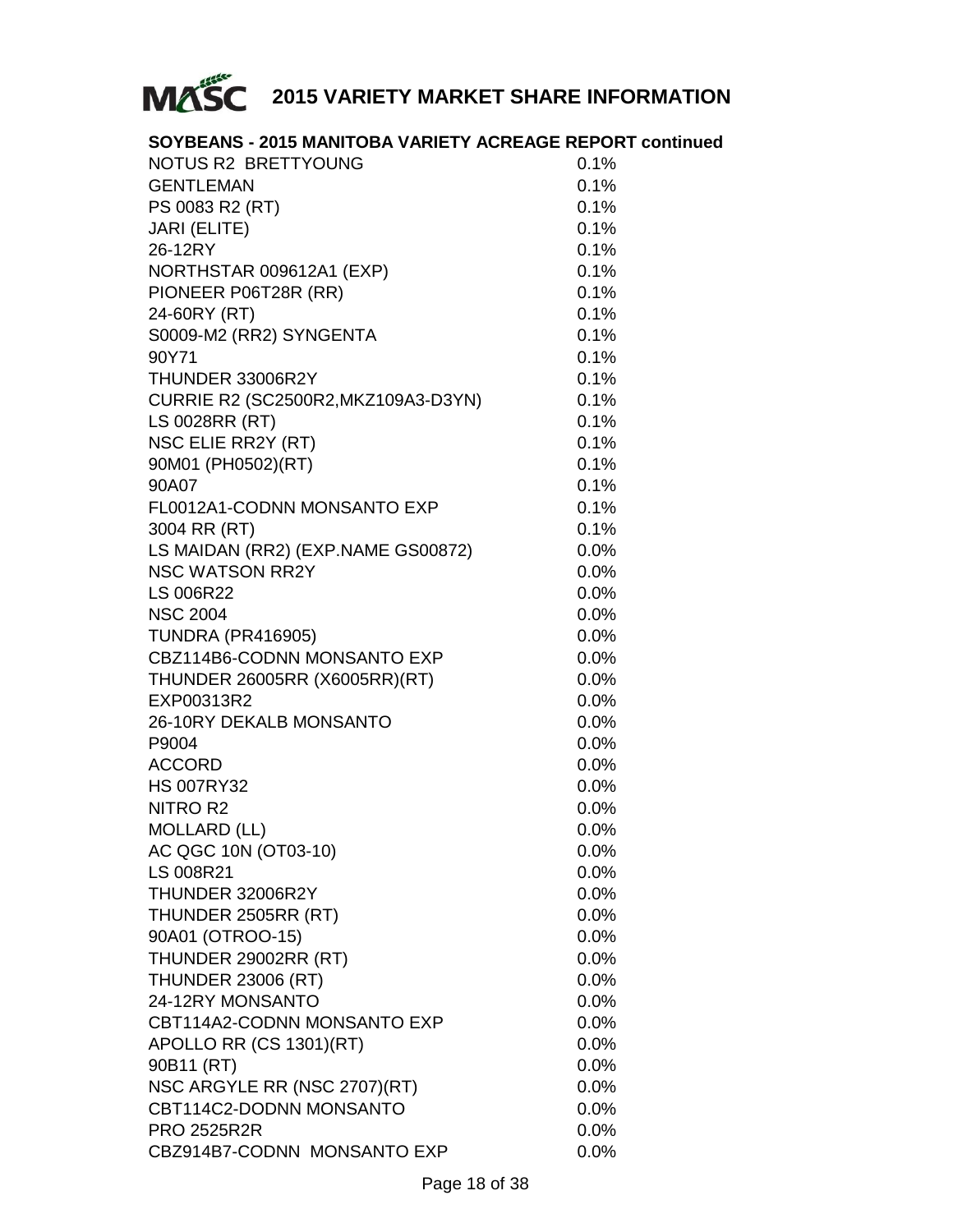

| SOYBEANS - 2015 MANITOBA VARIETY ACREAGE REPORT continued |         |
|-----------------------------------------------------------|---------|
| PIONEER P33T72R (RR)                                      | $0.0\%$ |
| CBZ214A3-CODNN MONSANTO EXP                               | 0.0%    |
| CBZ814A1-CODNN MONSANTO                                   | 0.0%    |
| P9007                                                     | 0.0%    |
| PB00836RR (RT)                                            | 0.0%    |
| LS006R21                                                  | $0.0\%$ |
| EMERSON (T9801)                                           | $0.0\%$ |
| LS 0045RR (X0045RR)(RT)                                   | 0.0%    |
| NORTH STAR NSC ARNAUD (RR2) EXP.                          | $0.0\%$ |
| DEKALB 23-60RY                                            | 0.0%    |
| 24-51 (RT)                                                | 0.0%    |
| RR ROSCO (PR31805RR)(RT)                                  | 0.0%    |
| P9008                                                     | $0.0\%$ |
| A1026636                                                  | 0.0%    |
| 90Y01                                                     | 0.0%    |
| LS ECLIPSE (RR2) EXP NAME MKZ314A2-COYN                   | $0.0\%$ |
| FLZ113A2-COYNN (EXP) THUNDER SEEDS                        | 0.0%    |
| 24-52R (RT)                                               | $0.0\%$ |
| 90Y21                                                     | 0.0%    |
| MYCOGEN 5007                                              | $0.0\%$ |
| MAHONY (R2) SECAN                                         | $0.0\%$ |
| 230RR (PR33121RR)(RT)                                     | 0.0%    |
| <b>HS 007R3 (RT)</b>                                      | 0.0%    |
| 0064 RR (RT)                                              | 0.0%    |
| <b>HS 006R37 (RT)</b>                                     | 0.0%    |

#### **PEDIGREED SOYBEANS - 2015 MANITOBA VARIETY ACREAGE REPORT**

| PIONEER P002T04R (PM38)            | 6.5% | <b>Based on</b> |
|------------------------------------|------|-----------------|
| <b>NSC GLADSTONE RR2Y</b>          | 6.3% | 67,989          |
| MCLEOD R2                          | 5.2% | Acres           |
| NSC RICHER RR2Y (RT)               | 4.8% | <b>Reported</b> |
| PIONEER P008T70R (RR)              | 4.7% |                 |
| DEKALB 23-60 RY (RR)               | 3.3% |                 |
| P006T78 (RR) PIONEER               | 3.3% |                 |
| S007-Y4 (RT)                       | 3.2% |                 |
| THUNDER 33005R2Y                   | 2.8% |                 |
| AKRAS (R2)                         | 2.7% |                 |
| S0009-M2 (RR2) SYNGENTA            | 2.5% |                 |
| <b>NSC TILSTON RR2Y</b>            | 2.4% |                 |
| <b>DEKALB 23-60 (RT)</b>           | 2.4% |                 |
| <b>THUNDER 33003R2Y (RT)</b>       | 2.3% |                 |
| <b>NSC RESTON RR2Y</b>             | 2.2% |                 |
| LEGEND NORTHWESTER (RR)            | 2.0% |                 |
| LS MAIDAN (RR2) (EXP.NAME GS00872) | 2.0% |                 |
| 24-10RY                            | 2.0% |                 |
| MAHONY (R2) SECAN                  | 1.9% |                 |
|                                    |      |                 |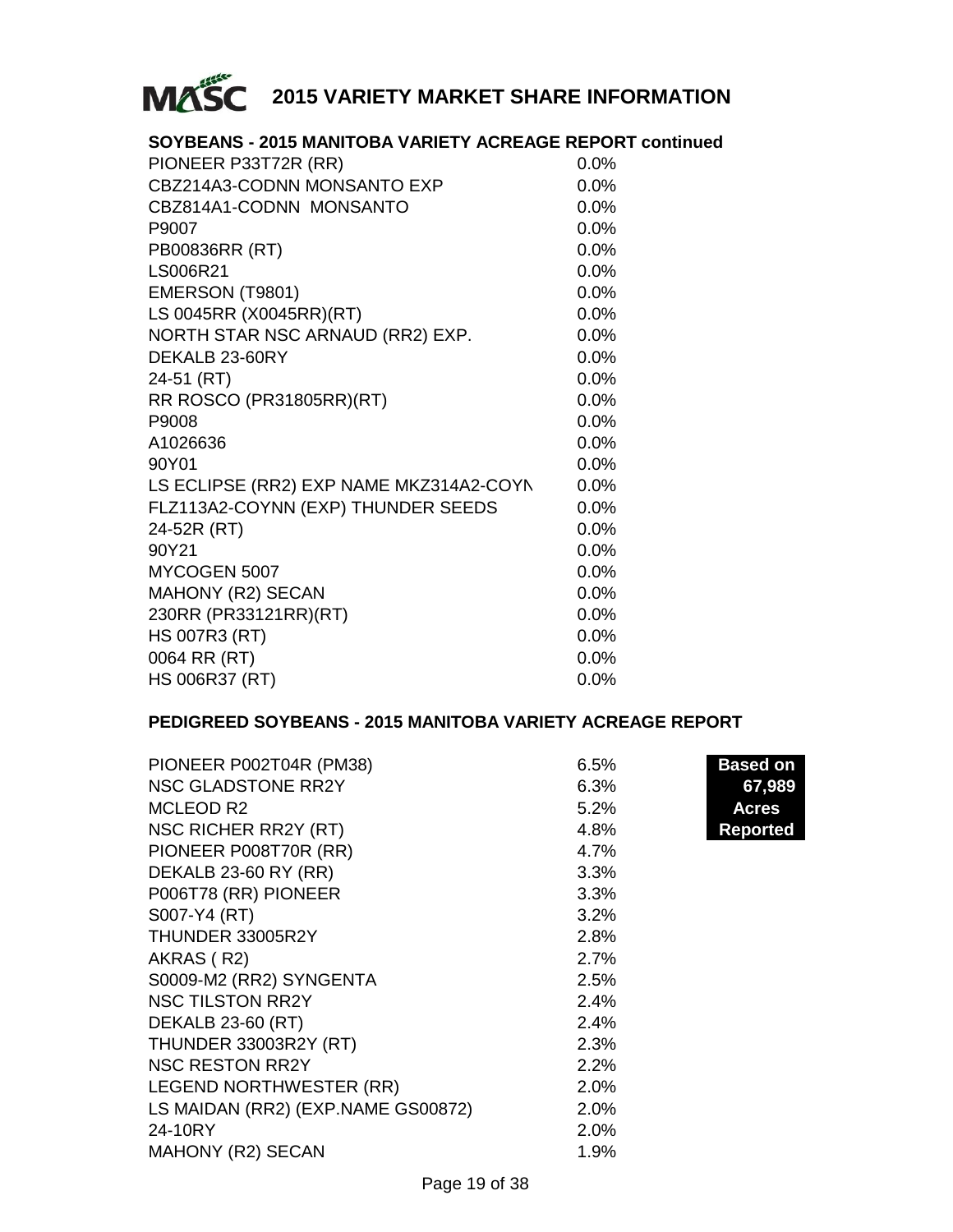

| PEDIGREED SOYBEANS - 2015 MB VARIETY ACREAGE REPORT continued |      |
|---------------------------------------------------------------|------|
| PIONEER P008T22R2 (RR2Y)                                      | 1.6% |
| DEKALB 23-11 (RR)                                             | 1.6% |
| NSC SANFORD R2Y (009G12A1)                                    | 1.5% |
| DEKALB 23-10 (RY)                                             | 1.5% |
| 24-61 RY(RT)                                                  | 1.4% |
| THUNDER 32004R2Y                                              | 1.4% |
| PRIDE 0035 (RY2, NR2)                                         | 1.4% |
| S00-N6 (RT)                                                   | 1.3% |
| LEGEND LS003R24N (RR)                                         | 1.3% |
| 25-10RY                                                       | 1.3% |
| <b>DEKALB 24-11 (RR)</b>                                      | 1.3% |
| <b>DEKALB 22-60 (RR)</b>                                      | 1.3% |
| NO VAR                                                        | 1.2% |
| NORTH STAR NSC ARNAUD (RR2) EXP.                              | 1.0% |
| PS 0074 R2                                                    | 1.0% |
| <b>NSC MOOSOMIN RR2Y</b>                                      | 0.9% |
| VITO R2                                                       | 0.9% |
| LS002R24N (MKZ612A2 EXP)                                      | 0.8% |
| <b>PRO 2525R2R</b>                                            | 0.8% |
| S00-T9 (RT)                                                   | 0.7% |
| 900Y61                                                        | 0.7% |
| <b>NSC ANOLA RR2Y</b>                                         | 0.6% |
| CHADBURN R2 (MKZ709A1-BBYN, SC2475RR)                         | 0.6% |
| <b>NSC WATSON RR2Y</b>                                        | 0.6% |
| <b>BISHOP R2 (S82747)</b>                                     | 0.6% |
| NOTUS R2 BRETTYOUNG                                           | 0.5% |
| NSC GLADSTONE RRE2Y (RT)                                      | 0.5% |
| <b>HS 006RYS24</b>                                            | 0.5% |
| GRAY R2                                                       | 0.5% |
| CBT114C2-DODNN MONSANTO EXP                                   | 0.5% |
| PS 0083 R2 (RT)                                               | 0.5% |
| CBT114A2-CODNN MONSANTO EXP                                   | 0.5% |
| P001T34R                                                      | 0.4% |
| LS 005R22                                                     | 0.4% |
| PRO 2535R2 SEVITA PRO SEEDS                                   | 0.4% |
| CBZ214A3-CODNN MONSANTO EXP                                   | 0.4% |
| 3303R2Y THUNDER SEEDS                                         | 0.3% |
| 0064 RR (RT)                                                  | 0.3% |
| <b>NSC NIVERVILLE RR2Y</b>                                    | 0.3% |
| LS ECLIPSE (RR2) EXP NAME MKZ314A2-COYN                       | 0.3% |
| SECAN HERO SC 2380 R2                                         | 0.3% |
| OAC PRUDENCE (OAC 97-23)                                      | 0.3% |
| THUNDER TH 34006R2Y                                           | 0.3% |
| CKX4101-R2                                                    | 0.2% |
| NSC ENTRY 14 (RR2)                                            | 0.2% |
| PEKKO R2 (RT)(A1025926)                                       | 0.2% |
| THUNDER 33006R2Y                                              | 0.2% |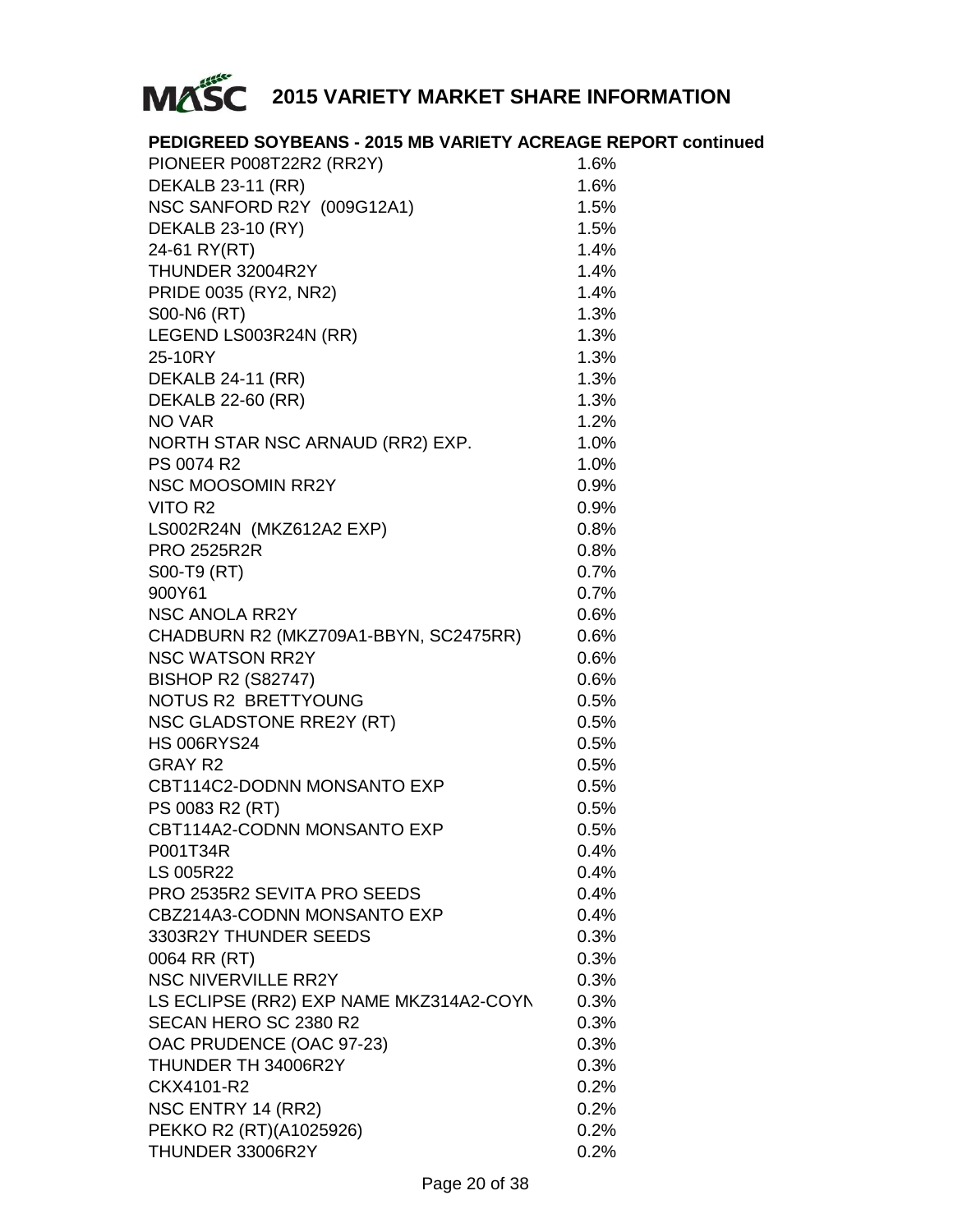

#### **PEDIGREED SOYBEANS - 2015 MB VARIETY ACREAGE REPORT continued**

| LS008R560 (RR) LEGEND SEEDS         | 0.2%    |
|-------------------------------------|---------|
| <b>JARI (ELITE)</b>                 | 0.2%    |
| A1026636                            | 0.2%    |
| CBT114B2-CODNN MONSANTO EXP         | 0.2%    |
| NORTHSTAR 009612A1 (EXP)            | 0.2%    |
| LS005R24 (MKZ112A1 EXP) RR          | 0.2%    |
| <b>THUNDER 23006 (RT)</b>           | 0.1%    |
| AAC MANDOR                          | 0.1%    |
| NSC OSBORNE RR2Y (MK0109A4)(RT)     | $0.1\%$ |
| DH863                               | 0.1%    |
| SC2450R2                            | 0.1%    |
| CURRIE R2 (SC2500R2, MKZ109A3-D3YN) | 0.1%    |
| <b>NSC LIBAU RR2Y</b>               | 0.1%    |
| <b>HS 007RY32</b>                   | 0.1%    |
| THUNDER 32005R2Y                    | $0.1\%$ |
| LS 006R22                           | $0.1\%$ |
|                                     |         |

#### **PEAS FIELD - 2015 MANITOBA VARIETY ACREAGE REPORT**

| CDC MEADOW (653-8)        | 41.7%   | <b>Based on</b> |
|---------------------------|---------|-----------------|
| AGASSIZ (MP1824)          | 26.5%   | 63,969          |
| <b>CDC STRIKER</b>        | 6.9%    | Acres           |
| 4010 (MAGDA)              | 5.5%    | <b>Reported</b> |
| CDC PATRICK (CDC 1434-20) | 4.4%    |                 |
| CROMA (CEBECO 1440)       | 3.5%    |                 |
| <b>LIVIOLETTA</b>         | 2.7%    |                 |
| CDC GOLDEN (CDC 0007)     | 2.0%    |                 |
| NO VAR (MARROWFAT)        | 1.8%    |                 |
| COOPER (CEB 1081)         | 1.4%    |                 |
| NO VAR                    | 0.7%    |                 |
| ESPACE (CEB 1140)         | 0.6%    |                 |
| <b>CDC SAFFRON</b>        | 0.5%    |                 |
| <b>ARGUS (MP 1846)</b>    | 0.5%    |                 |
| <b>CDC RAEZER</b>         | 0.4%    |                 |
| <b>PACKER</b>             | 0.2%    |                 |
| CDC CENTENNIAL (728-8)    | 0.2%    |                 |
| <b>TRAPPER</b>            | 0.2%    |                 |
| YELLOWHEAD                | 0.1%    |                 |
| CDC ACER (MAPLE)          | 0.1%    |                 |
| <b>CDC LIMERICK</b>       | 0.1%    |                 |
| <b>AC NUGGET</b>          | 0.0%    |                 |
| DS-ADMIRAL (DS4-9376)     | $0.0\%$ |                 |

**Based on Reported**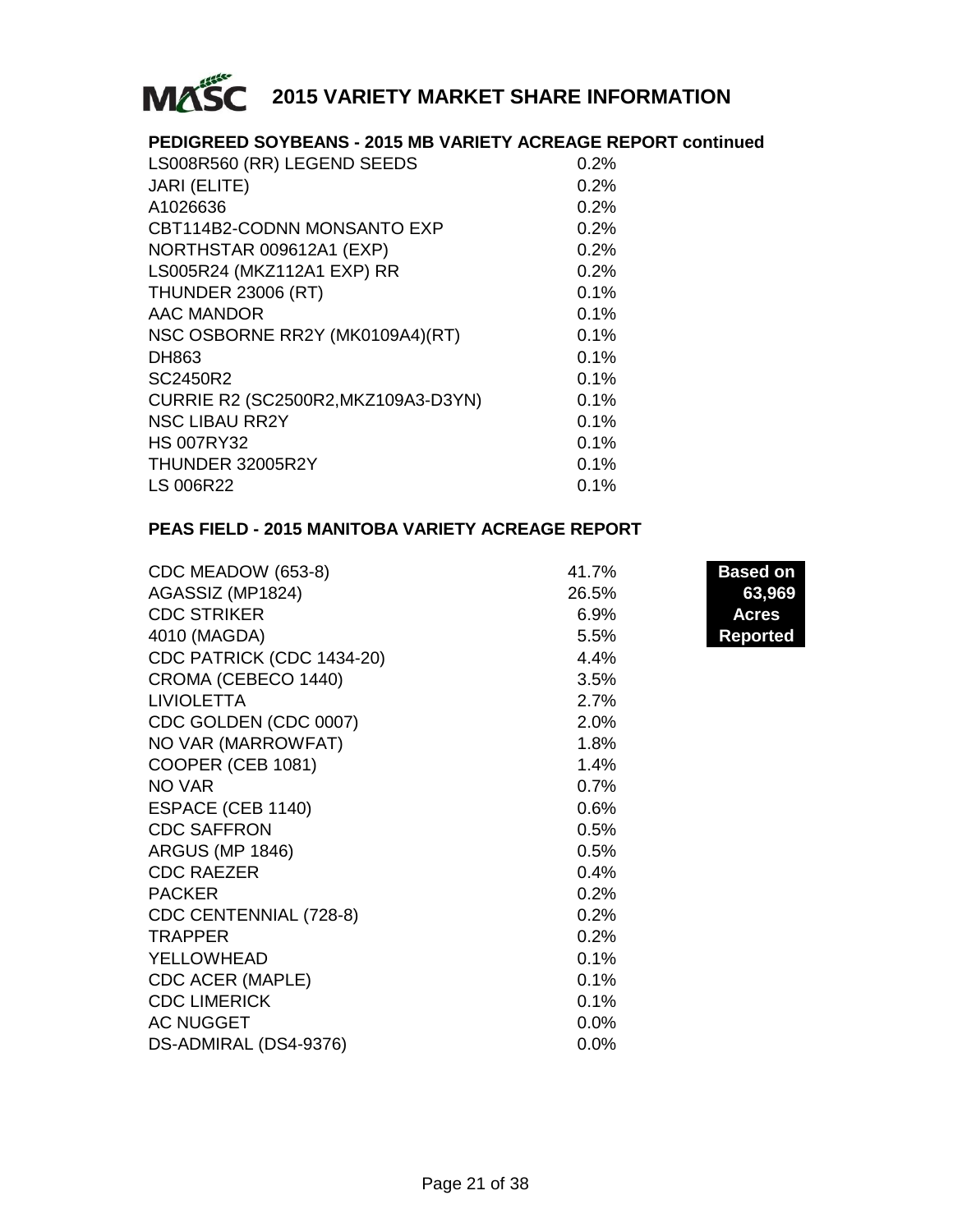

#### **PEDIGREED FIELD PEAS - 2015 MANITOBA VARIETY ACREAGE REPORT**

| CDC MEADOW (653-8)    | 38.6%   | <b>Based on</b> |
|-----------------------|---------|-----------------|
| AGASSIZ (MP1824)      | 32.3%   | 3.914           |
| <b>CDC AMARILLO</b>   | 24.1%   | <b>Acres</b>    |
| ABARTH                | $3.0\%$ | Reported        |
| AAC CARVER EXP MP1920 | $2.0\%$ |                 |

#### **BEANS WHITE PEA - 2015 MANITOBA VARIETY ACREAGE REPORT**

| T9905                    | 56.1% | <b>Based on</b> |
|--------------------------|-------|-----------------|
| <b>ENVOY</b>             | 16.8% | 37,602          |
| <b>INDI</b>              | 13.6% | <b>Acres</b>    |
| T9903                    | 8.1%  | <b>Reported</b> |
| CASCADE (EXP ISB 1815-2) | 2.3%  |                 |
| TETON (EXP ISB 1816)     | 1.3%  |                 |
| 0905                     | 0.9%  |                 |
| PORTAGE (H96204)         | 0.9%  |                 |

#### **BEANS PINTO - 2015 MANITOBA VARIETY ACREAGE REPORT**

| WINDBREAKER (EX08530762) | 83.9% | <b>Based on</b> |
|--------------------------|-------|-----------------|
| MONTERREY (ADM)          | 6.0%  | 35,572          |
| <b>WHITE MOUNTAIN</b>    | 3.3%  | <b>Acres</b>    |
| LA PAZ                   | 2.5%  | <b>Reported</b> |
| AC OLE (HR 50)           | 1.3%  |                 |
| MAX                      | 0.7%  |                 |
| AC PINTOBA (HR 55)       | 0.5%  |                 |
| <b>WINCHESTER</b>        | 0.5%  |                 |
| <b>ND-307</b>            | 0.4%  |                 |
| <b>MAVERICK</b>          | 0.4%  |                 |
| <b>SEQUOIA</b>           | 0.3%  |                 |
| 2537-12                  | 0.2%  |                 |

#### **BEANS BLACK - 2015 MANITOBA VARIETY ACREAGE REPORT**

| <b>ECLIPSE</b>         | 78.1%   | <b>Based on</b> |
|------------------------|---------|-----------------|
| CDC JET (315-18)       | 13.1%   | 20.302          |
| <b>CDC SUPERJET</b>    | 6.5%    | <b>Acres</b>    |
| BLACK VIOLET (L95F025) | 1.8%    | <b>Reported</b> |
| AC HARBLACK            | $0.4\%$ |                 |
| <b>CDC BLACKSTRAP</b>  | 0.1%    |                 |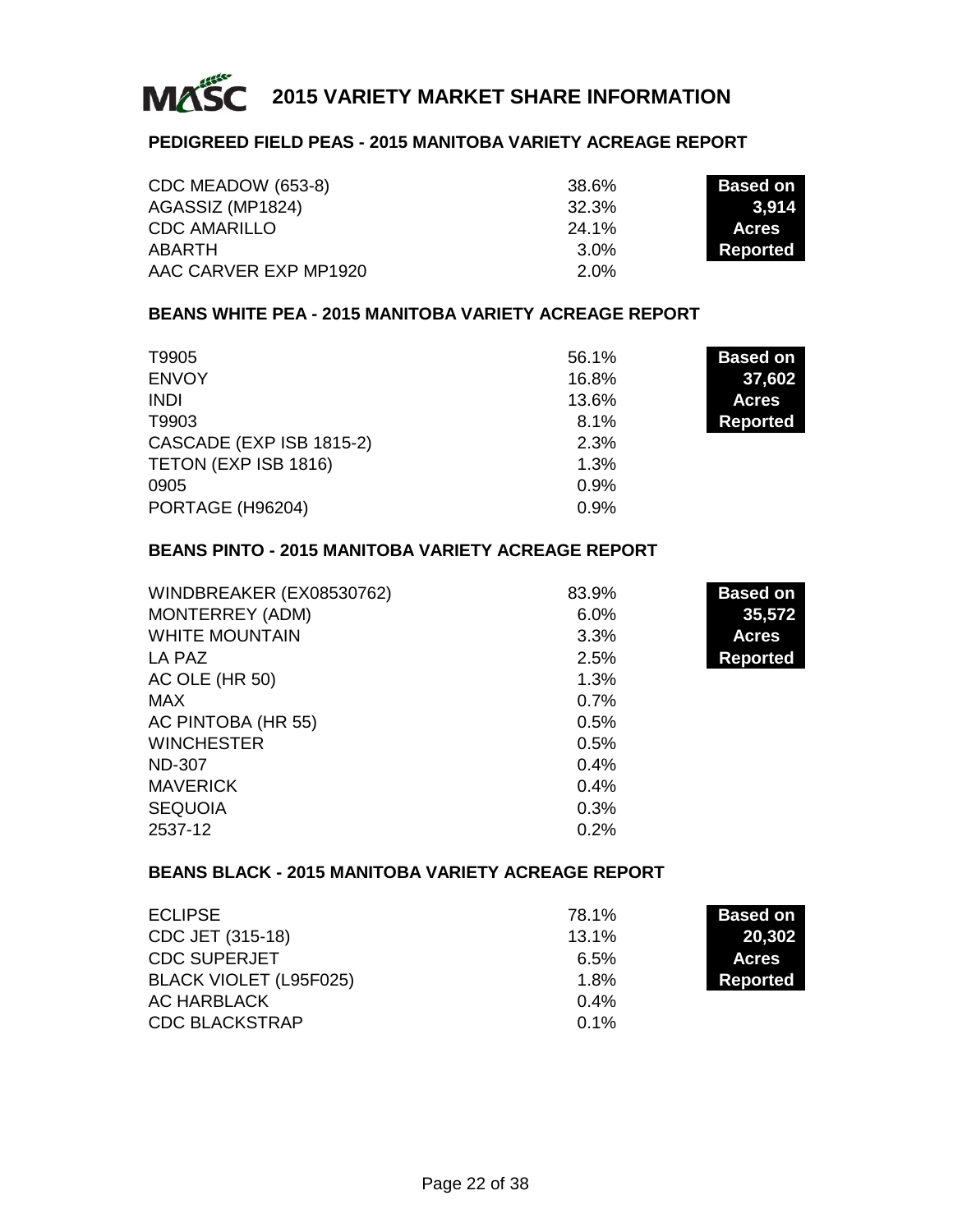

#### **BEANS KIDNEY - 2015 MANITOBA VARIETY ACREAGE REPORT**

| PINK PANTHER (EX08590462) | 54.7% | <b>Based on</b> |
|---------------------------|-------|-----------------|
| RED HAWK                  | 17.3% | 16.604          |
| <b>CLOUSEAU</b>           | 14.3% | <b>Acres</b>    |
| <b>MONTCALM</b>           | 8.3%  | Reported        |
| <b>DYNASTY</b>            | 3.8%  |                 |
| NO VAR (RED KIDNEY BEANS) | 1.7%  |                 |

#### **BEANS CRANBERRY - 2015 MANITOBA VARIETY ACREAGE REPORT**

| <b>CRIMSON</b>           | 32.6%   | <b>Based on</b> |
|--------------------------|---------|-----------------|
| CHIANTI (08 SEMINIS)     | 30.2%   | 6.848           |
| ETNA                     | 25.9%   | <b>Acres</b>    |
| <b>BELLAGIO</b>          | 7.6%    | <b>Reported</b> |
| NO VAR (CRANBERRY BEANS) | $3.1\%$ |                 |
| CRAN 34                  | $0.6\%$ |                 |

#### **BEANS SMALL RED - 2015 MANITOBA VARIETY ACREAGE REPORT**

| MERLOT                     | 52.7% | <b>Based on I</b> |
|----------------------------|-------|-------------------|
| AC REDBOND (L94D007)       | 25.8% | 2.135             |
| NO VAR (RED MEXICAN BEANS) | 21.6% | <b>Acres</b>      |
|                            |       | <b>Reported</b>   |

#### **BEANS OTHER DRY EDIB - 2015 MANITOBA VARIETY ACREAGE REPORT**

| PINK FLOYD              | 27.7% | <b>Based on</b> |
|-------------------------|-------|-----------------|
| NO VAR (GREAT NORTHERN) | 13.3% | 9,434           |
| NO VAR (YELLOW)         | 12.5% | <b>Acres</b>    |
| ROSETTA (PINK BEANS)    | 12.0% | <b>Reported</b> |
| CDC SOL                 | 10.5% |                 |
| <b>COYNE</b>            | 8.6%  |                 |
| <b>BERYL</b>            | 6.3%  |                 |
| <b>SEDONA</b>           | 3.3%  |                 |
| NO VAR (COLOURED BEANS) | 3.0%  |                 |
| NO VAR (PINK BEANS)     | 1.9%  |                 |
| FLOYD (ROG 312R)        | 0.8%  |                 |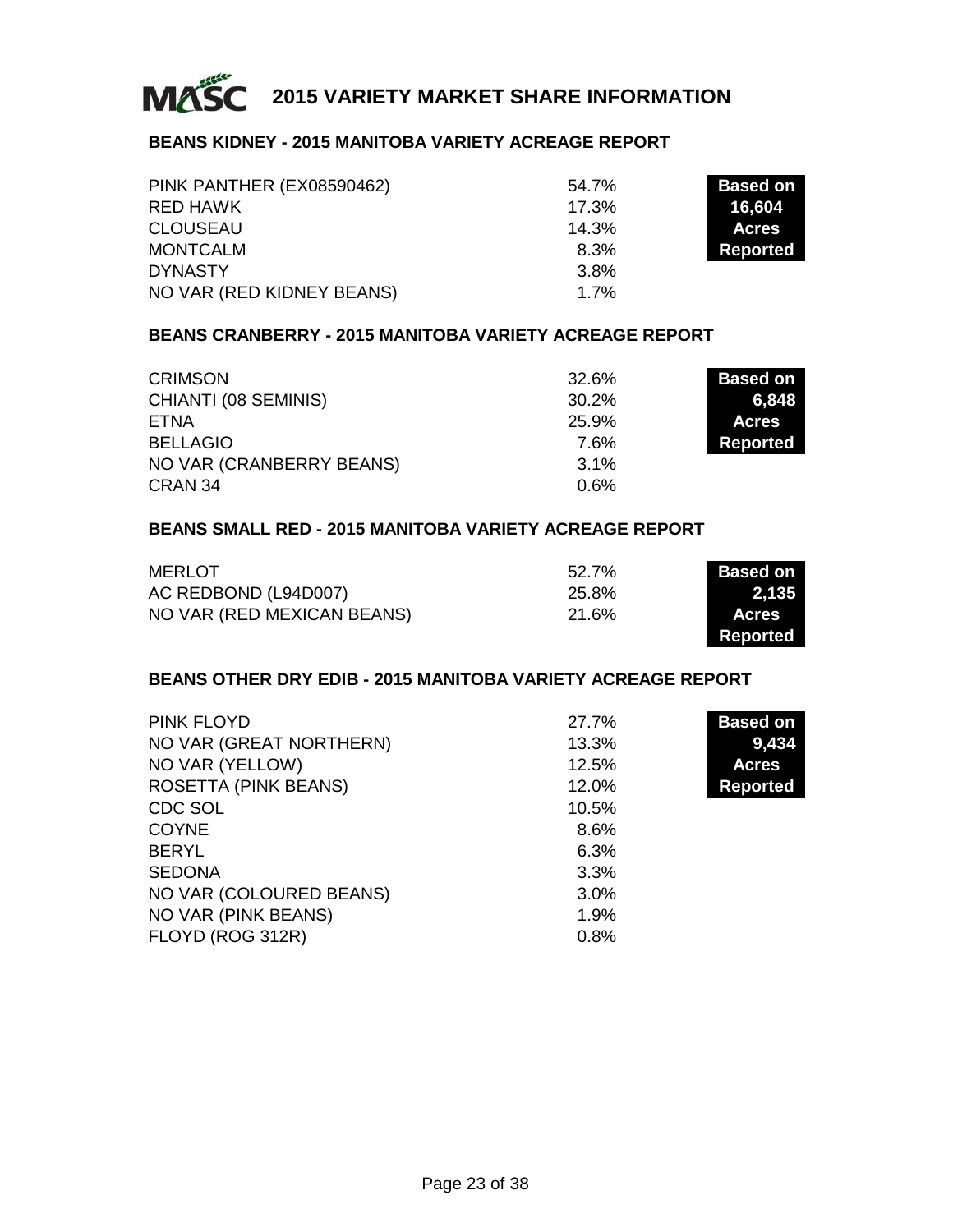

#### **BEANS FABABEANS - 2015 MANITOBA VARIETY ACREAGE REPORT**

| <b>TABOAR</b>               | 34.0% | <b>Based on</b> |
|-----------------------------|-------|-----------------|
| <b>TABASCO (NPZ 4-7540)</b> | 20.1% | 9,040           |
| <b>SNOWBIRD</b>             | 17.5% | <b>Acres</b>    |
| <b>FLORENT (NPZ 3-7080)</b> | 14.9% | <b>Reported</b> |
| CDC SNOWDROP (FB34-2)       | 3.7%  |                 |
| NO VAR                      | 3.5%  |                 |
| CDC BLITZ                   | 3.5%  |                 |
| <b>CDC FATIMA</b>           | 2.7%  |                 |

#### **LENTILS - 2015 MANITOBA VARIETY ACREAGE REPORT**

| CDC MAXIM (CL)       | 51.5%    | <b>Based on I</b> |
|----------------------|----------|-------------------|
| DARK SPECKLED        | 32.7%    | 1.707             |
| <b>CDC MILESTONE</b> | $10.5\%$ | <b>Acres</b>      |
| <b>ESTON</b>         | 5.3%     | Reported          |

#### **PROCESS POTATOES IRR - 2015 MANITOBA VARIETY ACREAGE REPORT**

| <b>RUSSET BURBANK (GEMS)</b> | 74.5%   | <b>Based on</b> |
|------------------------------|---------|-----------------|
| <b>RANGER RUSSET (AMISK)</b> | 9.9%    | 44,420          |
| <b>UMATILLA RUSSET</b>       | 7.3%    | <b>Acres</b>    |
| <b>INNOVATOR</b>             | 6.6%    | <b>Reported</b> |
| NO VAR                       | $0.7\%$ |                 |
| <b>SUMMIT RUSSET</b>         | 0.6%    |                 |
| IVORY CRISP (NDO1496-1)      | 0.2%    |                 |
| <b>LADY CLAIRE</b>           | 0.1%    |                 |
| DAKOTA PEARL (ND2676-10)     | 0.1%    |                 |

#### **PROCESS POTATOES DRY - 2015 MANITOBA VARIETY ACREAGE REPORT**

| <b>RUSSET BURBANK (GEMS)</b> | 23.1% | <b>Based on</b> |
|------------------------------|-------|-----------------|
| DAKOTA PEARL (ND2676-10)     | 23.0% | 1,209           |
| <b>RANGER RUSSET (AMISK)</b> | 21.9% | <b>Acres</b>    |
| IVORY CRISP (NDO1496-1)      | 15.1% | <b>Reported</b> |
| <b>UMATILLA RUSSET</b>       | 9.8%  |                 |
| <b>ATLANTIC</b>              | 4.1%  |                 |
| NO VAR                       | 1.3%  |                 |
| <b>SHEPODY</b>               | 1.1%  |                 |
| <b>LADY CLAIRE</b>           | 0.5%  |                 |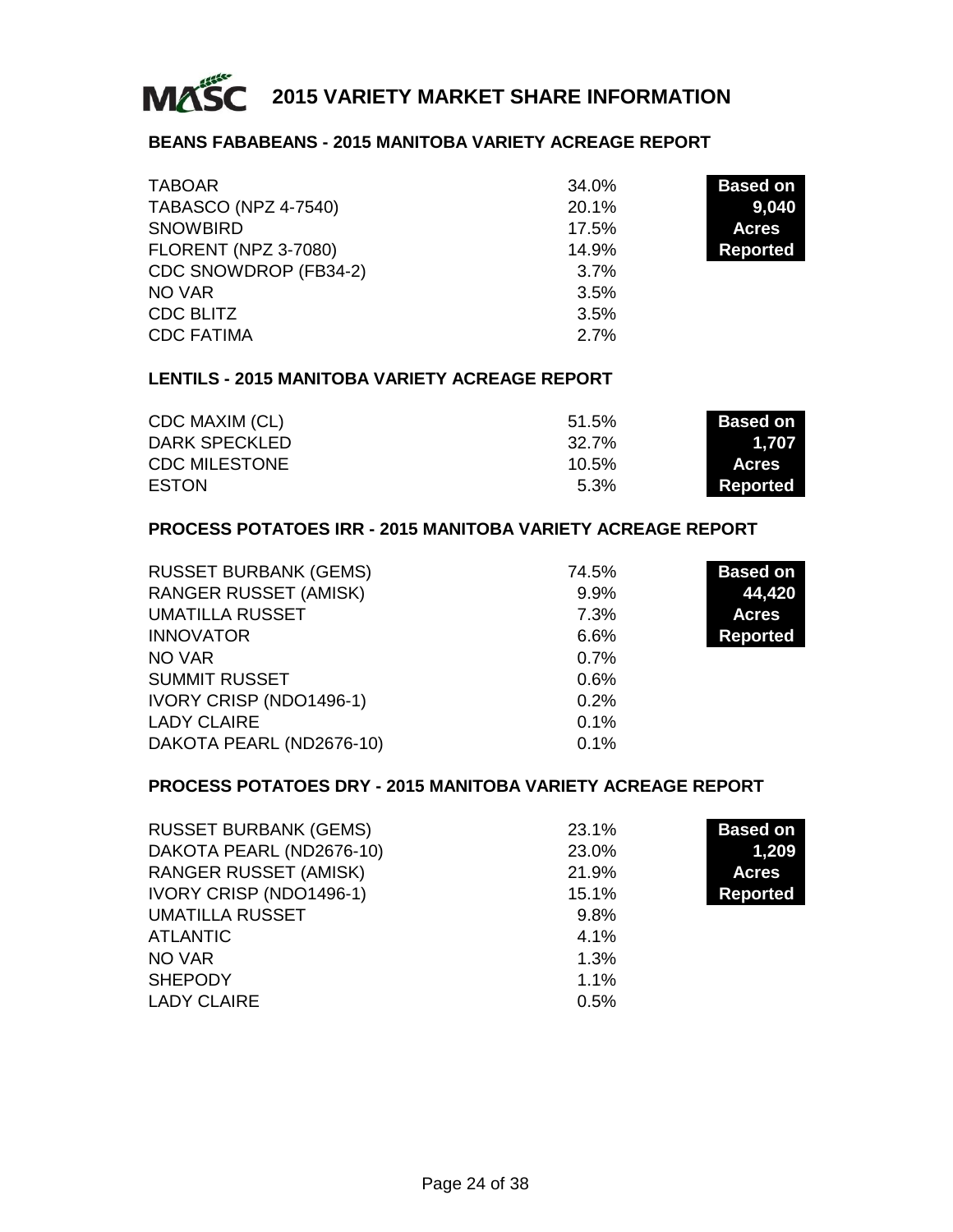

#### **TABLE POTATOES - 2015 MANITOBA VARIETY ACREAGE REPORT**

| <b>SANGRE</b>            | 23.1%   | <b>Based on</b> |
|--------------------------|---------|-----------------|
| DARK RED NORLAND         | 13.2%   | 7,104           |
| <b>WISCONSIN NORLAND</b> | 9.4%    | <b>Acres</b>    |
| <b>VIKING</b>            | $9.3\%$ | <b>Reported</b> |
| <b>MUSICA</b>            | 8.2%    |                 |
| <b>GOLDRUSH</b>          | 7.9%    |                 |
| AC PEREGRINE RED         | 6.4%    |                 |
| <b>NORLAND</b>           | 6.2%    |                 |
| NO VAR                   | 4.0%    |                 |
| <b>ALTURAS</b>           | 3.1%    |                 |
| YUKON GOLD               | 2.0%    |                 |
| <b>SATINA</b>            | 1.4%    |                 |
| <b>CALWHITE</b>          | 1.4%    |                 |
| <b>MILVA</b>             | 0.9%    |                 |
| <b>CHIEFTAIN</b>         | 0.7%    |                 |
| <b>RED PONTIAC</b>       | 0.6%    |                 |
| <b>CAPRI</b>             | 0.5%    |                 |
| <b>VIGOR</b>             | 0.4%    |                 |
| LABELLA                  | 0.3%    |                 |
| <b>COLOMBA</b>           | 0.3%    |                 |
| <b>BANANA</b>            | 0.3%    |                 |
| <b>CARLITA</b>           | 0.2%    |                 |
| <b>CAROLINA</b>          | 0.2%    |                 |
| <b>AC PTARMIGAN</b>      | 0.1%    |                 |
| <b>KENNEBEC</b>          | $0.0\%$ |                 |
| <b>WARBA</b>             | 0.0%    |                 |
| <b>SUPERIOR</b>          | $0.0\%$ |                 |

#### **CORN GRAIN - 2015 MANITOBA VARIETY ACREAGE REPORT**

| <b>P7958AM</b>               | 12.3% | <b>Based on</b> |
|------------------------------|-------|-----------------|
| <b>PIONEER 39V05 (RT)</b>    | 9.7%  | 225,197         |
| PIONEER P7443R (RR)          | 8.8%  | <b>Acres</b>    |
| P7632AM (BT)(RR)(LL) PIONEER | 8.5%  | <b>Reported</b> |
| P7632HR (BT)(RT)             | 7.4%  |                 |
| PIONEER 39D97 (BT)(LT)(RT)   | 7.1%  |                 |
| PIONEER P7332R (RR2)         | 6.4%  |                 |
| PIONEER 39D95 (RT)           | 6.3%  |                 |
| PIONEER 39V07 (BT)(LT)(RT)   | 3.9%  |                 |
| DEKALB DKC26-28RIB (RT)(BT)  | 3.2%  |                 |
| DEKALB DKC 27-55 (LT) (RT)   | 2.9%  |                 |
| P7410HR HX1 LL RR2           | 2.7%  |                 |
| PIONEER P7213R (RT)          | 2.3%  |                 |
| DEKALB DKC30-07RIB (VT2PRO)  | 1.6%  |                 |
| A4415G2 RIB PRIDE SEED       | 1.4%  |                 |
| PIONEER P7632HR (HX1/LL/RR2) | 1.3%  |                 |
|                              |       |                 |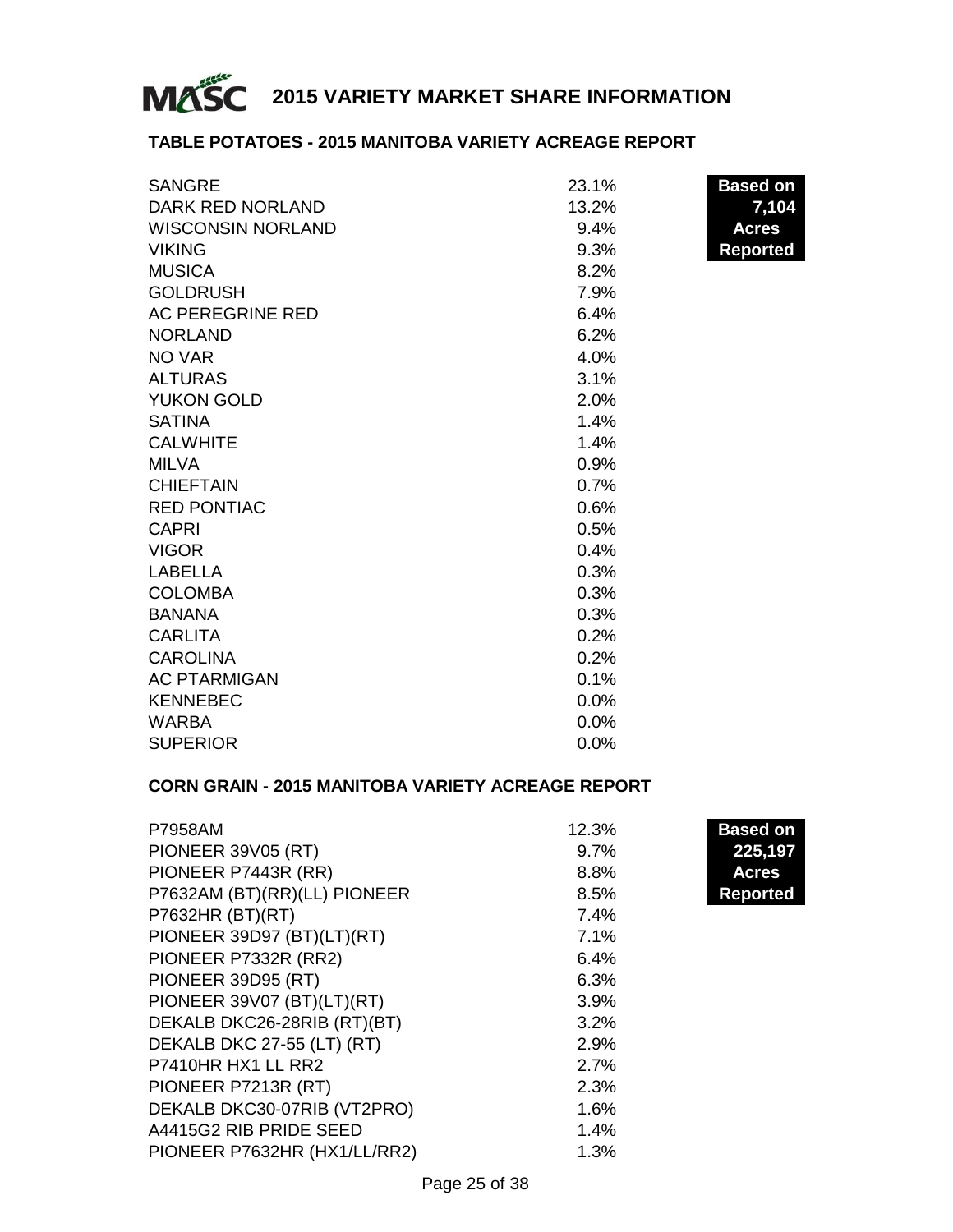

| <b>CORN GRAIN - 2015 MANITOBA VARIETY ACREAGE REPORT continued</b> |      |
|--------------------------------------------------------------------|------|
| TH 7574VT2P RIB (RR2)                                              | 1.2% |
| THUNDER TH7578 VT2P RIB                                            | 1.2% |
| PRIDE A4631G2 RIB (GENVT2P)                                        | 1.0% |
| PRIDE A4023 (BT)(RT)                                               | 1.0% |
| DKC23-22RIB DEKALB                                                 | 0.7% |
| DEKALB DKC30-07 (RT)                                               | 0.6% |
| P8210HR (BT) (LT) (RT)                                             | 0.6% |
| MAZEX MZ 1633 (RR)                                                 | 0.5% |
| THUNDER TH 4578 (RR)                                               | 0.5% |
| PIONEER 39B90 (RT)                                                 | 0.5% |
| THUNDER TH4574 (RR)                                                | 0.4% |
| TH 7677 VT2P RIB                                                   | 0.4% |
| DEKALB DKC26-25 (RT)                                               | 0.3% |
| NO VAR                                                             | 0.3% |
| <b>HYLAND 3093 (RT)</b>                                            | 0.3% |
| 4093 (BT) (LT) (RT)                                                | 0.3% |
| PIONEER P8581R (RT)                                                | 0.3% |
| LR9573VT2PRIB (VT2PRIB)                                            | 0.2% |
| PIONEER 3995                                                       | 0.2% |
| PIONEER 39M27 (BT)                                                 | 0.2% |
| SYNGENTA NO4F-3110 (CB/GT)                                         | 0.2% |
| HYLAND HL 3085 (RT)                                                | 0.2% |
| E47A12R GENTVT2PRIB                                                | 0.2% |
| LEGEND 9474 (RR)                                                   | 0.1% |
| A4408G2 RIB (GENVT2P)                                              | 0.1% |
| PIONEER 39Z69 (HX1/LL/RR2)                                         | 0.1% |
| P7211HR PIONEER                                                    | 0.1% |
| PIONEER 3969                                                       | 0.1% |
| DEKALB DKC 30-23                                                   | 0.1% |
| HYLAND HL SR35 (RT)                                                | 0.1% |
| PRIDE A4939G2 RIB (GENVT2P)                                        | 0.1% |
| SYNGENTA N04F-GT (RT)                                              | 0.1% |
| E48A27R RR2                                                        | 0.1% |
| PICKSEED 2346                                                      | 0.1% |
| E47A17R RR2                                                        | 0.1% |
| <b>PRIDE A4022 (RT)</b>                                            | 0.1% |
| A4414RR PRIDE SEED                                                 | 0.1% |
| PIONEER 3979                                                       | 0.1% |
| PIONEER P8107HR (BT)(LT)(RT)                                       | 0.1% |
| PIONEER 39M26 (RT)                                                 | 0.1% |
| ELITE FUSION (RT)                                                  | 0.1% |
| PICKSEED PS 2348VT2P RIB (GENVT2P RIB)                             | 0.1% |
| PICKSEED 2501 (RT)                                                 | 0.1% |
| <b>PRIDE A4176 (BT)(RT)</b>                                        | 0.1% |
| <b>HYLAND BAXXOS RR (RT)</b>                                       | 0.1% |
| PIONEER 3997                                                       | 0.1% |
| PRIDE A4881G2 RIB (GENVT2P)                                        | 0.1% |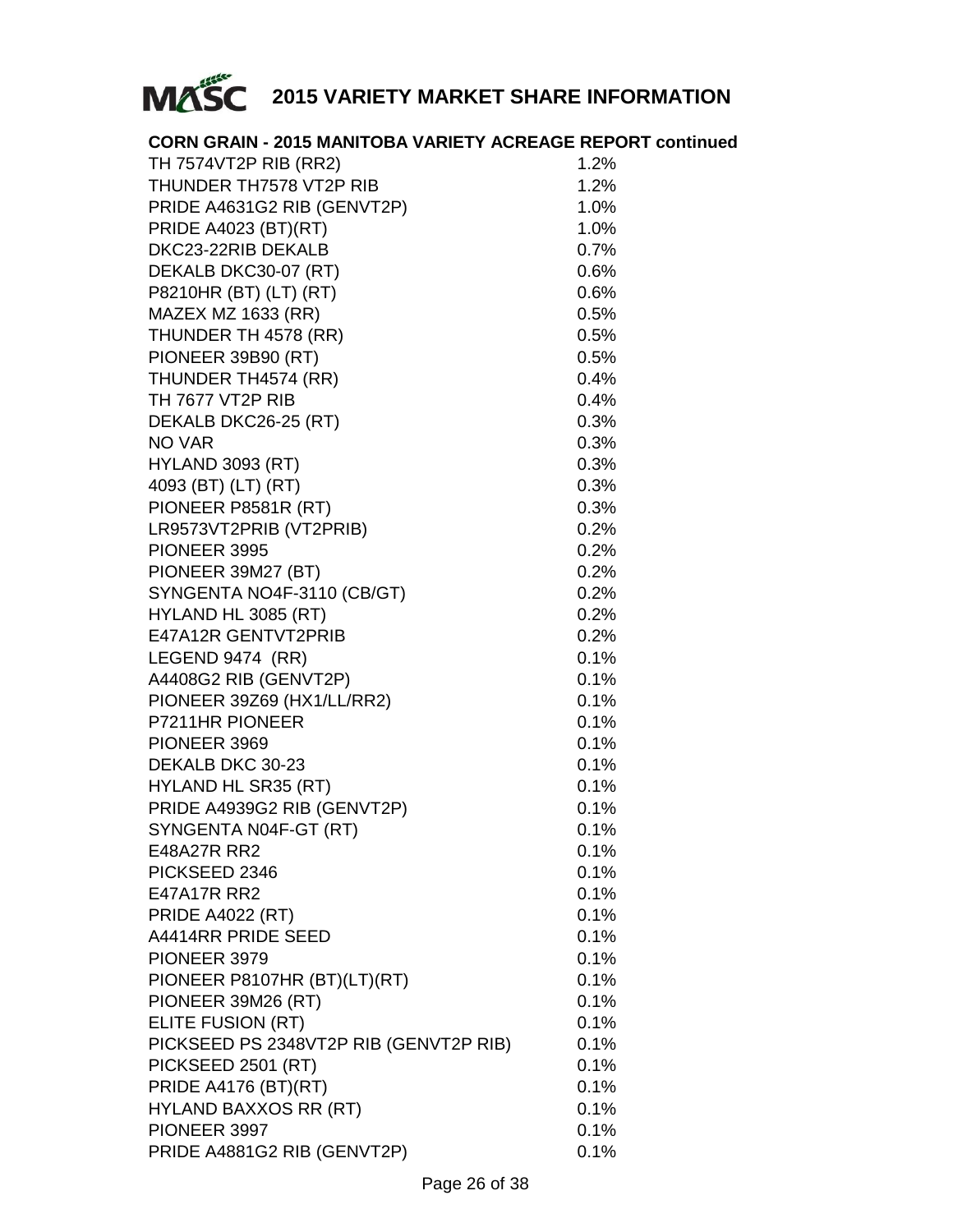

| <b>CORN GRAIN - 2015 MANITOBA VARIETY ACREAGE REPORT continued</b> |         |
|--------------------------------------------------------------------|---------|
| DEKALB KDC33-78 (RIB)                                              | 0.1%    |
| MZ 1624DBR MAIZEX                                                  | 0.1%    |
| <b>ELITE 20T18 (RT)</b>                                            | 0.1%    |
| LR 9473 RR                                                         | 0.1%    |
| PRIDE A4240RR                                                      | 0.0%    |
| DEKALB DKC 27-54                                                   | 0.0%    |
| ELITE TUNDRA (RT)                                                  | 0.0%    |
| HORIZON HZ 782GT (GT)                                              | 0.0%    |
| PIONEER P7535HR (LT)(RT)(BT)                                       | $0.0\%$ |
| PIONEER P7535R (RT)                                                | 0.0%    |
| HYLAND 8201RA SS RA                                                | 0.0%    |
| DKC23-21 RR2 DEKALB                                                | 0.0%    |
| DEKALB DK221                                                       | $0.0\%$ |
| 2262RR (RT)                                                        | 0.0%    |
| MZ 1610R (RR2)                                                     | $0.0\%$ |
| DEKALB DKC27-45(RT)(BT)                                            | 0.0%    |
| TH2146 RR THUNDER SEEDS                                            | 0.0%    |
| PIONEER 39H85 (BT)(LT)                                             | 0.0%    |
| E44A02 R BRETTYOUNG                                                | 0.0%    |
| <b>TH4126 RR</b>                                                   | 0.0%    |
| PICKSEED 2230RR (RT)                                               | 0.0%    |
| LEGEND LR9875R (RT)                                                | 0.0%    |
| PRIDE A4705 (HMRR)                                                 | 0.0%    |
| PIONEER P0783XR HXX LL RR2                                         | $0.0\%$ |
| HYLAND HL SR22 (RT)                                                | 0.0%    |
| HYLAND 4078 (HX-XTRA, RR2, LL)                                     | 0.0%    |
| <b>HYLAND 3075 (RR2)</b>                                           | 0.0%    |
| PRIDE A4170RR (RT)                                                 | 0.0%    |
| DL 1010 DE DELL SEEDS                                              | 0.0%    |
| LEGEND LR9579RR (RT)                                               | 0.0%    |
| <b>HYLAND HL 2222</b>                                              | 0.0%    |
| LEGEND LR9975R (RT)                                                | 0.0%    |
| PIONEER P8185 (RR)                                                 | $0.0\%$ |

#### **CORN SILAGE - 2015 MANITOBA VARIETY ACREAGE REPORT**

| PIONEER 39B90 (RT)           | 14.0% | <b>Based on</b> |
|------------------------------|-------|-----------------|
| PIONEER 39D95 (RT)           | 6.5%  | 90,571          |
| <b>PIONEER 39V05 (RT)</b>    | 6.1%  | <b>Acres</b>    |
| HYLAND HL R219 (RT)          | 4.7%  | Reported        |
| PIONEER P7332R (RR2)         | 4.5%  |                 |
| <b>HYLAND BAXXOS RR (RT)</b> | 3.9%  |                 |
| P7443R (RR)                  | 3.8%  |                 |
| PIONEER P8581R (RT)          | 3.7%  |                 |
| HYLAND HL SR35 (RT)          | 3.5%  |                 |
| PIONEER P7213R (RT)          | 3.1%  |                 |
| NO VAR                       | 3.1%  |                 |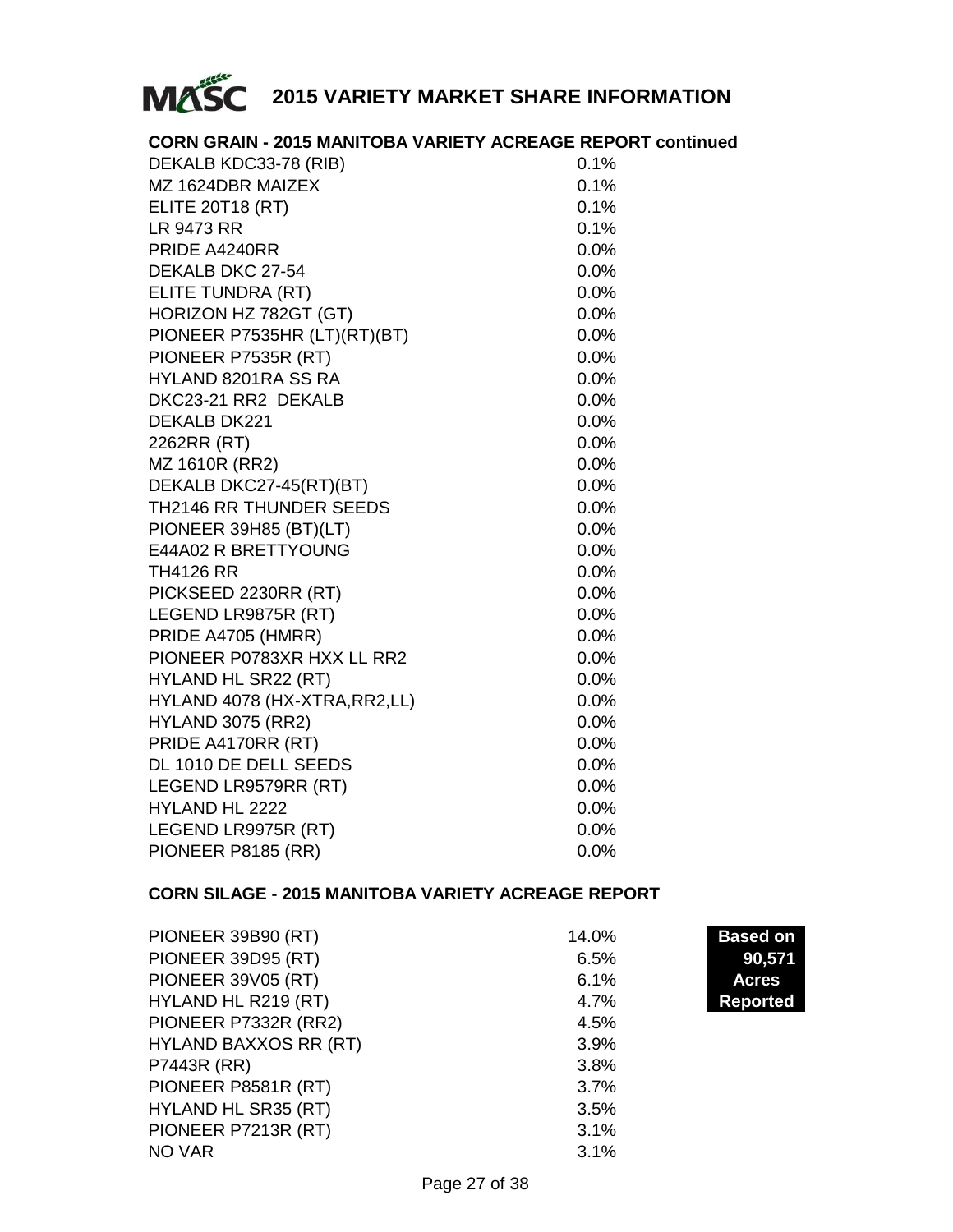

| <b>CORN SILAGE - 2015 MANITOBA VARIETY ACREAGE REPORT continued</b> |      |
|---------------------------------------------------------------------|------|
| TH2146 RR THUNDER SEEDS                                             | 2.6% |
| PRIDE A4705HMRR (RT)                                                | 2.6% |
| PICKSEED 2501 (RT)                                                  | 2.3% |
| PIONEER 39D97 (BT)(LT)(RT)                                          | 2.0% |
| DEKALB DKC30-07 (RT)                                                | 1.9% |
| <b>P7958AM</b>                                                      | 1.6% |
| THUNDER TH 8781 (RR)                                                | 1.3% |
| DEKALB DKC27-55 (LT) (RT)                                           | 1.3% |
| HYLAND HL3085 (RT)                                                  | 1.3% |
| P7632AM (BT)(RR)(LL) PIONEER                                        | 1.2% |
| P7632HR (BT)(RT)                                                    | 1.2% |
| PIONEER 39V07 (BT)(LT)(RT)                                          | 1.1% |
| HYLAND HL SR22 (RT)                                                 | 1.0% |
| P8651HR (LT) (RT)                                                   | 1.0% |
| PIONEER 39M26 (RT)                                                  | 1.0% |
| <b>PRIDE A4176 (BT)(RT)</b>                                         | 1.0% |
| P8210HR (BT) (LT) (RT)                                              | 0.9% |
| VENZA R (RT)                                                        | 0.9% |
| PRIDE A4023 (BT)(RT)                                                | 0.8% |
| DEKALB 35-54 (RIB)                                                  | 0.8% |
| DEKALB DKC26-28RIB (RT)(BT)                                         | 0.7% |
| ELITE FUSION (RT)                                                   | 0.7% |
| DEKALB DKC38-03RIB (RT)(BT)                                         | 0.6% |
| DEKALB DKC 27-54                                                    | 0.6% |
| HYLAND 3093 (RT)                                                    | 0.5% |
| HZ 730GT HORIZON                                                    | 0.5% |
| ELITE TUNDRA (RT)                                                   | 0.4% |
| <b>TH4126 RR</b>                                                    | 0.4% |
| DEKALB DKC31-07 (RR2)                                               | 0.4% |
| <b>HYLAND HY SR35</b>                                               | 0.4% |
| PIONEER P8906R                                                      | 0.4% |
| A4240RR                                                             | 0.4% |
| PRIDE AS1047RR EDF                                                  | 0.3% |
| ELITE DURANGO                                                       | 0.3% |
| PIONEER 3990                                                        | 0.3% |
| HYLAND HL 2190                                                      | 0.3% |
| PIONEER 39Z69 (BT) (RT)                                             | 0.3% |
| DEKALB DKC30-23 (RT)                                                | 0.3% |
| HYLAND HL 4120                                                      | 0.3% |
| PIONEER 3995                                                        | 0.3% |
| PICKSEED 2346                                                       | 0.3% |
| PIONEER 3905                                                        | 0.3% |
| DEKALB DKC 35-43                                                    | 0.2% |
| A4415G2 RIB PRIDE SEED                                              | 0.2% |
| LEGEND SEEDS LR 9379 (RR, GT)                                       | 0.2% |
| PICKSEED 2219RR                                                     | 0.2% |
| 14B91                                                               | 0.2% |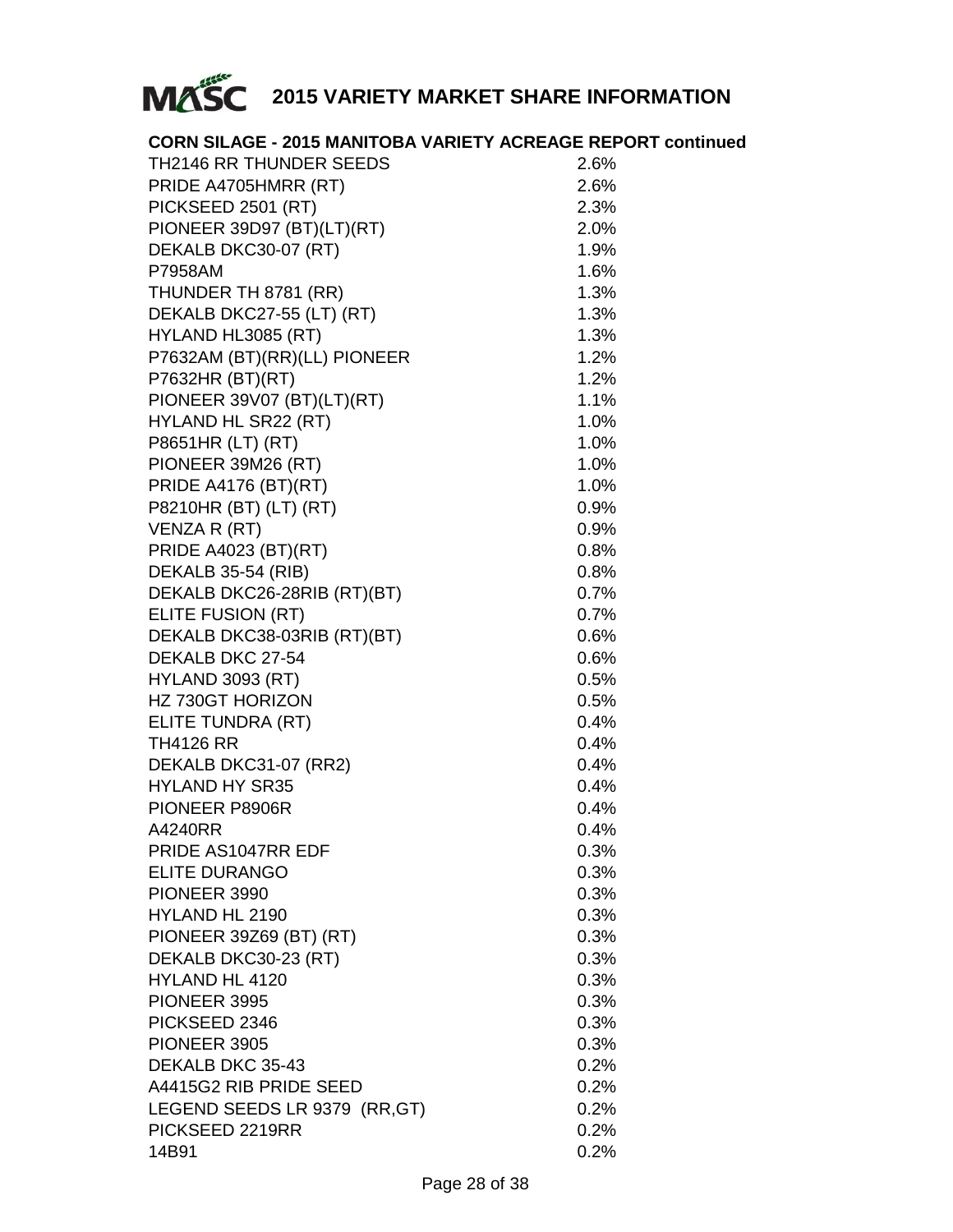

| <b>CORN SILAGE - 2015 MANITOBA VARIETY ACREAGE REPORT continued</b> |              |
|---------------------------------------------------------------------|--------------|
| DEKALB DKC 32-92 (RIB)                                              | 0.2%         |
| PS2304 (RR) PICKSEED                                                | 0.2%         |
| DEKALB DKC26-79 (RT)(BT)                                            | 0.2%         |
| TH 7574VT2P RIB (RR2)                                               | 0.2%         |
| LR 9473 (RR)                                                        | 0.2%         |
| MAIZEX 16-06 RR (RT)                                                | 0.2%         |
| PIONEER P0157AMX                                                    | 0.2%         |
| HYLAND HL2222                                                       | 0.2%         |
| DEKALB DKC 28-76 (RT)                                               | 0.2%         |
| LEGEND 9474 (RR)                                                    | 0.2%         |
| MZ 1625R MAIZEX                                                     | 0.2%         |
| DEKALB DKC27-12 (RT)                                                | 0.2%         |
| P7410HR HX1 LL RR2                                                  | 0.2%         |
| PIONEER P8673AM (YGCB/HX1/LL/RR2)                                   | 0.1%         |
| PICKSEED 2656                                                       | 0.1%         |
| THUNDER TH 3382 (RR)                                                | 0.1%         |
| HYLAND 8105                                                         | 0.1%         |
| P7211HR PIONEER                                                     | 0.1%         |
| TH 7677 VT2P RIB                                                    | 0.1%         |
| PIONEER 39B96 (BT)(LT)                                              | 0.1%         |
| <b>PRIDE A4022 (RT)</b>                                             | 0.1%         |
| E44A02 R BRETTYOUNG                                                 | 0.1%         |
| PIONEER 3902                                                        | 0.1%         |
| DEKALB DKC 27-54                                                    | 0.6%         |
| <b>HYLAND 3093 (RT)</b>                                             | 0.5%         |
| HZ 730GT HORIZON                                                    | 0.5%         |
|                                                                     |              |
| ELITE TUNDRA (RT)                                                   | 0.4%         |
| <b>TH4126 RR</b>                                                    | 0.4%<br>0.4% |
| DEKALB DKC31-07 (RR2)                                               | 0.4%         |
| <b>HYLAND HY SR35</b>                                               |              |
| PIONEER P8906R                                                      | 0.4%         |
| A4240RR<br>PRIDE AS1047RR EDF                                       | 0.4%         |
|                                                                     | 0.3%         |
| ELITE DURANGO                                                       | 0.3%         |
| PIONEER 3990                                                        | 0.3%         |
| HYLAND HL 2190                                                      | 0.3%         |
| PIONEER 39Z69 (BT) (RT)                                             | 0.3%         |
| DEKALB DKC30-23 (RT)                                                | 0.3%         |
| HYLAND HL 4120                                                      | 0.3%         |
| PIONEER 3995                                                        | 0.3%         |
| PICKSEED 2346                                                       | 0.3%         |
| PIONEER 3905                                                        | 0.3%         |
| DEKALB DKC 35-43                                                    | 0.2%         |
| A4415G2 RIB PRIDE SEED                                              | 0.2%         |
| LEGEND SEEDS LR 9379 (RR, GT)                                       | 0.2%         |
| PICKSEED 2219RR                                                     | 0.2%         |
| 14B91                                                               | 0.2%         |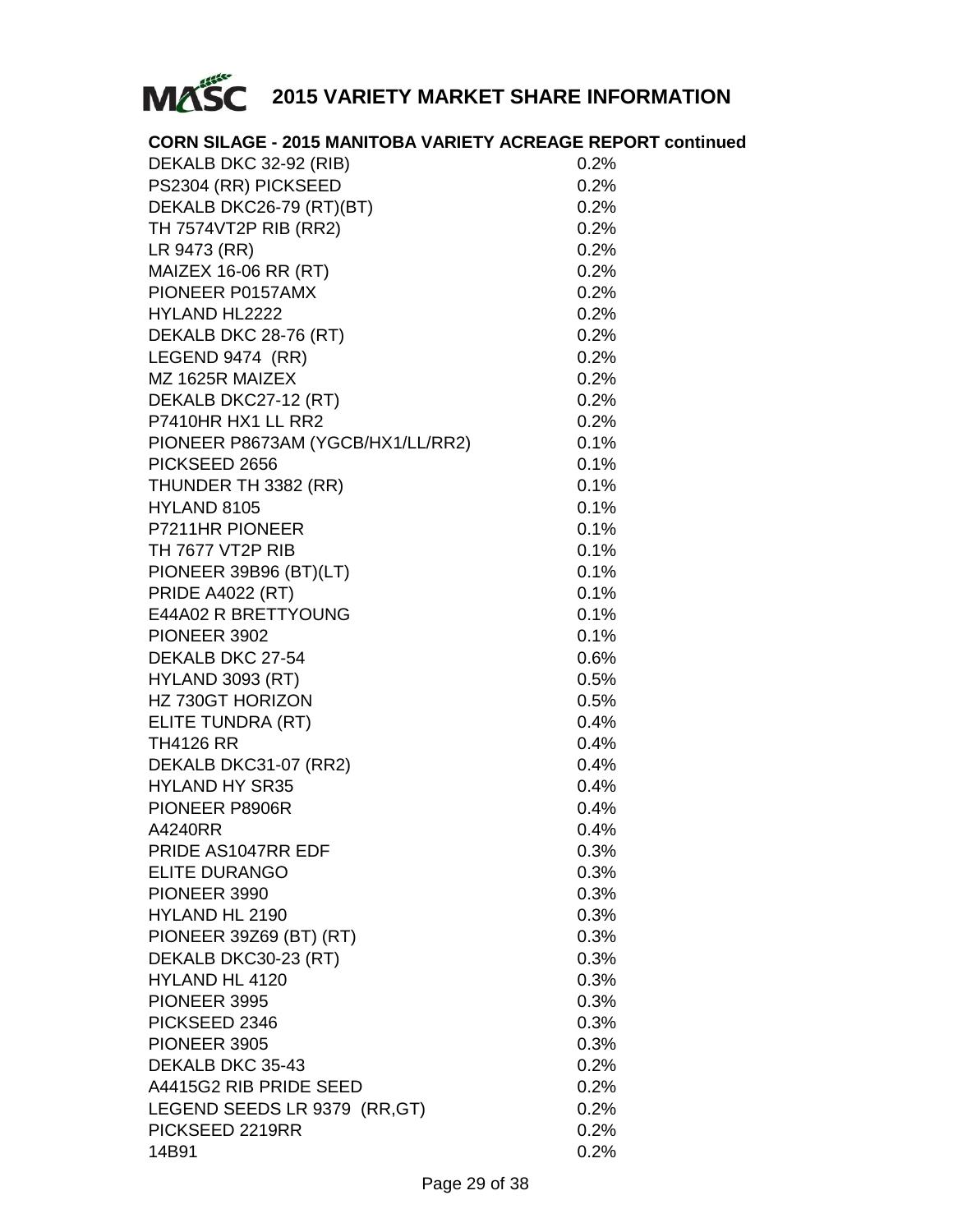

| <b>CORN SILAGE - 2015 MANITOBA VARIETY ACREAGE REPORT continued</b> |         |
|---------------------------------------------------------------------|---------|
| DEKALB DKC 32-92 (RIB)                                              | 0.2%    |
| PS2304 (RR) PICKSEED                                                | 0.2%    |
| DEKALB DKC26-79 (RT)(BT)                                            | 0.2%    |
| TH 7574VT2P RIB (RR2)                                               | 0.2%    |
| LR 9473 (RR)                                                        | 0.2%    |
| MAIZEX 16-06 RR (RT)                                                | 0.2%    |
| PIONEER P0157AMX                                                    | 0.2%    |
| HYLAND HL2222                                                       | 0.2%    |
| DEKALB DKC 28-76 (RT)                                               | 0.2%    |
| LEGEND 9474 (RR)                                                    | 0.2%    |
| MZ 1625R MAIZEX                                                     | 0.2%    |
| DEKALB DKC27-12 (RT)                                                | 0.2%    |
| P7410HR HX1 LL RR2                                                  | 0.2%    |
| PIONEER P8673AM (YGCB/HX1/LL/RR2)                                   | 0.1%    |
| PICKSEED 2656                                                       | 0.1%    |
| THUNDER TH 3382 (RR)                                                | 0.1%    |
| HYLAND 8105                                                         | 0.1%    |
| P7211HR PIONEER                                                     | 0.1%    |
| TH 7677 VT2P RIB                                                    | 0.1%    |
| PIONEER 39B96 (BT)(LT)                                              | 0.1%    |
| <b>PRIDE A4022 (RT)</b>                                             | 0.1%    |
| E44A02 R BRETTYOUNG                                                 | 0.1%    |
| PIONEER 3902                                                        | 0.1%    |
| HYLAND HL3195                                                       | 0.1%    |
| PIONEER 3997                                                        | 0.1%    |
| <b>AMAIZING GRACE</b>                                               | 0.1%    |
| PIONEER P8622HR                                                     | 0.1%    |
| HZ 675 HORIZON SEEDS                                                | 0.1%    |
| MAIZEX LF 728R (RT)                                                 | 0.1%    |
| PIONEER 39A46                                                       | 0.1%    |
| PIONEER 39D85 (BT)(LT)(RT)                                          | 0.1%    |
| 39C59RR                                                             | 0.1%    |
| LEGEND LR9779RB (BT)(RT)                                            | 0.1%    |
| PICKSEED PS2601RR (RT)                                              | 0.1%    |
| PIONEER 3362                                                        | $0.1\%$ |
| ELITE MURANO (RT)                                                   | 0.1%    |
| PIONEER P8107HR (BT)(LT)(RT)                                        | 0.1%    |
| PIONEER P8185 (RR)                                                  | 0.1%    |
| PIONEER 3994                                                        | 0.1%    |
| DEKALB DKC 26-25 (RT)                                               | 0.1%    |
| <b>PRIDE 1108</b>                                                   | 0.1%    |
| LR 9074 RB                                                          | 0.1%    |
| <b>MASTERS CHOICE MASTERGRAZE</b>                                   | 0.1%    |
| E47A17R RR2                                                         | 0.1%    |
| PS 2263VT2P RIB PICKSEED                                            | 0.1%    |
| A4414RR PRIDE SEED                                                  | 0.1%    |
| PIONEER 39A94                                                       | 0.1%    |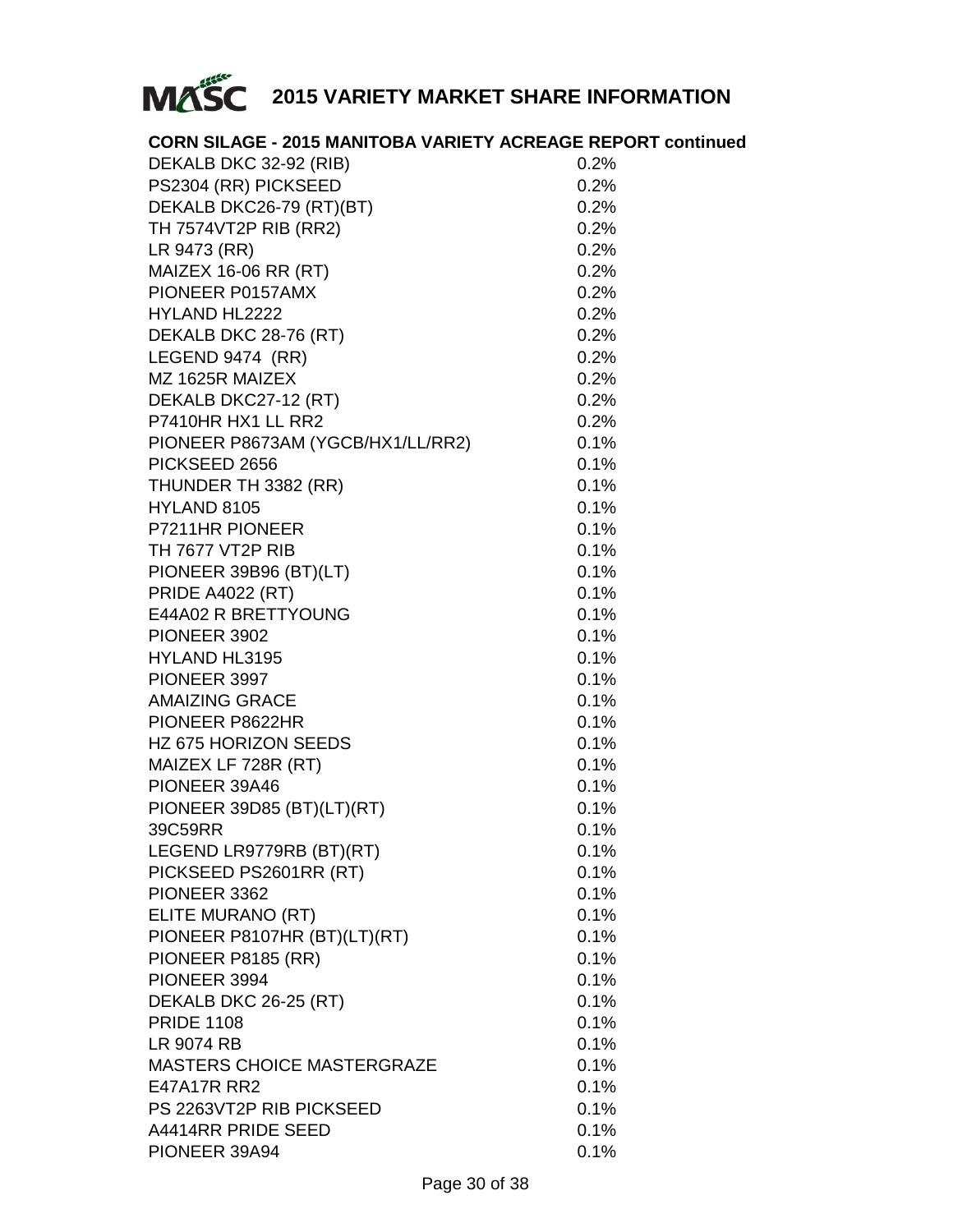

#### **CORN SILAGE - 2015 MANITOBA VARIETY ACREAGE REPORT continued**

| MASTERS CHOICE MC 535LBM  | $0.1\%$ |
|---------------------------|---------|
| HYLAND HL R228 (RT)       | $0.0\%$ |
| DEKALB DKC33-10 (RT)      | $0.0\%$ |
| <b>HYLAND HL S011</b>     | $0.0\%$ |
| PIONEER P0506AM           | $0.0\%$ |
| HYLAND HL-FR22 (RR)       | $0.0\%$ |
| PIONEER P0157AM           | $0.0\%$ |
| MAIZEX EX 1261            | $0.0\%$ |
| PICKSEED SILEX BTRR (RT)  | $0.0\%$ |
| PICKSEED 2774 BT RR       | $0.0\%$ |
| 4093 (BT) (LT) (RT)       | $0.0\%$ |
| PICKSEED 2338             | $0.0\%$ |
| SYNGENTA N04F-GT (RT)     | $0.0\%$ |
| <b>PRIDE A4631G2 (RT)</b> | $0.0\%$ |
|                           |         |

#### **CORN - OPEN POLLINATED SILAGE - 2015 MB VARIETY ACREAGE REPORT**

| NO VAR                   | 33.0% | <b>Based on</b> |
|--------------------------|-------|-----------------|
| BRC SYN (CANAMAIZE 2000) | 28.6% | 675             |
| CATT WCF                 | 20.0% | <b>Acres</b>    |
| CM174RD1                 | 18.4% | Reported        |

#### **MUSTARD - 2015 MANITOBA VARIETY ACREAGE REPORT**

| ANDANTE (SA98RNA1)         | 82.9%   | Based on     |
|----------------------------|---------|--------------|
| CENTENNIAL BROWN (J97-149) | $6.4\%$ | 1.508        |
| NO VAR (YELLOW)            | $5.1\%$ | <b>Acres</b> |
| <b>CUTLASS</b>             | 4.6%    | Reported     |
| AC BASE                    | $1.1\%$ |              |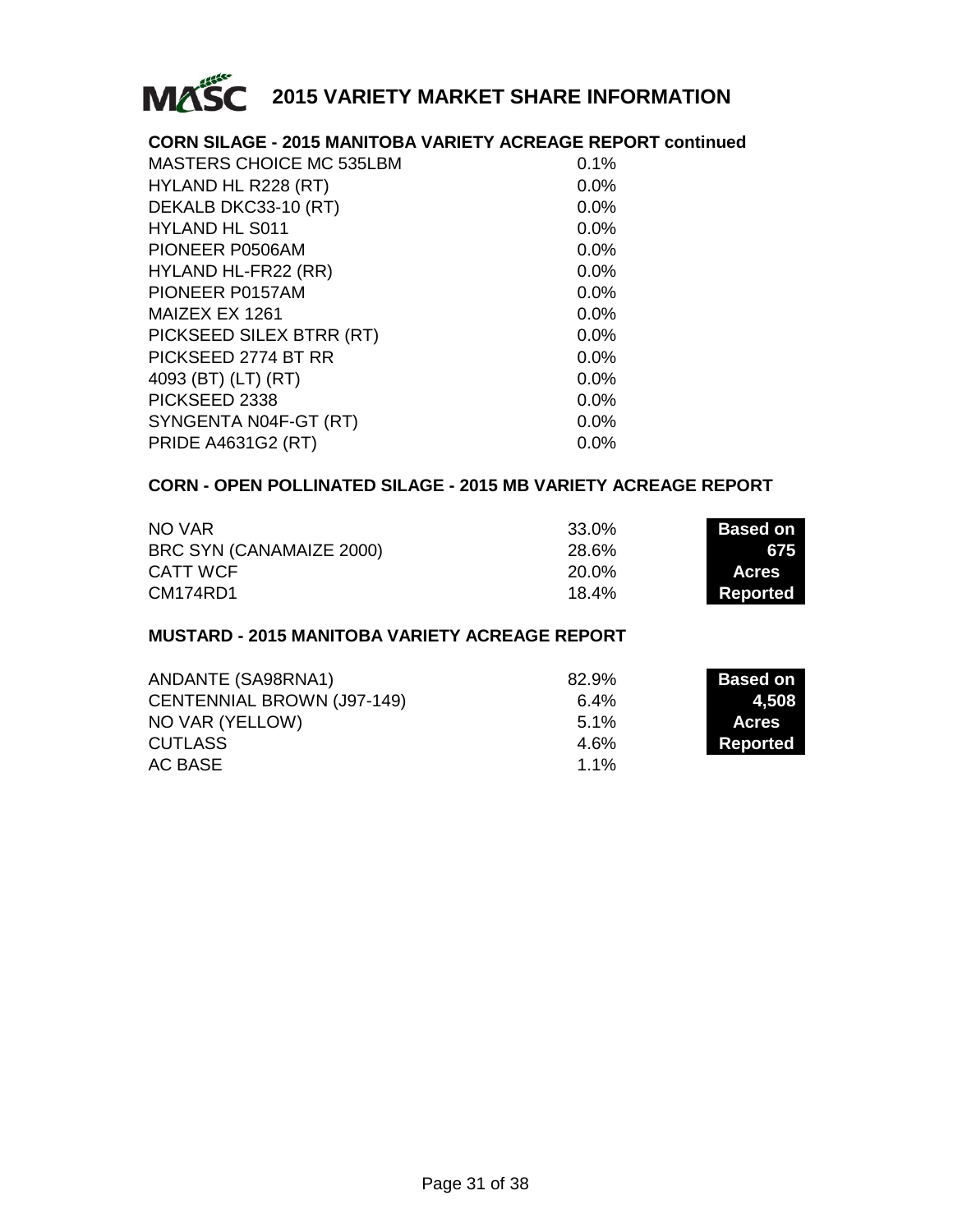

#### **SUNFLOWERS (OIL) - 2015 MANITOBA VARIETY ACREAGE REPORT**

| P63ME70                          | 35.0% | <b>Based on</b> |
|----------------------------------|-------|-----------------|
| PIONEER 63M80 (MO)               | 14.3% | 38,535          |
| COBALT II (CL)                   | 10.1% | <b>Acres</b>    |
| P63ME80                          | 7.9%  | <b>Reported</b> |
| <b>NUSEED TALON</b>              | 6.8%  |                 |
| 8N270CLDM                        | 5.5%  |                 |
| SEEDS2000 FALCON                 | 4.5%  |                 |
| MYCOGEN 8N270 (MO)               | 3.5%  |                 |
| DAHLGREN DO4421                  | 3.2%  |                 |
| PIONEER 63N82 (EXPRESS TOLERANT) | 2.1%  |                 |
| MYCOGEN SF270                    | 2.0%  |                 |
| CHS RH 400CL (CL)                | 1.9%  |                 |
| MYCOGEN 7240 (HO)                | 1.2%  |                 |
| PIONEER 63A21 (DWARF)            | 0.8%  |                 |
| PIONEER 63A70                    | 0.8%  |                 |
| NO VAR (SUNOLA)                  | 0.3%  |                 |

#### **SUNFLOWERS (NON-OIL) - 2015 MANITOBA VARIETY ACREAGE REPORT**

| SEEDS2000 6946 DMR           | 33.7% | <b>Based on</b> |
|------------------------------|-------|-----------------|
| SEEDS2000 JAGUAR DMR         | 20.8% | 62,304          |
| CHS RH400CL                  | 12.7% | <b>Acres</b>    |
| SEEDS2000 PANTHER DMR        | 10.6% | <b>Reported</b> |
| SEEDS2000 6946               | 7.7%  |                 |
| SEEDS2000 PANTHER            | 5.8%  |                 |
| X9180 EX DMR                 | 3.8%  |                 |
| SEEDS2000 JAGUAR (X4407)(ST) | 3.6%  |                 |
| SEEDS2000 6950               | 0.5%  |                 |
| DAHLGREN D-9530              | 0.5%  |                 |
| NO VAR                       | 0.3%  |                 |

#### **BUCKWHEAT - 2015 MANITOBA VARIETY ACREAGE REPORT**

| KOMA (BRO 3)              | 61.0% | <b>Based on</b> |
|---------------------------|-------|-----------------|
| <b>MANCAN</b>             | 11.2% | 8,921           |
| KOTO                      | 8.2%  | <b>Acres</b>    |
| NO VAR                    | 8.2%  | <b>Reported</b> |
| AC MANISOBA (BS85635)     | 5.3%  |                 |
| DF4 (HORIZON)             | 2.6%  |                 |
| <b>KOBAN (G1910)</b>      | 1.5%  |                 |
| <b>MANOR</b>              | 1.2%  |                 |
| AC SPRINGFIELD (BS 85648) | 0.7%  |                 |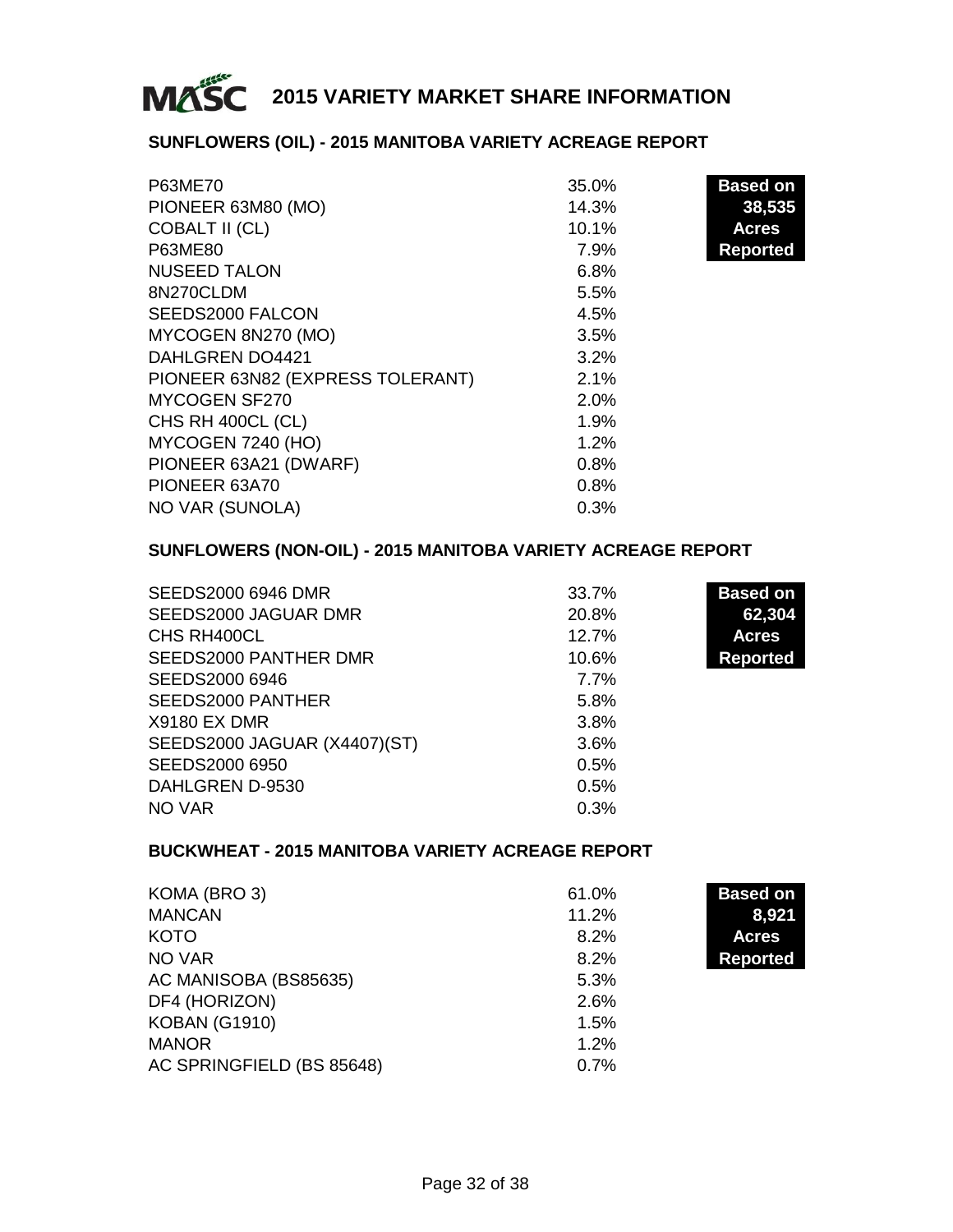

#### **CANARYSEED - 2015 MANITOBA VARIETY ACREAGE REPORT**

| KEET                | 38.8% | <b>Based on</b> |
|---------------------|-------|-----------------|
| <b>ELIAS</b>        | 17.6% | 9.449           |
| CANTATE             | 16.9% | <b>Acres</b>    |
| CDC TOGO (C99048)   | 8.2%  | Reported        |
| NO VAR              | 7.4%  |                 |
| CDC MARIA (GLB - 2) | 6.4%  |                 |
| <b>CDC CALVI</b>    | 4.8%  |                 |

#### **HEMP (GRAIN) - 2015 MANITOBA VARIETY ACREAGE REPORT**

| CRS-1            | 34.7%   | <b>Based on</b> |
|------------------|---------|-----------------|
| X59 (HEMPNUT)    | 30.4%   | 21,220          |
| <b>CANDA</b>     | 24.4%   | <b>Acres</b>    |
| FINOLA (FIN 314) | $4.0\%$ | <b>Reported</b> |
| <b>DELORES</b>   | 2.4%    |                 |
| NO VAR           | 2.0%    |                 |
| CFX-2            | 1.4%    |                 |
| <b>GRANDI</b>    | 0.7%    |                 |

#### **MILLET - PROSO - 2015 MANITOBA VARIETY ACREAGE REPORT**

| NO VAR (RED)    | 24.6% | <b>Based on</b> |
|-----------------|-------|-----------------|
| NO VAR (WHITE)  | 17.3% | 5.859           |
| DAWN (WHITE)    | 16.8% | <b>Acres</b>    |
| NO VAR (PROSO)  | 14.5% | Reported        |
| CERISE (RED)    | 10.8% |                 |
| <b>CROWN</b>    | 8.8%  |                 |
| HORIZON (WHITE) | 7.2%  |                 |

#### **TIMOTHY SEED PEDIGREED - 2015 MANITOBA VARIETY ACREAGE REPORT**

| <b>COMER</b>         | 13.7% | <b>Based on</b> |
|----------------------|-------|-----------------|
| <b>PRESTO</b>        | 8.4%  | 19,397          |
| <b>CLIMAX</b>        | 6.8%  | <b>Acres</b>    |
| <b>RICHMOND</b>      | 5.7%  | <b>Reported</b> |
| <b>BARFLEO</b>       | 5.4%  |                 |
| <b>TIFFANY</b>       | 4.8%  |                 |
| <b>LISCHKA</b>       | 4.4%  |                 |
| <b>TREASURE</b>      | 4.4%  |                 |
| <b>PROMESSE</b>      | 3.5%  |                 |
| <b>HOKUO</b>         | 3.4%  |                 |
| AC ALLIANCE (SF8601) | 2.9%  |                 |
| EXPRESS (TM 8902)    | 2.8%  |                 |
| <b>SUMMER GRAZE</b>  | 2.7%  |                 |
| <b>ANJO</b>          | 2.5%  |                 |
| NO VAR               | 2.2%  |                 |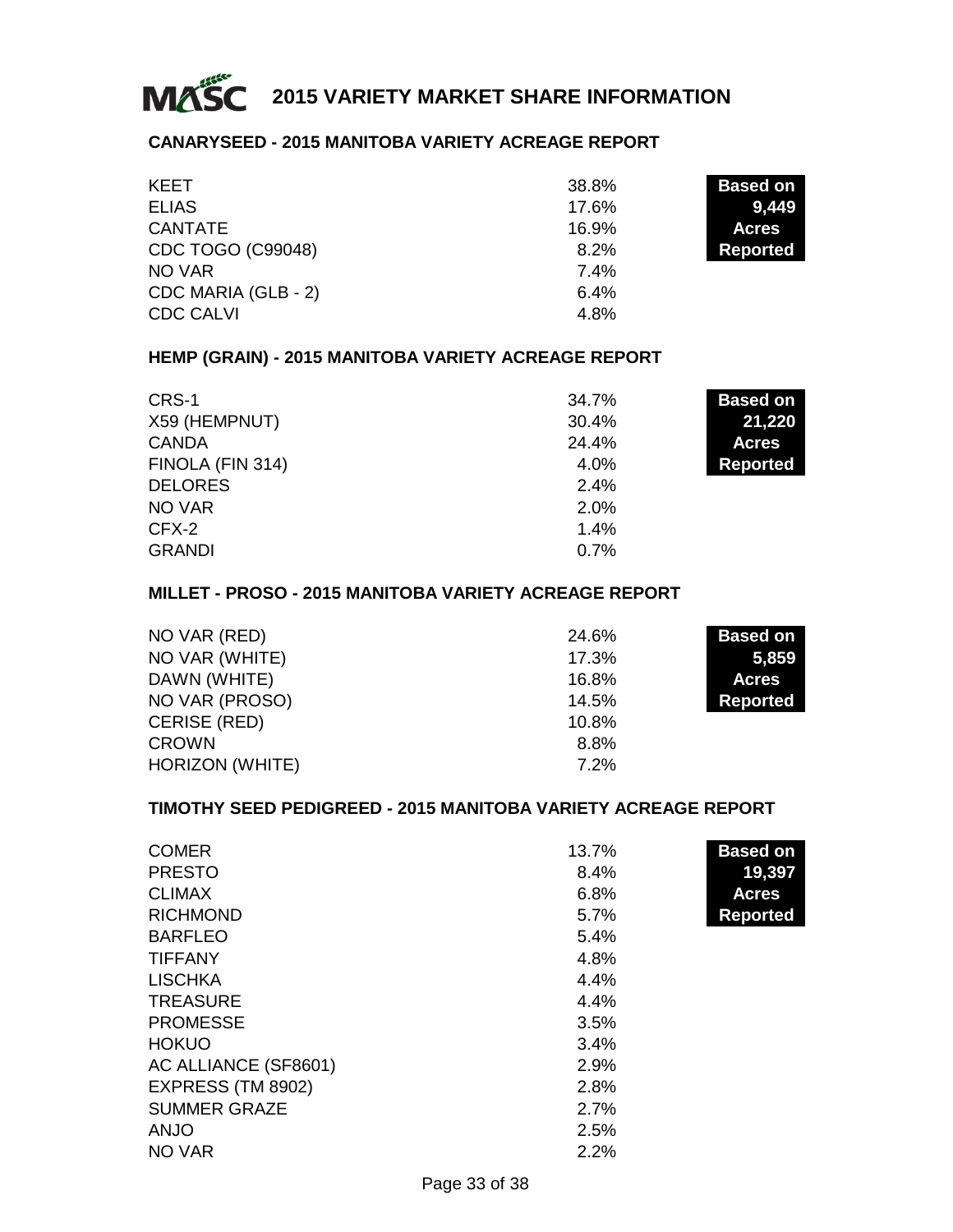

#### **TIMOTHY SEED PED - 2015 MB VARIETY ACREAGE REPORT continued**

| <b>OVATION</b><br>ARLAKA (SF 8301)<br><b>CLASSIC</b><br><b>COMTAL</b><br><b>KARA</b><br><b>BARPENTA</b><br><b>ITASCA</b><br><b>AC OPAL</b><br><b>GLACIER</b><br><b>WINNETOU</b><br><b>DOLINA</b><br><b>GRINDSTAD</b><br><b>TITAN</b><br><b>HORIZON</b><br><b>CRESCENDO</b><br><b>ASKEL (BRETT YOUNG)</b><br><b>CLAIR</b><br>RASANT<br>ADRIENNE BRETTYOUNG<br><b>AC ANTOINE</b><br>KABA<br><b>PHLEWIOLA</b><br><b>BARMIDI</b><br><b>ENGMO</b><br><b>PRATT</b> | <b>TILLER</b> | 1.9%    |
|--------------------------------------------------------------------------------------------------------------------------------------------------------------------------------------------------------------------------------------------------------------------------------------------------------------------------------------------------------------------------------------------------------------------------------------------------------------|---------------|---------|
|                                                                                                                                                                                                                                                                                                                                                                                                                                                              |               | 1.9%    |
|                                                                                                                                                                                                                                                                                                                                                                                                                                                              |               | 1.9%    |
|                                                                                                                                                                                                                                                                                                                                                                                                                                                              |               | 1.6%    |
|                                                                                                                                                                                                                                                                                                                                                                                                                                                              |               | 1.6%    |
|                                                                                                                                                                                                                                                                                                                                                                                                                                                              |               | 1.5%    |
|                                                                                                                                                                                                                                                                                                                                                                                                                                                              |               | 1.4%    |
|                                                                                                                                                                                                                                                                                                                                                                                                                                                              |               | 1.3%    |
|                                                                                                                                                                                                                                                                                                                                                                                                                                                              |               | 1.3%    |
|                                                                                                                                                                                                                                                                                                                                                                                                                                                              |               | 1.3%    |
|                                                                                                                                                                                                                                                                                                                                                                                                                                                              |               | 1.2%    |
|                                                                                                                                                                                                                                                                                                                                                                                                                                                              |               | 1.0%    |
|                                                                                                                                                                                                                                                                                                                                                                                                                                                              |               | 0.8%    |
|                                                                                                                                                                                                                                                                                                                                                                                                                                                              |               | 0.8%    |
|                                                                                                                                                                                                                                                                                                                                                                                                                                                              |               | 0.8%    |
|                                                                                                                                                                                                                                                                                                                                                                                                                                                              |               | 0.7%    |
|                                                                                                                                                                                                                                                                                                                                                                                                                                                              |               | 0.7%    |
|                                                                                                                                                                                                                                                                                                                                                                                                                                                              |               | 0.6%    |
|                                                                                                                                                                                                                                                                                                                                                                                                                                                              |               | 0.6%    |
|                                                                                                                                                                                                                                                                                                                                                                                                                                                              |               | 0.6%    |
|                                                                                                                                                                                                                                                                                                                                                                                                                                                              |               | 0.6%    |
|                                                                                                                                                                                                                                                                                                                                                                                                                                                              |               | 0.6%    |
|                                                                                                                                                                                                                                                                                                                                                                                                                                                              |               | 0.5%    |
|                                                                                                                                                                                                                                                                                                                                                                                                                                                              |               | 0.5%    |
|                                                                                                                                                                                                                                                                                                                                                                                                                                                              |               | $0.4\%$ |
|                                                                                                                                                                                                                                                                                                                                                                                                                                                              |               | 0.1%    |

#### **ALFALFA SEED PEDIGREED - 2015 MANITOBA VARIETY ACREAGE REPORT**

| 5301                       | 7.5% | <b>Based on</b> |
|----------------------------|------|-----------------|
| SATELLITE (POWER 4.2)      | 6.6% | 14,140          |
| <b>ADRENALINE</b>          | 4.0% | <b>Acres</b>    |
| ALTHEA (EXP NAME CW 65033) | 3.3% | <b>Reported</b> |
| <b>PLATO</b>               | 3.1% |                 |
| <b>RUGGED</b>              | 3.1% |                 |
| PICKSEED VISION            | 2.9% |                 |
| <b>RESPONSE WT</b>         | 2.9% |                 |
| <b>CALYPSO</b>             | 2.7% |                 |
| DON ENRIQUE 6000 (AR-14)   | 2.7% |                 |
| 4030 (DS 812-T)            | 2.5% |                 |
| PERFORMER (CW-044018)      | 2.5% |                 |
| NORTHSTAR AR 377 (EXP)     | 2.5% |                 |
| <b>PLANET</b>              | 2.4% |                 |
| <b>CANNELLE</b>            | 2.4% |                 |
| IML <sub>04</sub>          | 2.3% |                 |
| <b>RHINO (3317)</b>        | 2.2% |                 |
| <b>DS 711 BR</b>           | 2.2% |                 |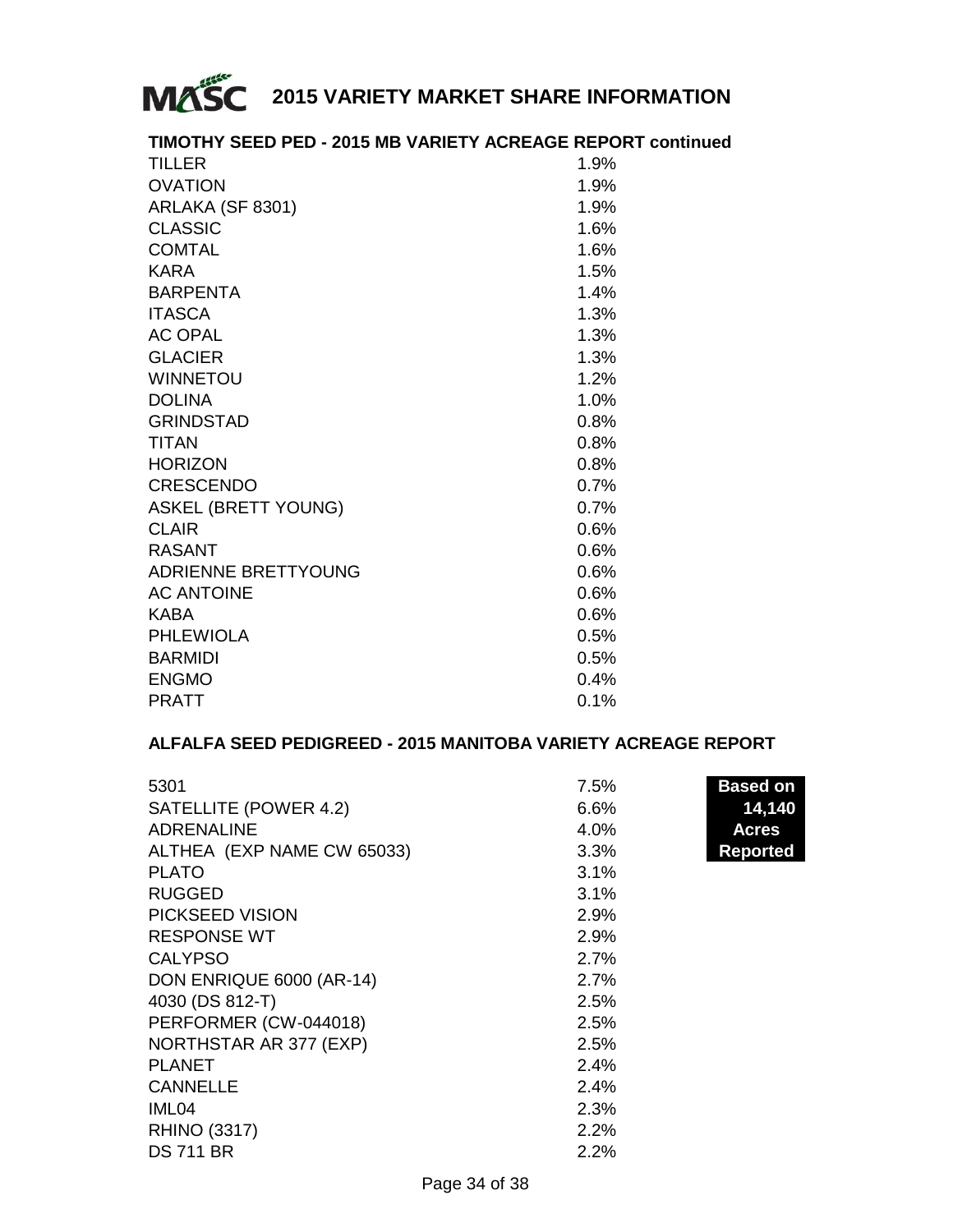

| ALFALFA SEED PED - 2015 MB VARIETY ACREAGE REPORT continued |      |
|-------------------------------------------------------------|------|
| 2010 BRETTYOUNG                                             | 2.1% |
| LEXUS (CW 05009)(SHEPHERD-USA)                              | 2.1% |
| 4020 MF (BY 723)                                            | 2.1% |
| PIONEER 55Q27                                               | 1.6% |
| <b>AC BRADOR</b>                                            | 1.6% |
| 20-20 (LCS 901)                                             | 1.6% |
| ICG H <sub>04</sub>                                         | 1.6% |
| OPTIMUS (CW 044019)                                         | 1.6% |
| <b>CRENO</b>                                                | 1.5% |
| <b>SUTTER</b>                                               | 1.4% |
| ACA605 (AR-5)                                               | 1.4% |
| KEY <sub>2</sub>                                            | 1.3% |
| DAKOTA (DAK 99)                                             | 1.2% |
| AR-378 EXP. NORTHSTAR SEEDS                                 | 1.1% |
| <b>QUEST (CW24044)</b>                                      | 1.1% |
| ACTIS (CW34029, QS34029)                                    | 1.1% |
| SHOCKWAVE-BR BRETTYOUNG                                     | 1.1% |
| MARA (AR-16)                                                | 1.1% |
| <b>CIMARRON SR</b>                                          | 1.1% |
| DIANE NORTHSTAR SEEDS                                       | 1.1% |
| <b>ALPHA</b>                                                | 1.0% |
| STEALTH (CW 83021)                                          | 1.0% |
| <b>CIMARRON VL500</b>                                       | 1.0% |
| LX47 ML                                                     | 1.0% |
| AR371                                                       | 1.0% |
| AC MELODIE (SF8902)                                         | 0.9% |
| <b>ALGONQUIN</b>                                            | 0.8% |
| <b>HAYGRAZER</b>                                            | 0.7% |
| <b>LACTATOR</b>                                             | 0.6% |
| <b>KEY</b>                                                  | 0.6% |
| <b>ALEXIS</b>                                               | 0.6% |
| CONCEPT (CW 63002)                                          | 0.6% |
| RUNNER (HC - 2)                                             | 0.5% |
| <b>DERBY</b>                                                | 0.5% |
| TRIADE                                                      | 0.5% |
| CIMARRON VL400 NORTHSTAR SEEDS                              | 0.5% |
| <b>SPYDER BRAND</b>                                         | 0.4% |
| <b>NOVA (CK2000)</b>                                        | 0.4% |
| <b>PATRICIA</b>                                             | 0.4% |
| SF2104                                                      | 0.3% |
| <b>LADAK</b>                                                | 0.2% |
| 4241 (GG4241)                                               | 0.1% |
| AAC MEADOWVIEW                                              | 0.0% |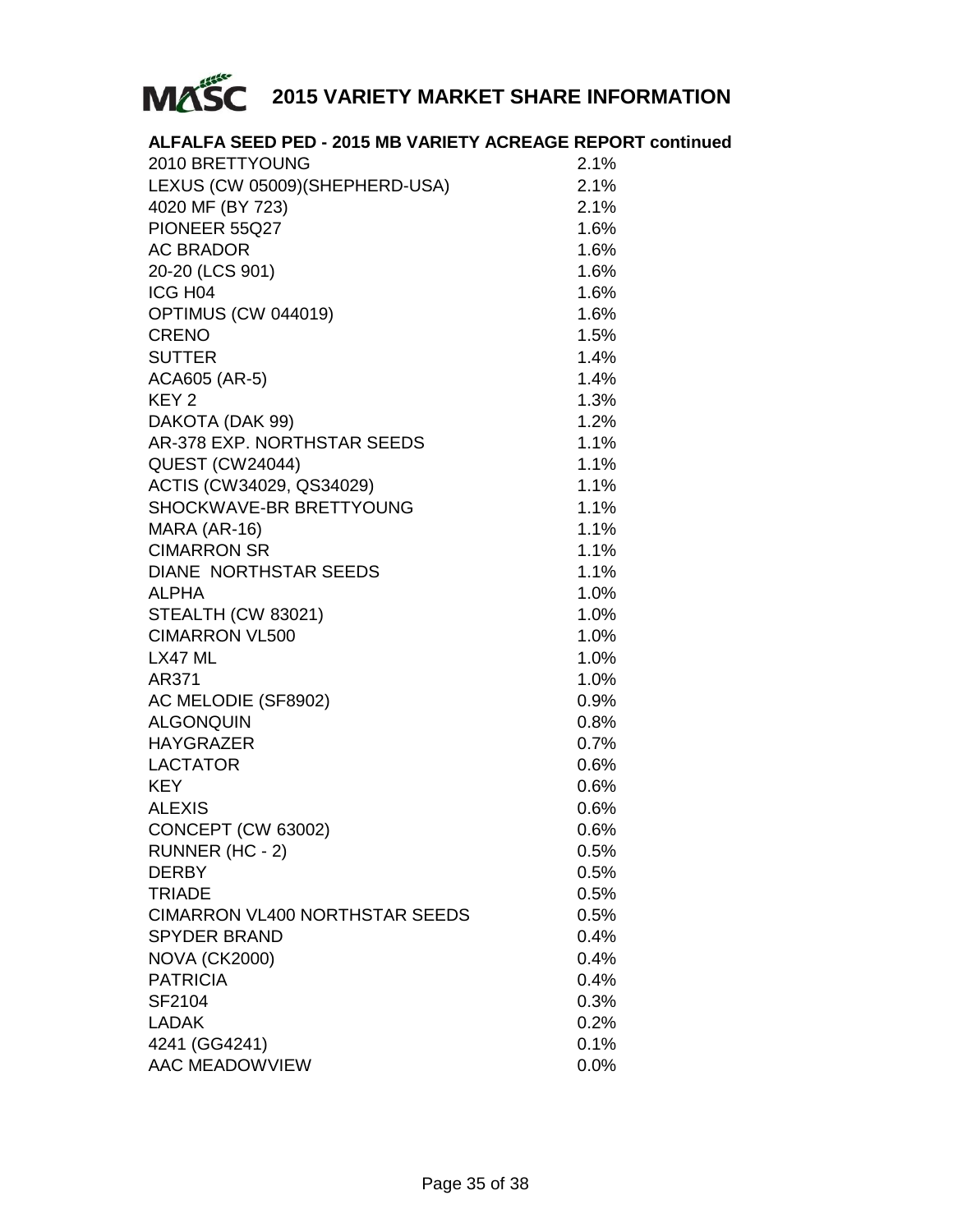

#### **ALFALFA SEED COMMON - 2015 MANITOBA VARIETY ACREAGE REPORT**

| NO VAR                          | 65.8% | <b>Based on</b> |
|---------------------------------|-------|-----------------|
| SATELLITE (POWER 4.2)           | 5.9%  | 10,114          |
| SPREDOR 4                       | 5.0%  | <b>Acres</b>    |
| <b>TRIADE</b>                   | 2.7%  | <b>Reported</b> |
| <b>VERKO</b>                    | 2.5%  |                 |
| LEGEND <sub>2</sub>             | 2.4%  |                 |
| PS 2065 MF                      | 1.9%  |                 |
| REGINA (AR-247)                 | 1.5%  |                 |
| LADAK                           | 1.5%  |                 |
| ML 2000 (MULTILEAF)             | 1.3%  |                 |
| <b>MATRIX</b>                   | 1.3%  |                 |
| <b>ALGONQUIN</b>                | 1.1%  |                 |
| RUNNER (HC - 2)                 | 1.0%  |                 |
| 9111                            | 0.9%  |                 |
| ANDINA (AR-10)                  | 0.8%  |                 |
| <b>SPYDER BRAND</b>             | 0.8%  |                 |
| DON ENRIQUE 6000 (AR-14)        | 0.8%  |                 |
| <b>CIMARRON VR</b>              | 0.6%  |                 |
| SEEDAR <sub>60</sub>            | 0.5%  |                 |
| 4030 (DS 812-T)                 | 0.5%  |                 |
| <b>SPLENDOOR</b>                | 0.5%  |                 |
| LEXUS (CW 05009) (SHEPHERD-USA) | 0.2%  |                 |
| ACA605 (AR-5)                   | 0.2%  |                 |
| ABLE (PS 90-6,9096)             | 0.2%  |                 |
| <b>LACTATOR</b>                 | 0.2%  |                 |

#### **ANNUAL RYEGRASS SEED - 2015 MANITOBA VARIETY ACREAGE REPORT**

| <b>AUBADE</b>                   | 28.8%   | <b>Based on</b> |
|---------------------------------|---------|-----------------|
| <b>MAGNUM</b>                   | 16.6%   | 2,735           |
| BRETT YOUNG BIG BANG            | 15.5%   | <b>Acres</b>    |
| NO VAR                          | 10.4%   | <b>Reported</b> |
| NO VAR (WESTERWOLD)             | 5.7%    |                 |
| MELWORLD BRETTYOUNG             | 5.6%    |                 |
| LACTIMO                         | 4.9%    |                 |
| <b>HELLEN</b>                   | 4.4%    |                 |
| <b>MAGLOIRE NORTHSTAR SEEDS</b> | $4.0\%$ |                 |
| NO VAR (ITALIAN)                | 2.4%    |                 |
| ELUNARIA                        | 1.7%    |                 |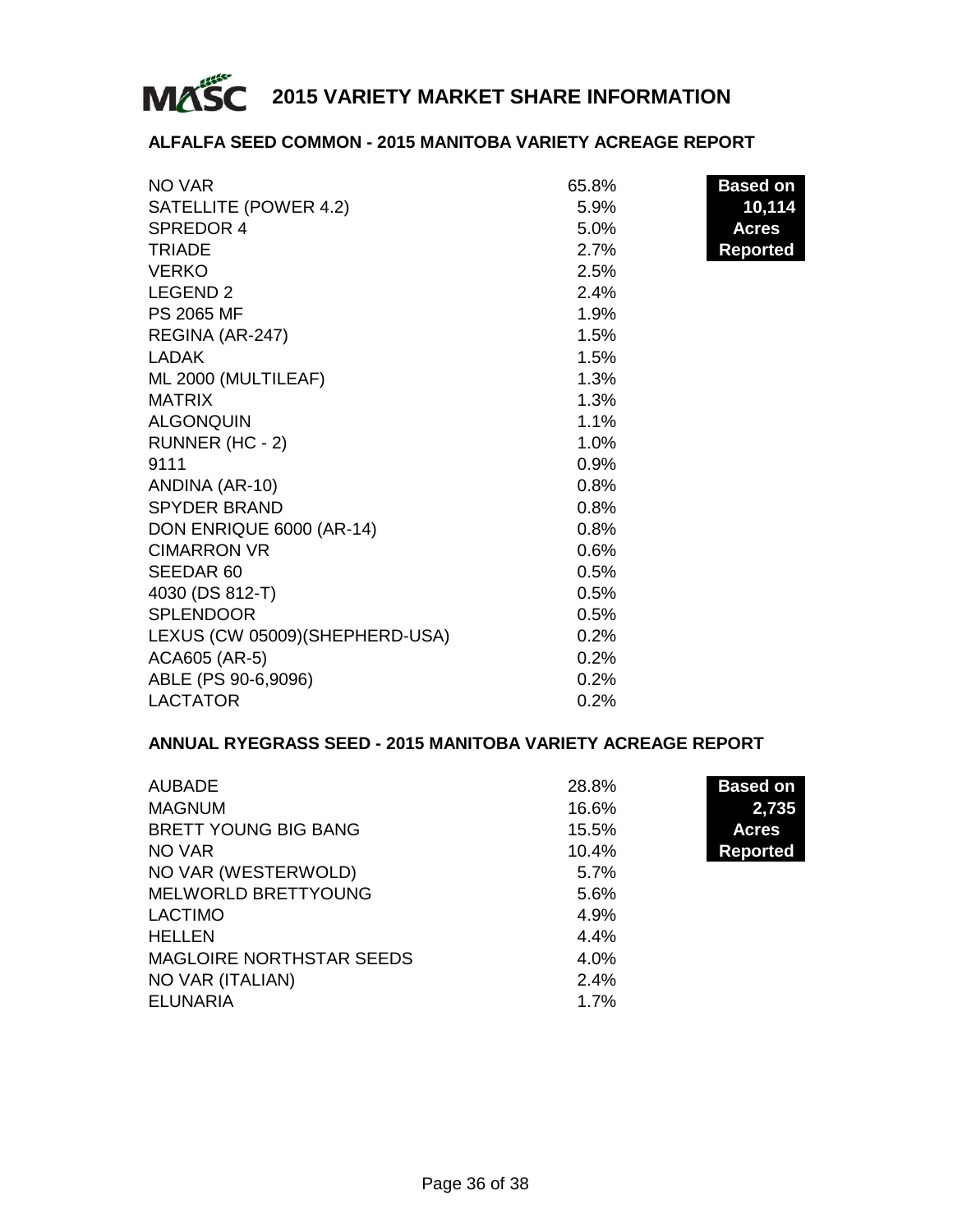

#### **PERENNIAL RYEGRASS - 2015 MANITOBA VARIETY ACREAGE REPORT**

| NO VAR                                                             | 12.3%        | <b>Based on</b> |
|--------------------------------------------------------------------|--------------|-----------------|
| <b>ELEGANA</b>                                                     | 6.1%         | 21,617          |
| <b>CUTTER 2</b>                                                    | 4.3%         | <b>Acres</b>    |
| <b>BANFIELD</b>                                                    | 4.0%         | <b>Reported</b> |
| <b>PASSPORT</b>                                                    | 3.6%         |                 |
| DOMINATOR (11)                                                     | 3.4%         |                 |
| <b>PARAGON</b>                                                     | 3.3%         |                 |
| <b>SIRTAKY</b>                                                     | 2.8%         |                 |
| IQ (CIS-PR-75)                                                     | 2.7%         |                 |
| <b>ALL STAR III</b>                                                | 2.7%         |                 |
| <b>HANCOCK</b>                                                     | 2.6%         |                 |
| <b>WICKED (PSG RDH)</b>                                            | 2.2%         |                 |
| <b>BELLEVUE</b>                                                    | 2.2%         |                 |
| ALS2 (ALLSPORT 2)                                                  | 2.1%         |                 |
| SR 4600                                                            | 1.9%         |                 |
| <b>CITATION III</b>                                                | 1.7%         |                 |
| <b>SUNSTREAKER</b>                                                 | 1.7%         |                 |
| ALL STAR 2                                                         | 1.7%         |                 |
| TOP HAT                                                            | 1.6%         |                 |
| CALYPSO III (MS2)                                                  | 1.6%         |                 |
| <b>BLAZER</b>                                                      | 1.5%         |                 |
| <b>CITATION FORE</b>                                               | 1.5%         |                 |
| <b>CADDYSHACK 2</b>                                                | 1.4%         |                 |
|                                                                    |              |                 |
| <b>BANDALORE</b>                                                   | 1.4%         |                 |
| <b>CHURCHILL</b>                                                   | 1.4%         |                 |
| STAMINA (IS-PR 479) DLF INTERNATIONAL SEE<br><b>SECRETARIAT II</b> | 1.4%         |                 |
|                                                                    | 1.4%<br>1.4% |                 |
| GATOR 3 (CIS-PR-85)<br>PATRIOT 4                                   | 1.4%         |                 |
| <b>AFFIRMED</b>                                                    | 1.3%         |                 |
| <b>PRESIDIO</b>                                                    | 1.2%         |                 |
| PST-2AG4                                                           | 1.2%         |                 |
| <b>EXPRESS</b>                                                     | 1.1%         |                 |
|                                                                    |              |                 |
| <b>HARRIER</b>                                                     | 1.1%         |                 |
| <b>MORNING STAR</b>                                                | 1.1%         |                 |
| <b>MAJESTY</b>                                                     | $1.0\%$      |                 |
| <b>QUICKSILVER</b>                                                 | 1.0%         |                 |
| <b>BAREURO</b>                                                     | 1.0%         |                 |
| <b>RACER II</b>                                                    | 0.9%         |                 |
| <b>ACCENT</b>                                                      | 0.9%         |                 |
| ALL SPORT 3                                                        | 0.9%         |                 |
| <b>NIGHTSKY</b>                                                    | 0.9%         |                 |
| EUROCORDUS IMPERIAL SEEDS                                          | 0.8%         |                 |
| <b>PLATEAU</b>                                                     | 0.8%         |                 |
| HAWKEYE 2 (SRX 4692)                                               | 0.8%         |                 |
| <b>CHARGER II</b>                                                  | 0.8%         |                 |